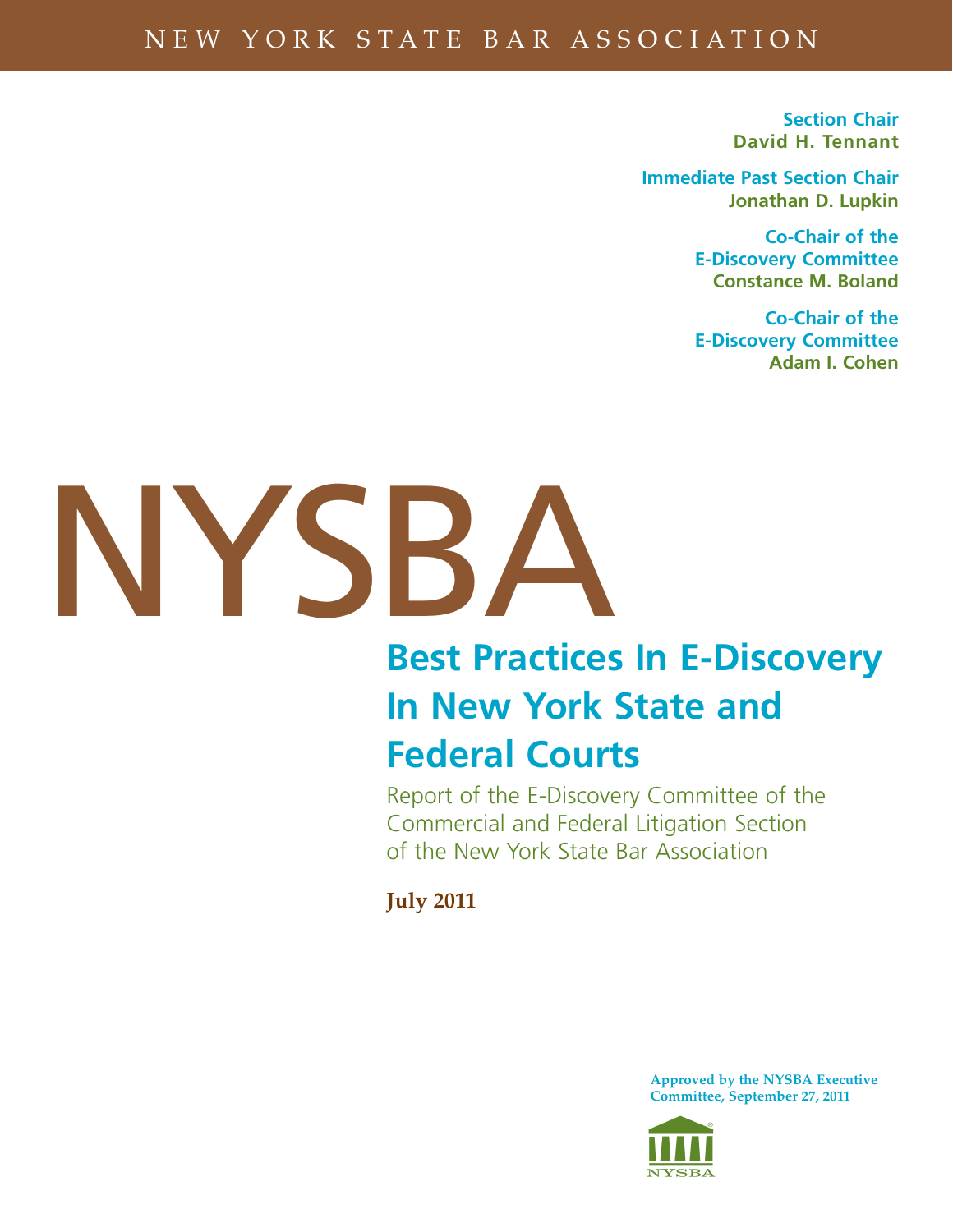### **MEMBERS OF THE E-DISCOVERY COMMITTEE**

### Constance M. Boland, Co-Chair Adam I. Cohen, Co-Chair

Peter Avery Mitchell P. Hurley Steven C. Bennett Michael A. Korn Mark Berman Steven S. Krane Michael P. Berman Jason Lichter Steven Berrent Scott Malouf Craig Brown Elizabeth A. Mason<br>Alyson C. Bruns Michael Masri Alyson C. Bruns John Contrubis Paula L. Miller Honorable John M. Curran Aaron D. Patton Michael W. Deyo Kevin Roddy George F. du Pont Sarit Schmulevitz Gabriel E. Estadella Dayna Shillet Peter Goodman Howard J. Smith III Ignatius A. Grande Daniel Tepper Jeffrey E. Gross Honorable Ira Warshawsky Maura R. Grossman Mitchell Wong Honorable Ronald Hedges Aaron E. Zerykier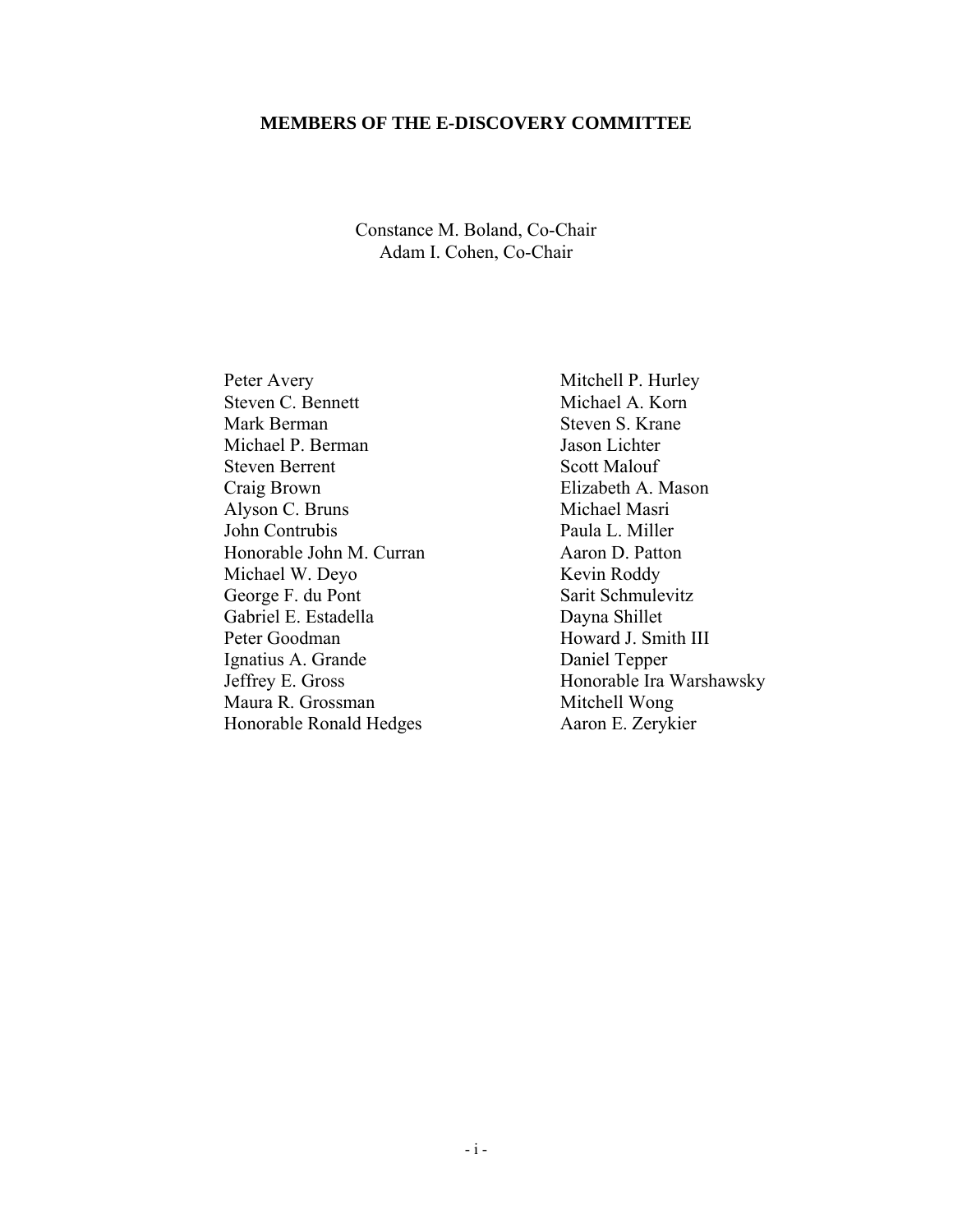### **TABLE OF CONTENTS**

### Page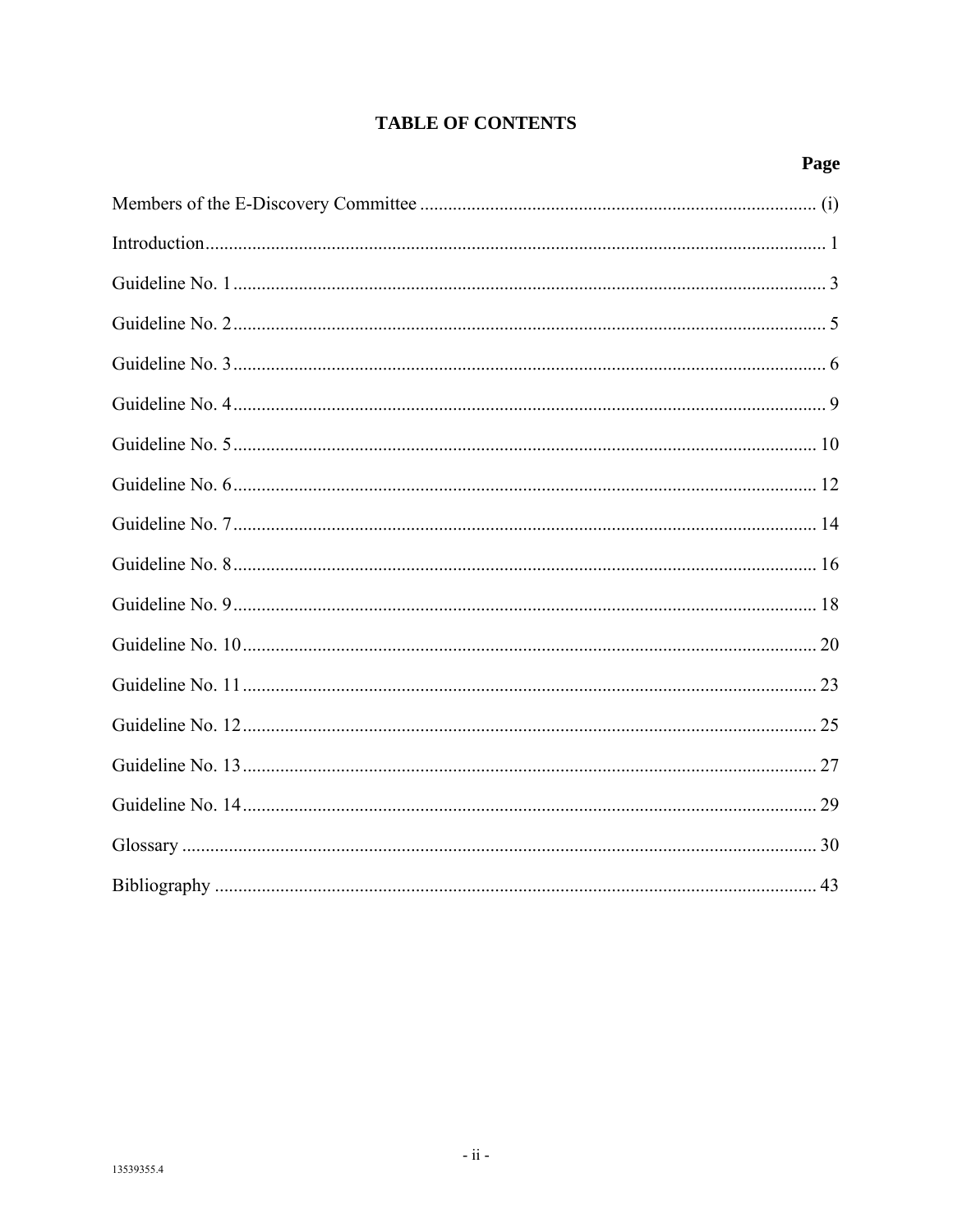### **INTRODUCTION**

These Guidelines for Best Practices in E-Discovery in New York State and Federal Courts (the "Guidelines") are intended to provide New York practitioners with practical, concise advice in managing electronic discovery ("e-discovery") issues in both state and federal courts in New York, and to be a reference for best practices in e-discovery based on the current state of the law. These Guidelines are not intended to be a comprehensive review of e-discovery matters or the law of e-discovery. Nor do these Guidelines propose how the law on e-discovery should be changed, or suggest how applicable rules or statutes should be amended. Many excellent resources on e-discovery are available and they are listed in the attached bibliography. Moreover, e-discovery analyses are inherently fact-driven and the Guidelines may not apply, in whole or in part, to any particular case or situation.

Computers are not new to the legal process, and astonishment at the constant and continuous proliferation of electronically stored information (referred to by the acronym "ESI"), networks, systems and devices has become a cliché. However, new developments in modalities of ESI are potentially significant to attorneys because any information relevant to a legal proceeding brings with it concomitant legal obligations. Whether ESI is stored on Facebook, in an iPad, or in the "cloud," counsel must understand the implications for attendant legal duties such as preservation, collection, and production. Lawyers need not become computer experts; but they do need sufficient knowledge to represent clients competently in a world where "ediscovery" is fast becoming standard "discovery."

Do not make assumptions! Never has this precept been more apt than in e-discovery. There is no exemption from legal duties based on the electronic source of the relevant information. A recorded conversation may not escape preservation obligations simply because it occurred by instant messaging. Lawyers should also never assume, *inter alia*, that:

- the client's Information Technology personnel or the individuals responsible for the client's computer system understand what lawyers say about e-discovery;
- clients understand all of their legal obligations with respect to ESI and will take appropriate steps to carry them out;
- the court will appreciate the difficulties presented by the client's IT architecture;
- the adversary will pay for expensive e-discovery-related costs;
- the vendor will communicate promptly or accurately about any problems or delays in handling the client's electronic information; or
- the adversary will produce ESI in the form your client needs or wants, or in the form in which your client will produce its ESI.

These Guidelines in large part describe electronic discovery practices more relevant to corporate business enterprises with significant volumes of ESI than to small businesses and individuals with more limited resources. Larger business enterprises tend to have correspondingly larger volumes of ESI and more complex variations of electronic systems. However, even companies with access to substantial legal budgets routinely make decisions based on reasonableness and proportionality about how to conduct e-discovery in any particular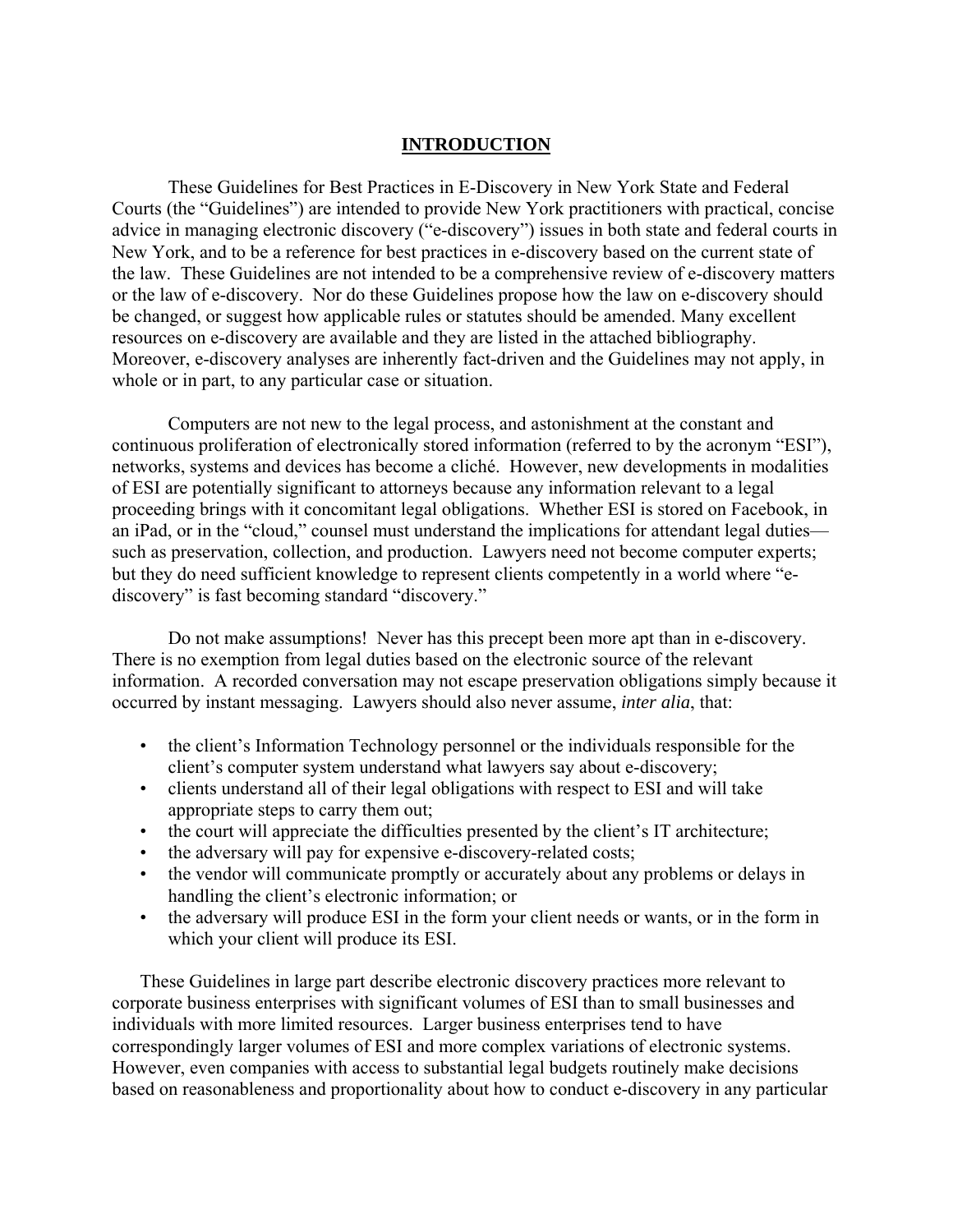case. Smaller businesses and individuals with more limited resources may face a different cost/benefit calculus. But the most cost effective methods of conducting e-discovery may be following the steps outlined in these Guidelines, within a certain scope and budgetary limits clearly defined at the beginning of the case and agreed to by counsel and/or sanctioned by the court.

These Guidelines should help the practitioner recognize certain e-discovery issues that may require further examination and consideration, as well as provide a high-level framework for analysis. The topics addressed represent areas of high risk for client and counsel. The ediscovery case law demonstrates that much, if not most, of this risk arises from a lack of awareness and/or failure to communicate. These Guidelines aim to improve awareness and foster communication, with the goal of containing risk.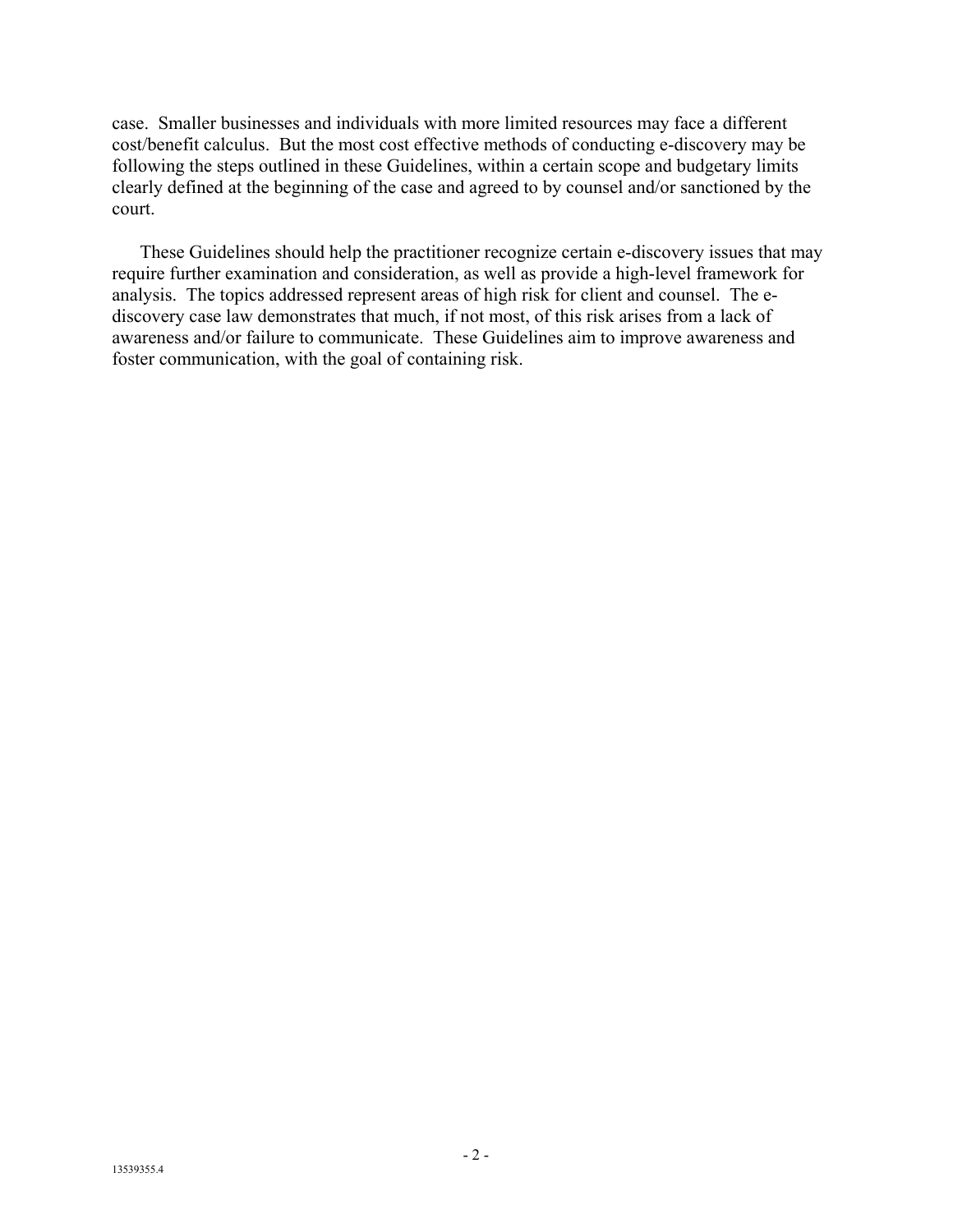**GUIDELINE NO. 1: The law defining when a pre-litigation duty to preserve ESI arises is not clear. The duty to preserve arises, not only when a client receives notice of litigation or a claim or cause of action, but it may also arise when a client reasonably anticipates litigation or knew or should have known that information may be relevant to a future litigation.**

**Comments:** There is no specific provision in the Federal Rules of Civil Procedures, the New York Civil Practice Law and Rules, or any other applicable procedural rules defining when any pre-litigation duty to preserve is triggered. The duty to preserve evidence may arise from other statutes or regulations or the common law, as defined in case law. Federal case law illustrates a wide variety of triggers, from the common (*e.g.*, a credible litigation threat letter from a lawyer) to the more controversial (*e.g.*, lawsuits alleging product defects filed against other businesses in the same industry). New York State courts have addressed the duty to preserve primarily in the context of sanctions for spoliation. There are no bright line rules defining with specificity the point at which the preservation obligation is "triggered." It would be challenging to describe comprehensively the possible scenarios that might act as a "trigger" of the duty to preserve ESI. Moreover, efforts to define with specificity what events "trigger" the duty to preserve may not account for particular facts and circumstances specific to individual cases.

It is settled, under New York law, that a client must preserve evidence when that client has notice of pending litigation, or when a client has notice that the evidence probably will be needed for future litigation, or when a client must retain evidence pursuant to regulatory requirements. But it is far from clear what a client's obligations are before clear notice of a pending claim appears. Some New York courts have looked to the standards applied by the New York federal courts for guidance as to when the duty to preserve attaches.

Despite the seeming lack of clarity in the case law as to what events trigger the duty to preserve, general conclusions may be drawn. The legal duty to preserve relevant information arises when a legal proceeding is reasonably anticipated. Circumstances other than suing or being sued may also give rise to preservation duties, such as a regulatory investigation, a nonparty subpoena, or a regulation requiring retention of information. Participation in a legal process where production of ESI may be required could also trigger the preservation obligation. Accordingly, the actual filing of a lawsuit or receipt of a subpoena may be the *latest* possible point triggering the preservation obligation. When a client receives notice of litigation or a claim regarding which the client holds relevant information, the preservation duty may be triggered, regardless of what documents have or have not been filed with a court, or formally served.

Given that reasonable minds may differ on when litigation is reasonably anticipated, especially with the benefit of 20/20 hindsight, the better practice often is to take a conservative approach. If there is real doubt as to whether the duty to preserve has been triggered, the safer approach usually is to assume that the duty might exist. While this may be the safest approach from a risk avoidance perspective, it is not always the most practical in light of a balancing of risk and cost.

In determining whether facts may have triggered the preservation obligation, the first step is to assess whether a legal hold concerning ESI (*i.e.*, the process implementing compliance with the duty to preserve) should be initiated. This is a judgment call made by counsel based on all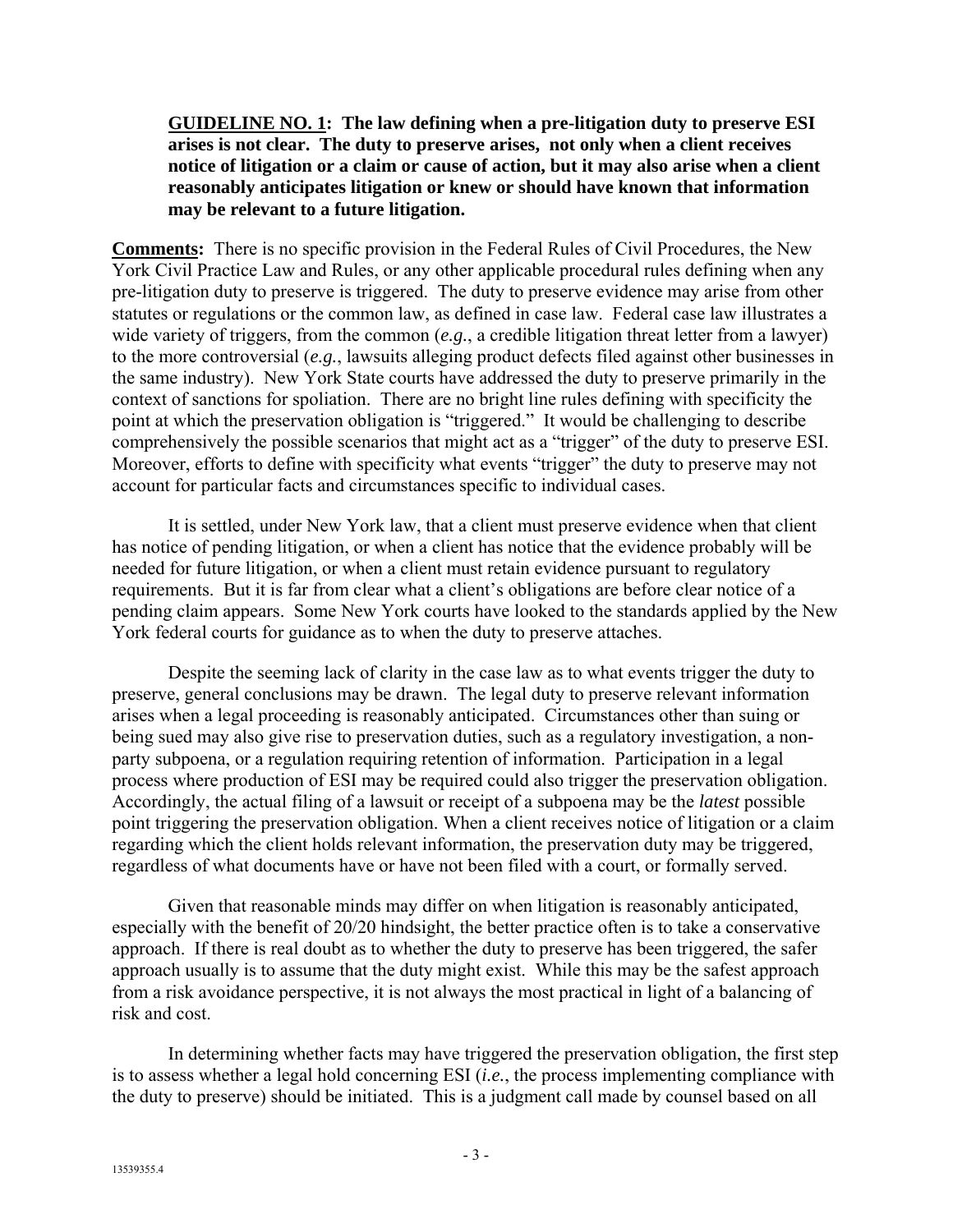available facts and circumstances. Client organizations need to advise their employees (and/or outside advisors) designated to determine whether a preservation obligation has been triggered of the existence of the relevant facts and circumstances. Organizations may consider establishing procedures to ensure that such reporting occurs. In contemplating the potential need to justify at a later date the decision to implement, or not implement, a legal hold, the supporting rationale for the decision should be documented in writing in a manner that preserves applicable legal privileges. These decisions may not be questioned, if at all, until years later, perhaps following changes in personnel such as in-house counsel, so avoiding a 20/20 hindsight judgment that is unrealistic given the contemporaneous context that led to the decisions is critical. It is important that a written explanation is drafted and retained that justifies the decision and discusses all the facts and circumstances known at the time the decision was made and on which the client and counsel relied in determining whether there was, or was not, a reasonable anticipation of litigation.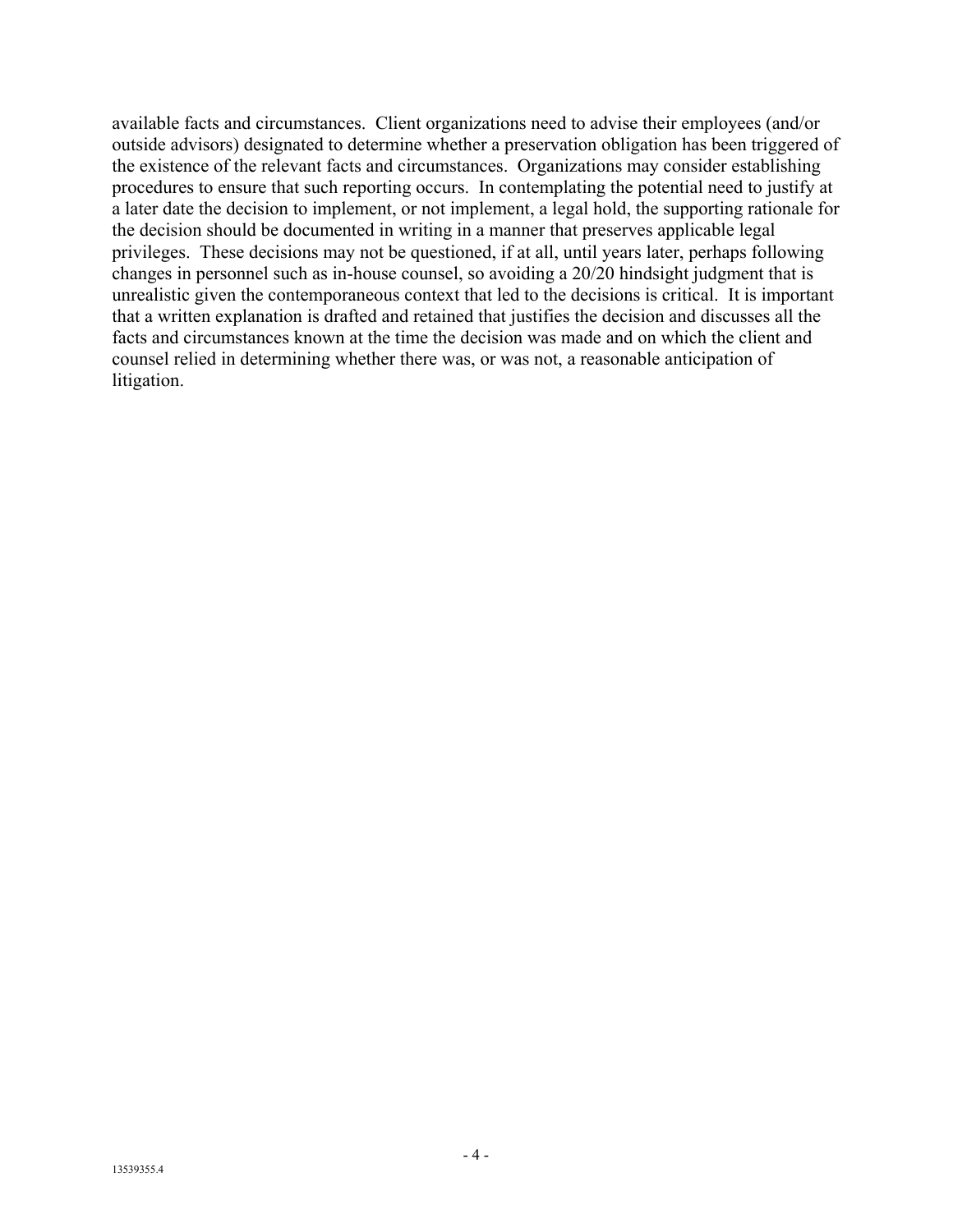### **GUIDELINE NO. 2: In determining what ESI should be preserved, clients should consider: the facts upon which the triggering event is based and the subject matter of the triggering event; whether the ESI is relevant to that event; the expense and burden incurred in preserving the ESI; and whether the loss of the ESI would be prejudicial to an opposing party.**

**Comments:** Once a decision has been made that a duty to preserve has been triggered, the scope of that duty must be evaluated. As indicated above with respect to triggering the preservation duty, the determination of scope of preservation is a legal judgment that must be based on all of the available facts and circumstances. For the same reasons as discussed above, decisions about scope should be documented along with supporting reasoning in a manner that preserves applicable legal privileges.

Decisions as to scope may address time frames, custodians, subject matter, and responsive information by source or system, category, or type. Keyword searching and other tools may be available to identify ESI deemed to be within the scope of the preservation duty. Factual investigation including interviews of key witnesses may be indicated. As with the determination of the trigger point, it is often best to be conservative and preserve broadly. You can always argue about the appropriate boundaries of discovery later, but if you fail to preserve ESI and the court decides you should produce it, you will have a serious problem.

Identifying key witnesses and custodians early in the process is essential to effective preservation and discovery. Where it is difficult to identify particular individual custodians, it may be necessary to conduct preservation based on an analysis of what departments, regional offices, or other organizational subdivisions might include custodians believed to possess relevant information. In addition to specific individuals, entire departments or divisions may be deemed responsible for subject matters, such as contracts or specific projects that are the subject of a dispute or investigation. In identifying custodians, it is important to consider former employees, independent contractors, and any other individuals who may have had access to relevant information, and take reasonable steps to preserve relevant ESI on the desktops, laptops and files of former employees and independent contractors, to the extent the ESI is available as of the trigger point.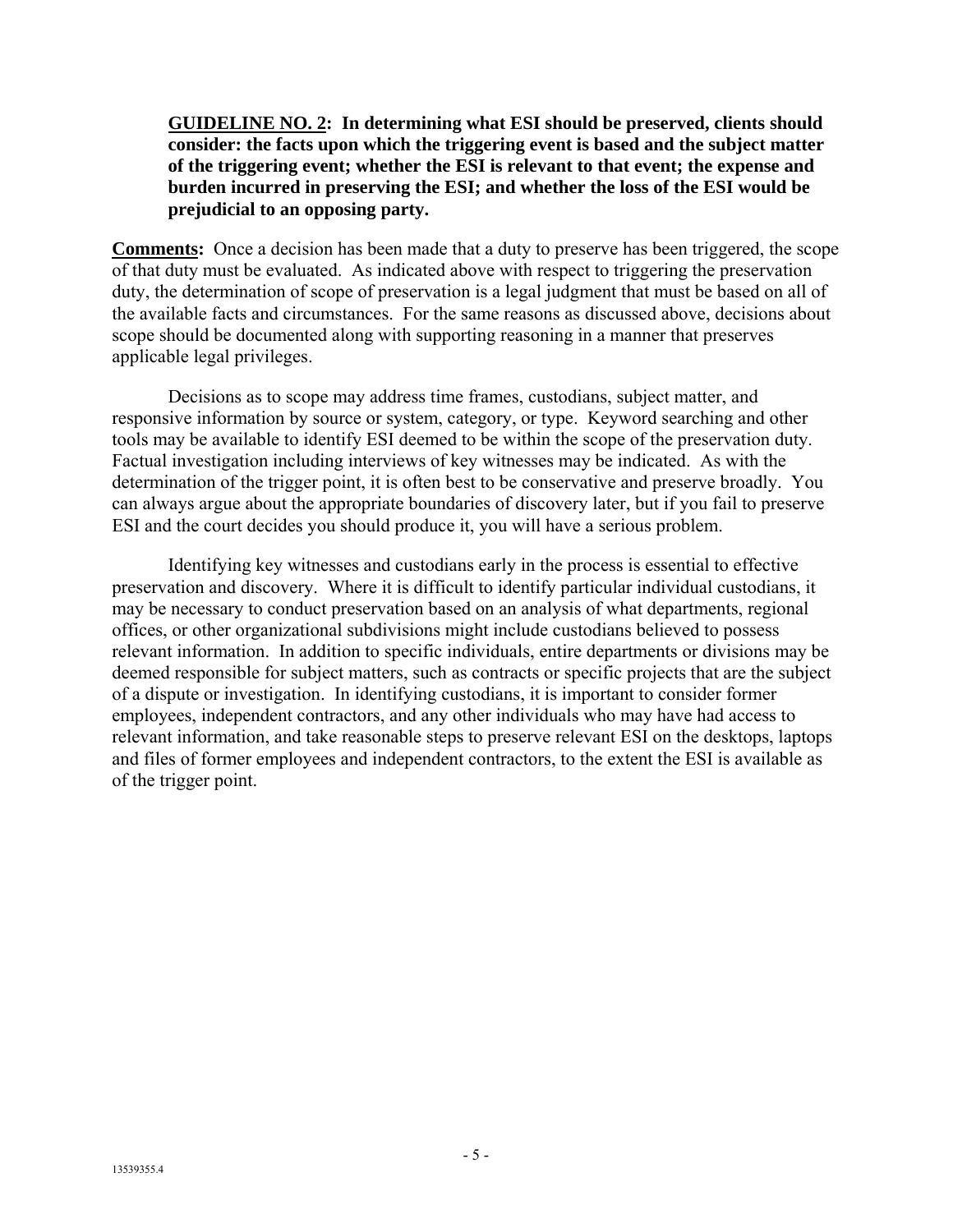**GUIDELINE NO. 3: Legal hold notices will vary based on the facts and circumstances but the case law suggests that, in general, they should be in writing, concise and clear, and should include: a description of the subject matter; the date ranges of the ESI to be preserved; a statement that all ESI, regardless of location or storage medium, should be preserved unless other written instructions are given; instructions on how to preserve the ESI and/or whom to contact regarding how ESI is preserved; and the name of a person to contact, if questions arise. Counsel should monitor compliance with the legal hold at regular intervals.**

**Comments:** A written "legal hold" notice should be issued to the applicable custodians of information to instruct them regarding the duty to preserve and how it relates to information under their control. The goal here is to implement effectively a two-part process: (1) prohibit destruction and (2) monitor preservation efforts. In addition, the Information Technology ("IT") organization must be provided with a list of custodians who are subject to the legal hold to ensure that any routine deletion of ESI from electronic information systems is suspended for the applicable custodians. Where the client does not have an IT department, this responsibility falls on whomever has the practical ability to control the systems. Note that in certain cases, primarily where a large number of custodians are involved, it may be appropriate to issue legal hold notices to managers or supervisors of custodians for further "down the chain" implementation rather than sending a notice to each and every potential custodian.

Legal hold notices often precede the issuance of a written demand for the production of the needed information. While the content of legal hold notices will vary from case to case because they are, by nature, fact specific, they should be consistent where there is no reason for revision. The key to effective legal hold notices is simplicity and clarity because notices that are difficult to understand or take too long for employees to read hinder compliance. Elements of successful legal hold notices include, by way of example: a brief description of the subject matter and date range of the target information; a clear statement that *any* location or medium of storage is included (unless other written instructions are provided); instructions for the custodian to follow to ensure compliance; and a resource to contact with questions.

From a technical point of view, implementing legal holds can be easy or difficult (and everything in between) depending on the nature of the sources and systems that must be addressed. Typical technology issues involved in legal hold implementation include, for example:

- 1) the importance of timing because of routine operations of information systems that delete information;
- 2) the viability of sending out and following up on hold notices by email or whether in-person contact is required;
- 3) tracking the progress of steps to carry out the hold, including notices and systems implementation;
- 4) the impact of removing backup tapes from the routine recycling, overwriting, or destruction process;
- 5) the automated implementation of holds across various systems, such as emails, databases, file servers, etc.;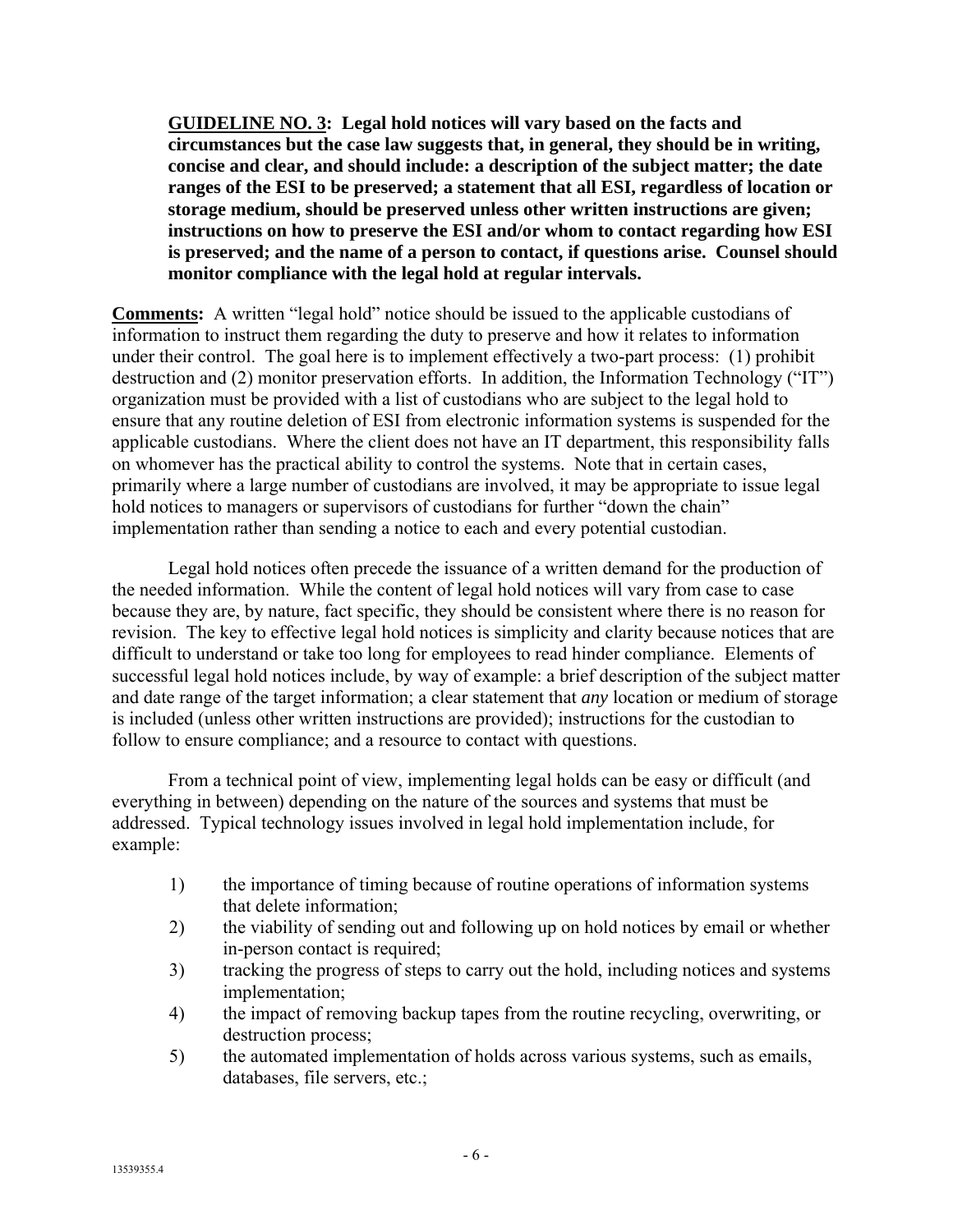- 6) whether collection (versus hold-in-place), is the best or most appropriate method of hold implementation under the facts and circumstances presented;
- 7) stopping "auto-delete" functions; and
- 8) ensuring that all ESI sources are properly identified and addressed, including online, near-line, and offline servers and storage devices and home computers, when applicable.

Actions to prevent loss or alteration of potential ESI could include preventing manual or automated system operations such as:

- 1) using any software, hardware, or other means that might cause the overwriting, erasing, alteration, concealment, discarding, or destruction of ESI;
- 2) disabling any process that might prevent the normal logging of any form of transaction related to any form of ESI;
- 3) reassigning, altering, or disabling passwords, user authentication, document certificates, or any other form of custodian, user, and ESI identification and access capability; and/or
- 4) altering or preventing access to any desktop or portable computing or communication device that might contain potential ESI.

Depending on the circumstances, affirmative actions to preserve ESI might include:

- 1) establishment of a secure repository for housing collected ESI;
- 2) preservation of archival and backup media;
- 3) preservation of the content for specified individuals that may be stored on email and file servers, desktop and laptop computers, portable devices, removable media, and in online accounts;
- 4) forensic imaging and/or removal from service and securely impounding selected computing and storage devices and media related to designated individuals; and/or
- 5) preservation of tangible items that may be required to access, interpret, or search potentially relevant ESI, including logs, network diagrams, flow charts, instructions, data entry forms, abbreviations, user IDs, passwords, authentication keys, user manuals, and other legacy or proprietary media or devices required to access potential ESI.

It also may be advisable to issue a preservation notice to an adverse party or a potentially adverse party. This decision should be made considering whether the common law duty of the adverse party to preserve has already been triggered, in which case a preservation notice may not be necessary. But where there are legitimate concerns about potential spoliation, sending a preservation notice may be advisable. Such notices should be carefully tailored to ensure that what is being asked of the recipient is not overly broad and unduly burdensome. Clients should expect that sending a preservation notice to its adversary may result in the adversary sending a similar preservation notice to that client. A recipient of such a letter often has a number of difficult judgments to make, including: whether a preservation duty exists, the proper scope of that duty, and whether and how to respond to the letter. Reaching a reasonable agreement with an adversary is the best outcome when the dispute is important. Delimiting the preservation duty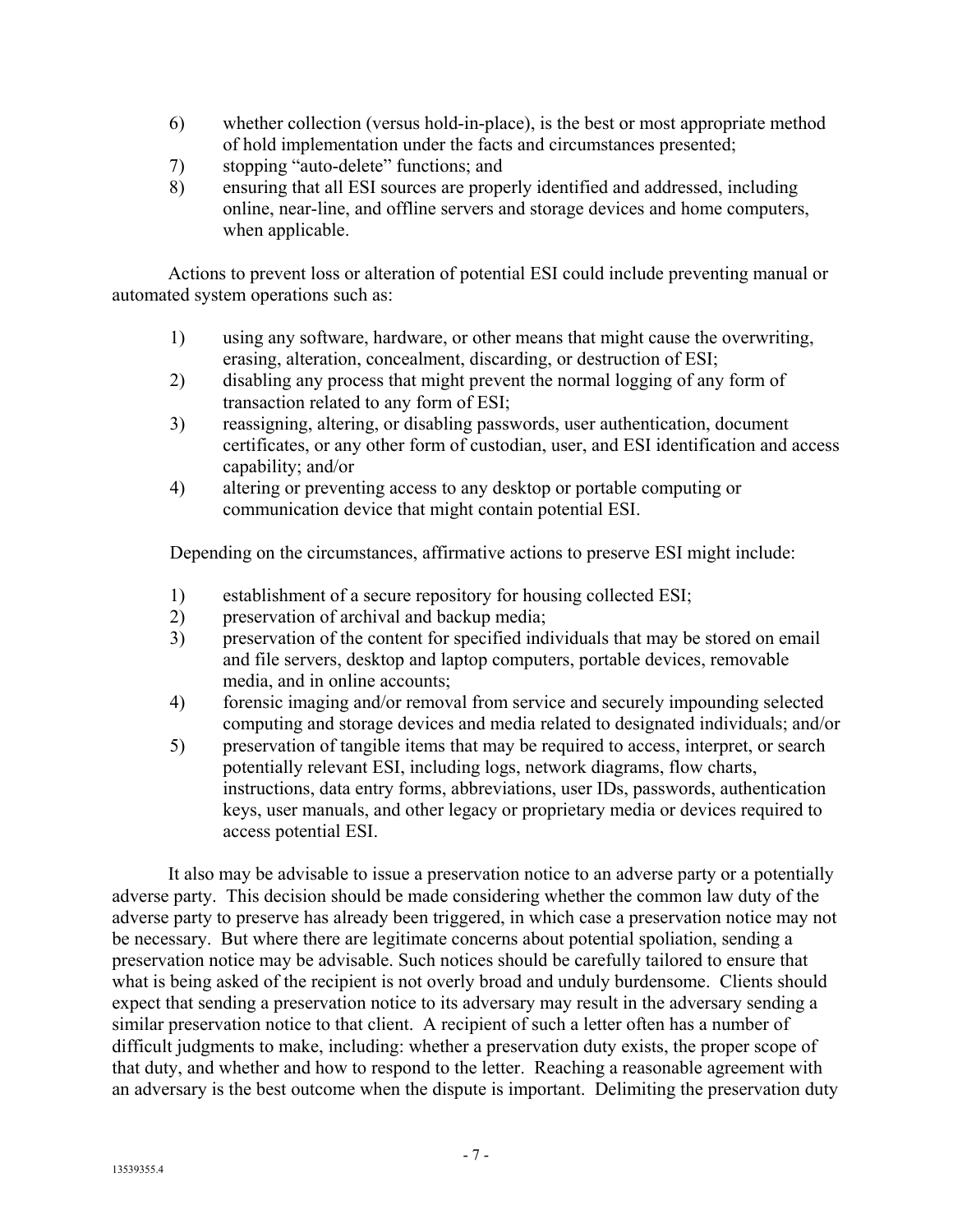as early as possible with the adverse party and acting in accordance with the agreement substantially reduces the risk of spoliation sanctions later in the case.

Another mechanism available to ensure preservation by an adversary is the preservation order, although this is not frequently imposed. Preservation orders can be a blessing in disguise to a party with a duty to preserve, if the order defines the boundaries of the duty with sufficient specificity. Such an order can reduce the uncertainty that may lead lawyers to advise expensive and operationally disruptive preservation steps. The case law on preservation orders indicates that obtaining such an order requires something more than the existence of a preservation duty - which exists in every case -- such as a sound basis to believe that spoliation will occur without an order.

Finally, consideration should be given as to whether it is advisable to permit preservation to be controlled by specific custodians if the custodians are personally implicated by the events and/or the company faces significant exposure to liability. High ranking corporate executives may assume that IT will take care of preservation and ignore legal hold notices, and counsel should consider whether the ESI should be physically collected instead. This balancing of cost and risk may suggest that: (i) in criminal cases collection is the right form of preservation; (ii) that where a small and readily identifiable group of custodians holds the key to a multi-million dollar lawsuit, collection should also be used to preserve ESI; or (iii) where the critical data resides on a particular computer, it should be forensically imaged as a means of preservation. Reasonableness, considering all of the facts and circumstances, should guide such decisions.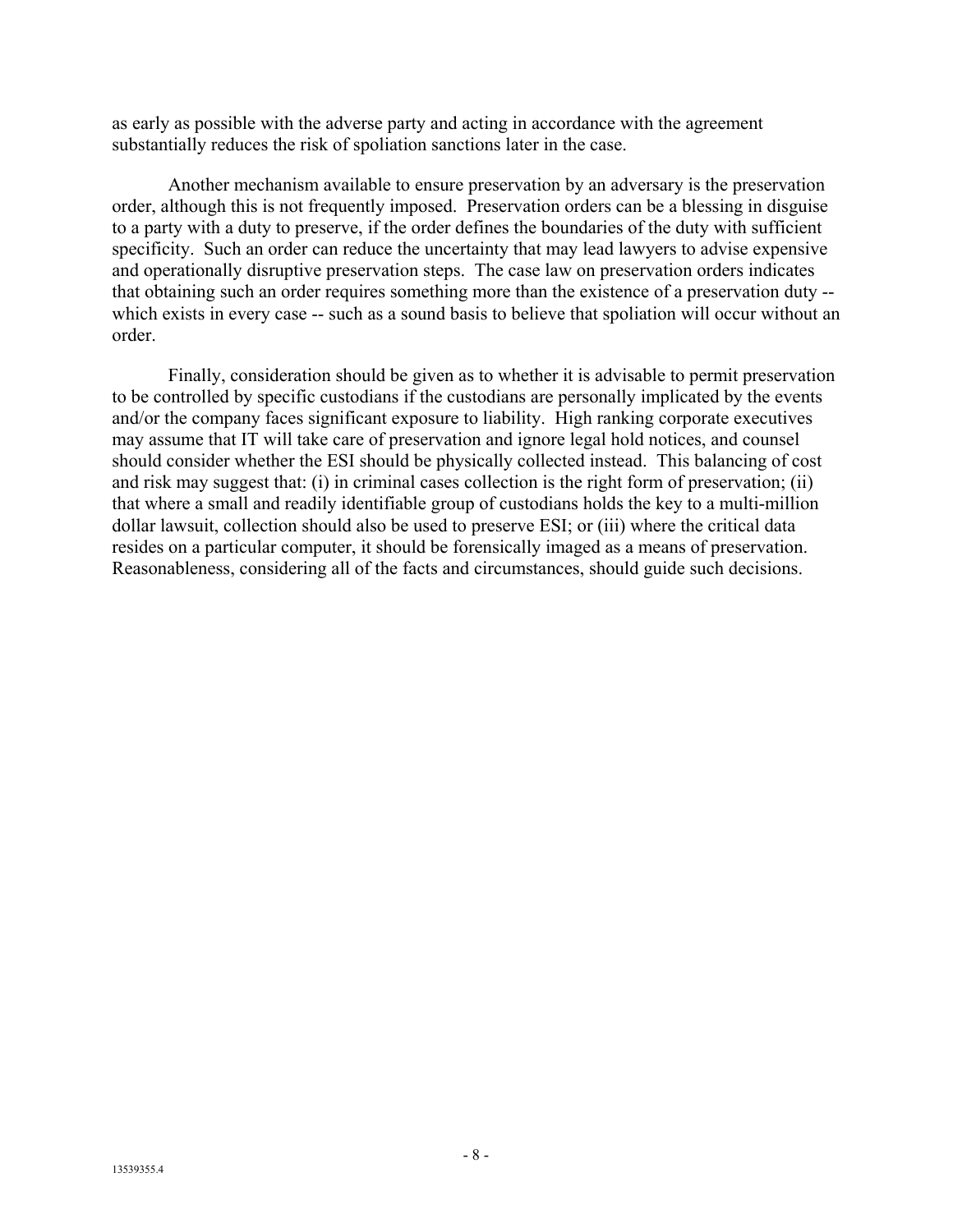### **GUIDELINE NO. 4: Counsel should endeavor to make the discovery process more cooperative and collaborative.**

**Comments:** E-discovery can derail a case and may result in unanticipated, skyrocketing costs if counsel do not cooperate in a manner that may be different than has been the case historically with paper discovery. There is no benefit in trying to "hide the ball" at the preliminary conference or "meet and confer." Incomplete or inaccurate representations inevitably will be revealed later in the e-discovery process. There already have been cases in which counsel's overly optimistic projections as to scheduling and production, based on incomplete knowledge regarding the client's ESI, have cost the client millions of dollars.

A failure to be forthcoming about ESI issues could lead to further discovery, ramping up costs and possibly revealing vulnerabilities. In federal court, Rule 30(b)(6) depositions are frequently permitted, and depositions may be noticed in state court actions as well, so that counsel may explore an opposing party's IT environment, retention policies, e-discovery compliance procedures, etc. Such discovery may be avoided if relevant information regarding the client's ESI and computer systems is provided at the outset of the case. This is the type of cooperation that is necessary if the discovery process is to proceed efficiently. If the case gets bogged down in "discovery about discovery," clients will inevitably suffer additional cost and delay. It may be necessary for counsel to explain to the client the significance of being forthcoming on e-discovery issues in order to receive the client's full cooperation throughout the e-discovery process.

When errors in what has been represented to opposing counsel and/or the court are discovered, the duty of candor requires prompt correction and disclosure. If that ethical requirement is insufficient motivation, then consider the cases where severe sanctions have been levied for delays in advising the court about e-discovery problems. Courts often view the failure to report knowledge that a prior representation was wrong as equivalent to a misrepresentation.

There is a range of opinions regarding whether it is advisable to include the client's IT personnel or the client representative with the most knowledge of the client's computer system at the "meet and confer" or preliminary conference. While having a knowledgeable IT person present to address questions that may arise, or to explain detailed technical issues may be beneficial, under certain circumstances, lawyers may be uncomfortable with the unpredictability of having a non-lawyer potentially speak for the client on e-discovery issues. In any event, counsel should identify and prepare one or more of the IT personnel or other client representatives who can perform adequately as witnesses to testify as to the computer system and procedures regarding ESI, should the need arise.

The need for cooperation in e-discovery is the subject of the Sedona Conference's "Cooperation Proclamation," which has been supported by many members of the judiciary. Ediscovery can be difficult and complicated, and uncooperative behavior between counsel can only serve to make it more so. Because cooperation in e-discovery can facilitate an efficient process, thus reducing costs, most clients should prefer that their counsel adopt a cooperative approach.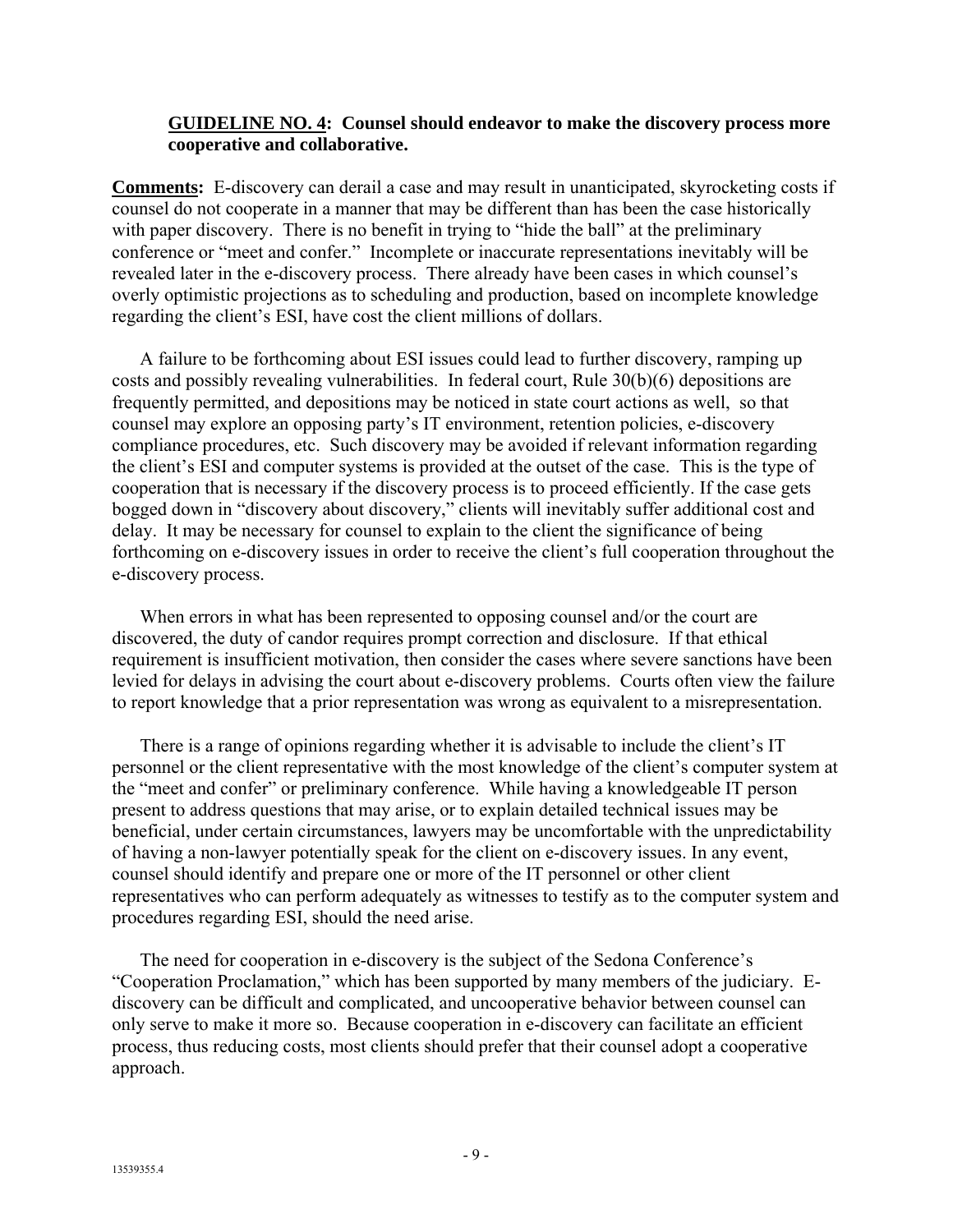**GUIDELINE NO. 5: Counsel should be familiar with their client's information technology, sources of ESI, preservation, and scope and form of production, as soon as litigation is anticipated, but in no event later than any "meet and confer" or preliminary conference.**

**Comments:** In most New York State courts and in all federal courts in New York, counsel are required to confer early in the case, not later than at the preliminary conference, regarding ediscovery issues.

The rules in federal court<sup>1</sup> and in the Commercial Divisions of the New York State Supreme Court<sup>2</sup> require counsel to "meet and confer" about e-discovery *prior to* the preliminary conference. In the Commercial Divisions of the New York State Supreme Court, the parties must consider in advance the following e-discovery issues:

a) preservation of ESI;

- b) "identification" of relevant ESI;
- c) scope of e-discovery;
- d) form of production;

e) anticipated costs and proposed allocation of same;

- f) disclosure of the "programs and manner" in which the ESI is stored;
- g) identification of systems holding relevant ESI; and
- h) identification of the individuals responsible for ESI preservation.

In federal court, the discussions about e-discovery prior to the preliminary conference encompass similar scope and breadth, with the additional requirement of discussing the manner in which inadvertent production of privileged information will be handled procedurally.

In the New York State Supreme Court (outside the Commercial Divisions) and County Court, there is no specific rule obligating counsel to confer *before* the preliminary conference. But if a preliminary conference is held, and when it is deemed "appropriate" by the court, counsel must discuss the above issues at the preliminary conference.<sup>3</sup> Further, if a case "is reasonably likely to include electronic discovery," at the preliminary conference, counsel "must be sufficiently versed in matters relating to their clients' technological systems to discuss competently all issues relating to electronic discovery."4

Counsel should check the Rules of each Commercial Division<sup>5</sup> in New York State Court, as

 $\frac{1}{1}$ Fed. R. Civ. P. 26(f).

<sup>2</sup> 22 N.Y. Comp. Codes R. & R. §§ 202.70(g), Rules 8(a) and (b).

<sup>3</sup> *See* 22 N.Y. Comp. Codes R. & R. § 202.12(c)(3).

<sup>4</sup> *See* 22 N.Y. Comp. Codes R. & R. § 202.12(b).

<sup>5</sup> For example, the New York State Commercial Division for Nassau County has its own "Guidelines for Discovery of Electronically Stored Information ("ESI")" and a Preliminary Conference Order form, which addresses e-discovery issues. *See* Commercial Division, Nassau County, "Guidelines for Discovery of Electronically Stored Information"; Preliminary Conference Order. The Nassau County Guidelines contain many of the requirements relating to e-discovery provided for in the Federal Rules of Civil Procedure.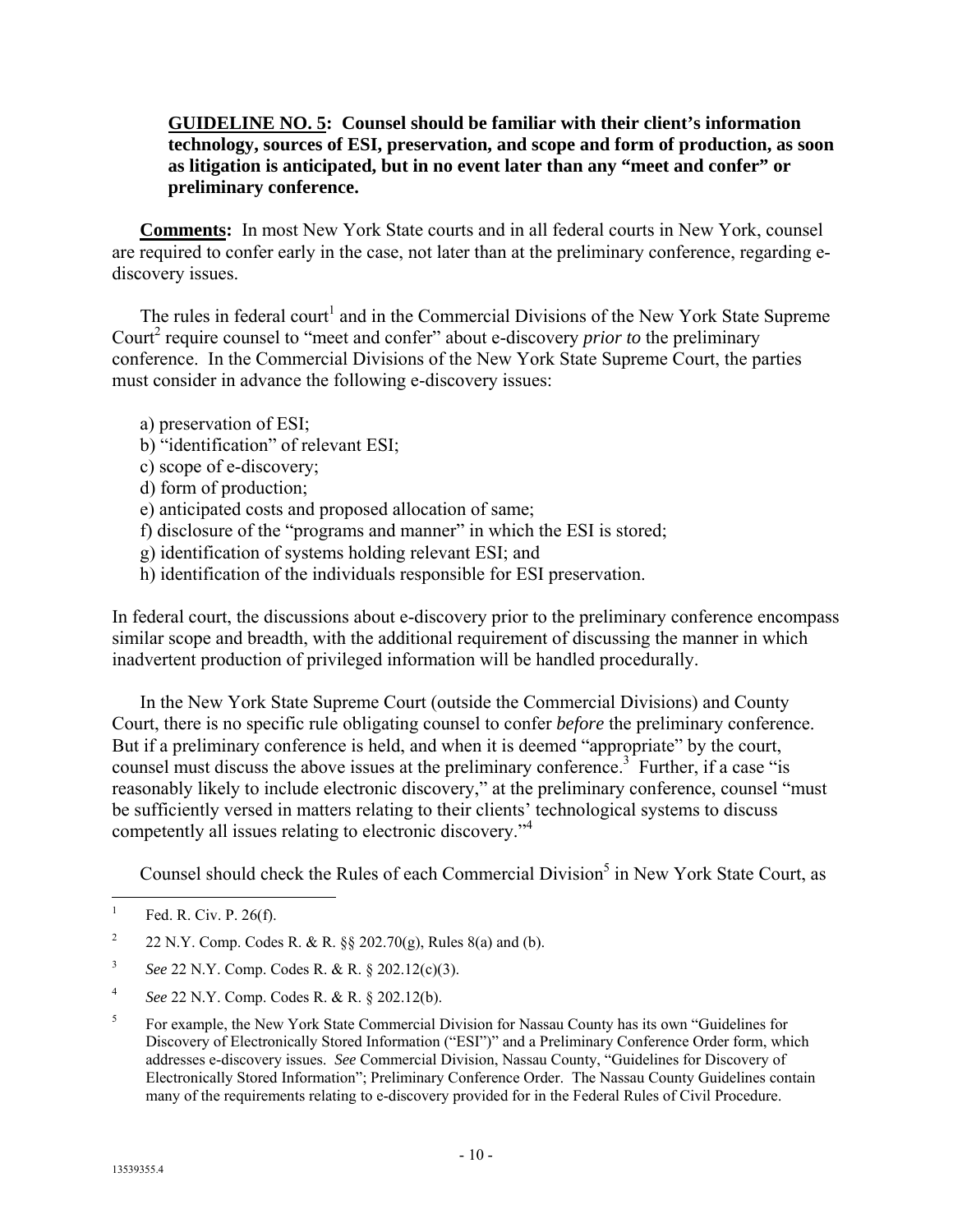applicable, as well as the rules of the individual federal judge and the Practice Rules of the particular New York State Court justice to determine whether any additional rules concerning ediscovery apply in a particular case.

After the preliminary conference is held in any of the above referenced courts, the court may issue an order, which may address e-discovery issues.<sup>6</sup>

It is clear from the plain text of these rules that a significant amount of disclosure is required, at the outset of the case, with respect to the client's information technology system as well as the e-discovery process undertaken by each party from start (preservation of information ) to finish (production of documents and information). This places a substantial burden on counsel, early in the case, to prepare by assembling accurate information with the client's participation -- a process that is often much more difficult than it might seem initially. The reality is that very few clients have the up-to-date information counsel will need about each potential source of ESI in coherent written form that is easily accessed. In representing individuals and smaller companies without IT departments, the task may be even more challenging and may require more input from the client. Sometimes counsel will also need access to one or more IT personnel who can answer essential questions, but often the required information may be dispersed among many individuals in charge of various aspects of the client's IT system.

The fact that such disclosures will be necessary in any case pending in any of the New York federal courts and many cases pending in the New York State Courts indicates that it is prudent for counsel to work with the client, where appropriate, to prepare the background IT information, if possible, *before* litigation begins. The goal of this effort would be to create a summary of the sources of ESI and the facts relevant to e-discovery, such as retention periods and format of ESI,<sup>7</sup> which can then be used as a basis for lawyers and client representatives knowledgeable about the client's computer system to begin discussions about e-discovery strategy.

Counsel must also estimate the scope of e-discovery at a time when it may be pure guesswork to do so. The ability to estimate the likely duration of the process as well as its cost is a function of many factors, including the facts of the case, the amount at issue, the adversary and its counsel, the scope of planned e-discovery, the client's IT systems, and the client's budget and resources. Nevertheless, e-discovery is not new, and there is a wealth of informative resources available to assist in projecting e-discovery timelines and cost. In any event, this preparation is essential to fulfilling the mandate of cooperation indicated by the applicable rules.

 6 Fed. R. Civ. P. 16(b)(3)(B)(iii); 22 N.Y. Comp. Codes R. & R. §§ 202.12(b); 202.70(g), Rules 8(a) and (b);  $11(c)$ .

<sup>7</sup> This type of systems overview is preferable to what is typically referred to as a data map, which is usually a "pictorial" rendering of a network or some other portion of an IT architecture. These kinds of data maps can be incomplete and in any event may be incomprehensible to lawyers.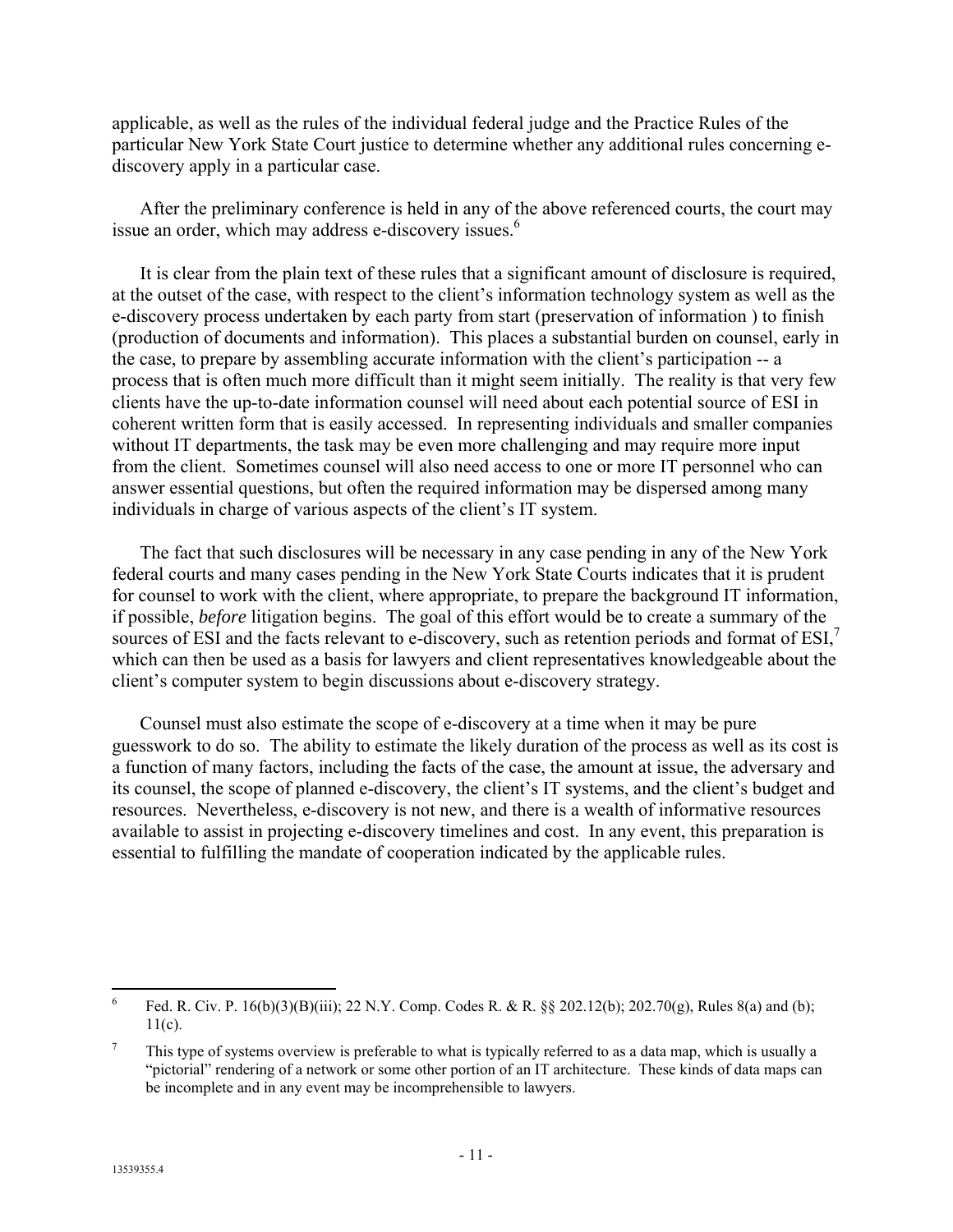**GUIDELINE NO. 6: To the extent possible, requests for the production of ESI and subpoenas seeking ESI should, with as much particularity as possible, identify the type of ESI sought, the underlying subject matter of the ESI requested and the relevant time period of the ESI. Objections to requests for ESI should plainly identify the scope and limitations of any responsive production. Boilerplate language which obscures the particular bases for objections and leaves the requesting party with no clear idea of what is or is not being produced should be avoided. If necessary, counsel should meet and confer to resolve any outstanding disputes about the scope or format of production.** 

**Comments:** Written document requests for ESI and subpoenas for ESI are frequently met with objections that the requests are burdensome and overly broad. In addition, in e-discovery, technical, highly complex issues may render requests inherently ambiguous and compliance very difficult. To avoid, or contain, potential problems arising as a result of these issues, document requests and subpoenas for the production of ESI, and objections to those document requests and subpoenas, should be written in plain, clear language with as much specificity as possible under the circumstances. Accurate communication is key.

In articulating requests for ESI and objections to those requests, there is no place for boilerplate verbiage that is used solely for gamesmanship. Such language may give the party receiving the request the impression that the requesting party wants all ESI ever created. When the responding party uses such language in objections, the requesting party may be left with no idea what the responding party is willing or able to produce, or not produce. If the objections contain this boilerplate verbiage, the requesting party may be unable to discern with any specificity the putative justification for the responding party's objection.

The information needed to tailor document requests to seek information relevant to the claims, causes of action, and defenses at issue in the case should be part of what the parties discuss when they "meet and confer" regarding ESI prior to or at the preliminary conference, as required in all federal courts, and the New York State Supreme and County courts.<sup>8</sup> However, in practice, parties often fail to confer about ESI early in the case, as they should, and in any event cases evolve as counsel gather more information regarding their respective claims, causes of action, and defenses. If you cannot appropriately describe the ESI that you seek when you draft a written request for the production of documents, it is almost always beneficial to pick up the phone and confer with your adversary in an attempt to ascertain what types of ESI the adversary maintains, where the information is located, how it is stored, who the relevant individuals are and any other facts that would assist in specifying the ESI relevant to the claims, causes of action, and defenses in the action.

There may be instances in which a broad request may be appropriate. In such situations, requesting counsel should confer with responding counsel to gather facts to state the request or objection with as much particularity as possible. Conferences among counsel may not always be successful in this regard, so this Guideline is prefaced with the words "[t]o the extent possible."

 $\frac{1}{8}$  Counsel should check the local rules of each court and the rules of each jurist for any specific additional requirements in this area.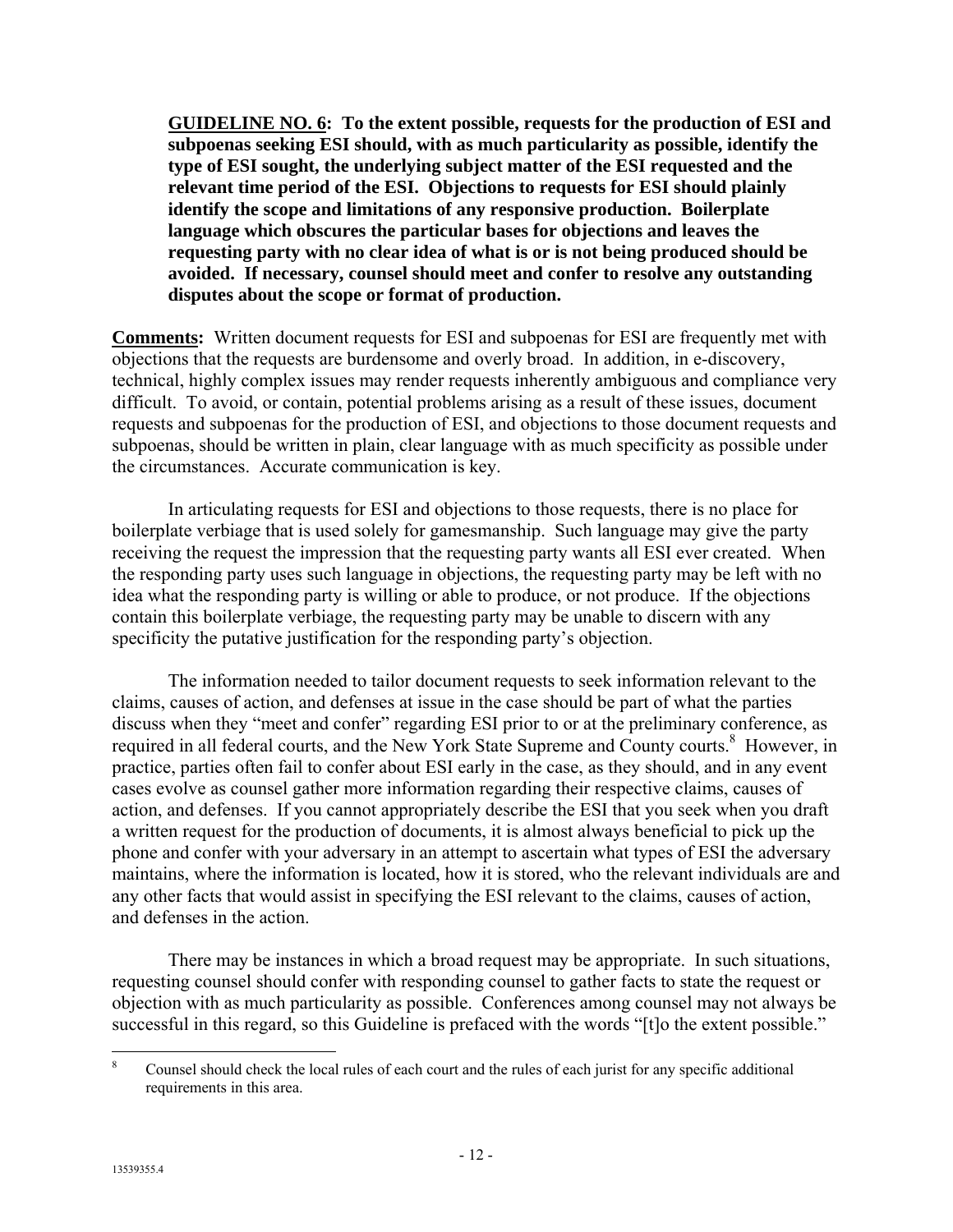To the extent such lack of clarity may affect fundamental aspects of the production, such as issues relating to form or scope, which may affect costs, and no agreement is reached, counsel should consider seeking judicial intervention before producing ESI. Otherwise, there is a risk that, after production, the court could order the client to search, collect and produce additional or different ESI, which may increase costs and waste time.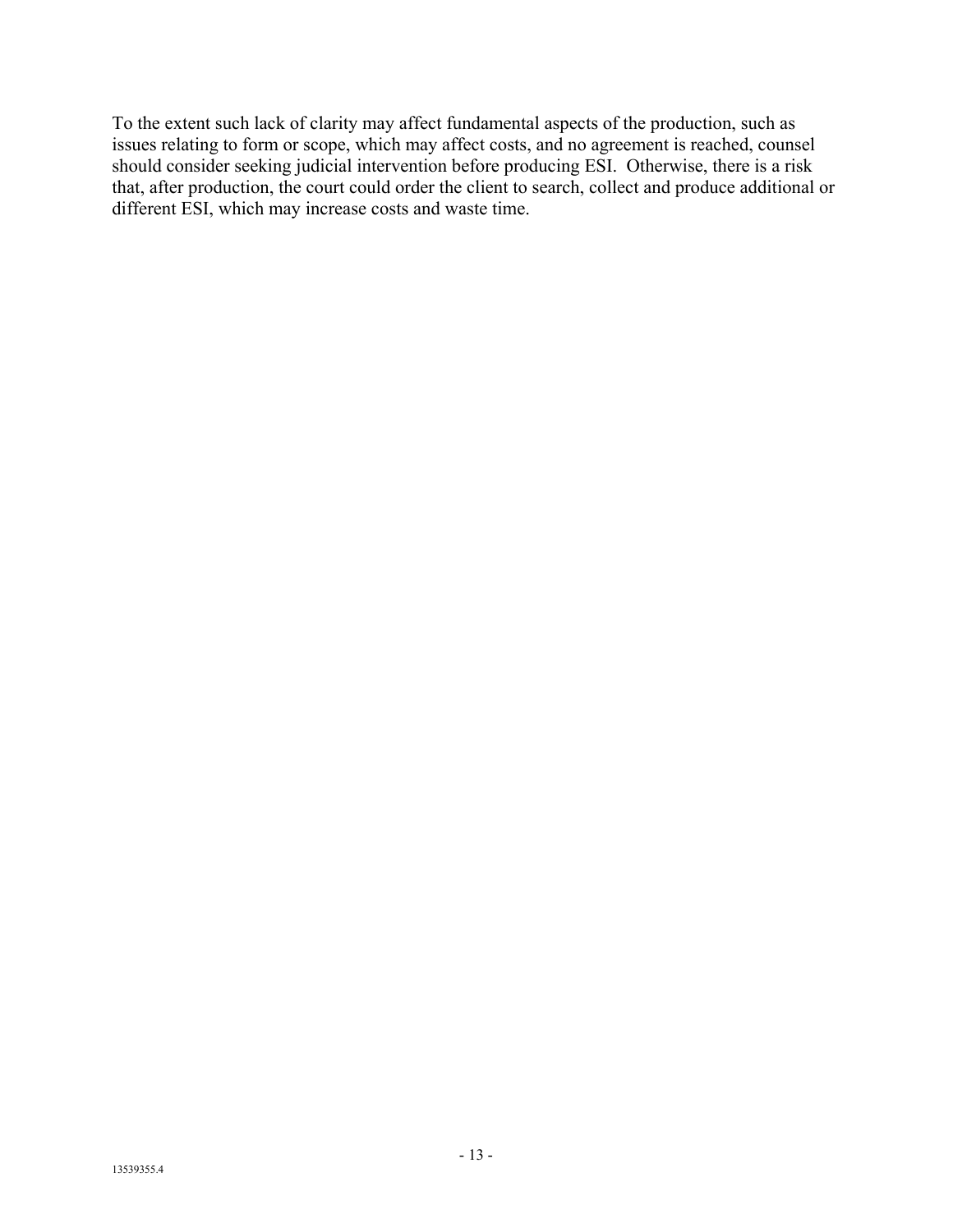**GUIDELINE NO. 7: Counsel should agree on the form of production of ESI for all parties prior to producing ESI. In cases in which counsel cannot agree, counsel should clearly identify their respective client's preferred form of production of ESI as early in the case as possible and should consider seeking judicial intervention to order the form of production before producing ESI. In requests for production of documents or subpoenas and objections to requests to produce or subpoenas, the form of production of responsive ESI should be clearly stated. If the parties have previously agreed to the form of production, the agreement and the form should be stated. In any event, counsel should not choose a form of production based on its lack of utility to opposing counsel.**

**Comments:** Form of production is one of the topics specifically identified as a required subject matter for parties to discuss prior to the preliminary conference in Rule 26(f) of the FRCP and Rule 8 of the New York State Commercial Division Rules. It is also an issue to be considered at a preliminary conference, "where the court deems appropriate," in civil actions in New York State Supreme Courts (outside the Commercial Division) and County Courts. If the form of production is not completely resolved or agreed to prior to or at the preliminary conference, the Federal Rules give parties the opportunity to address the form of production in the requests for production of ESI, or the opportunity to object to such form of production in the objections to those requests.<sup>9</sup> In federal court, if there is no agreement to form of production, then ESI must be produced in the form in which it is "ordinarily maintained" or in a form that is "reasonably usable."<sup>10</sup> New York State procedural rules do not provide counsel with similar guidance. Nevertheless, in any case involving ESI, including cases pending in New York State Court, the parties should attempt to agree to the form of production, or identify their preferred form of production, before producing ESI or requesting that their adversary produce ESI.

Failing to identify the form of production could have disastrous results. Counsel may require, where appropriate, that ESI produced by their adversary should be searchable, either full text or with respect to certain categories such as date, author or recipient, to facilitate the use of the ESI. The ESI produced by the adversary should be compatible with the requesting party's computer system or platform. Imagine receiving the electronic equivalent of a million pages of documents only to find that the production is not searchable electronically on your client's computer system or platform. Counsel using document review applications must make sure that the format they request or agree to is compatible with their system and that they request whatever associated information (*e.g.*, a "load file") is necessary to facilitate electronic review. The client should understand the issues involved in choosing the form of production and the client, or its technical personnel, if any and if appropriate under the circumstances, should be involved in the decision.

The choice of production to be used in any given case is a fact-specific inquiry that depends on the form in which the ESI is stored, the parties' respective computer systems, the

<sup>-&</sup>lt;br>9 If a party responding to a request for the production of ESI does not like the form of production requested, it has the opportunity to object and propose an alternative form. If it fails to do so, then it will effectively have waived its right to choose the form of production.

<sup>&</sup>lt;sup>10</sup> FRCP 34(b)(1)(C); 34(b)(2)(D) and (E).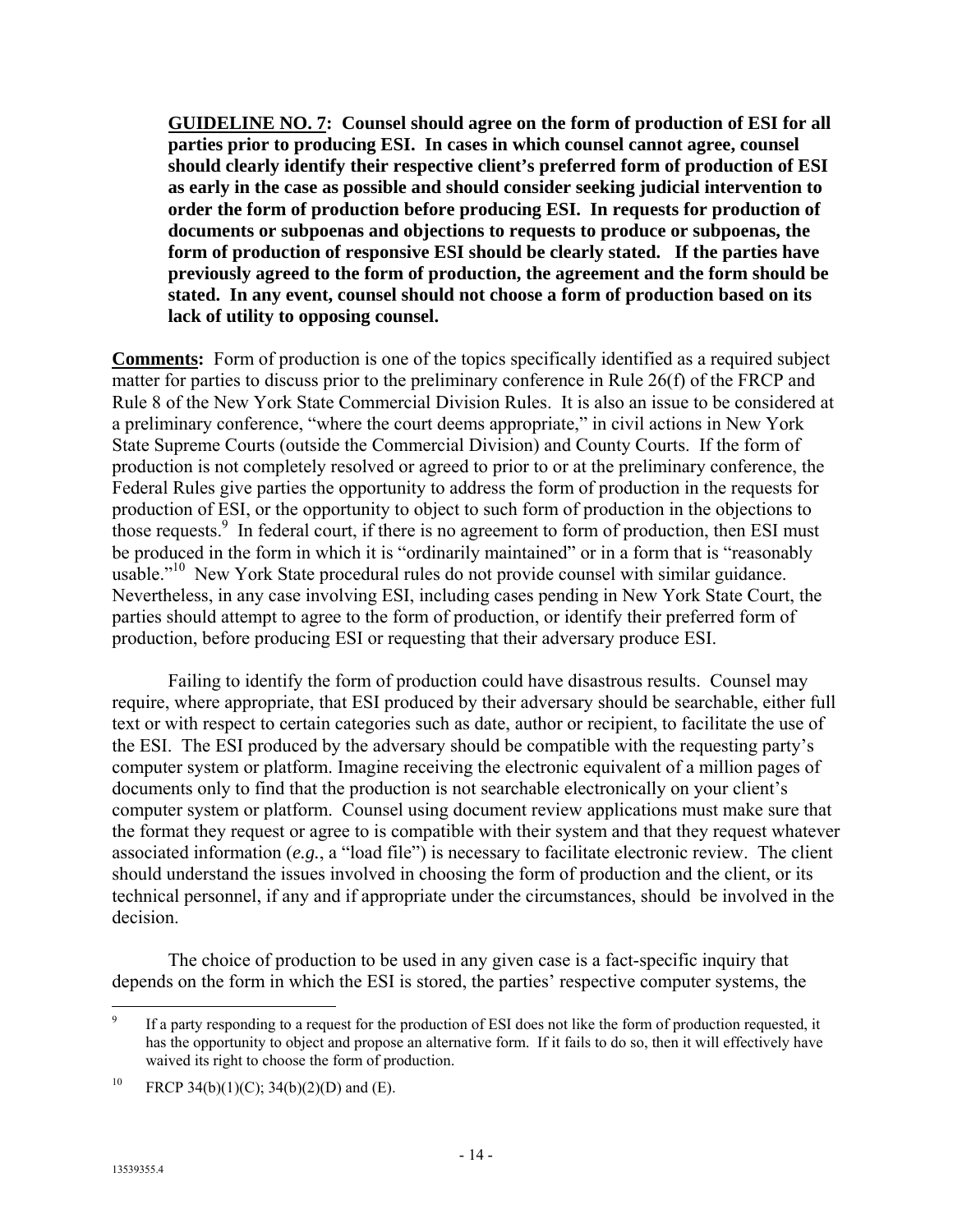platform to be used to search the ESI, and other relevant facts. There is no general requirement that ESI must be produced in native format, although many parties insist on that form of production.<sup>11</sup> Producing ESI in native files may not be necessary or appropriate considering the type of ESI requested and/or the issues in the case. Where appropriate, consideration should be given to requiring the production of ESI in native format only as to specific categories of ESI. Moreover, native files present problems relating to Bates Stamping and affixing other kinds of notation directly on files because affixing a Bates number or other designation on a native file will alter the native file. These issues may sound like minor irritations, but as the parties start to take depositions and want to show exhibits to witnesses, identifying and verifying the authenticity of the exhibits can become difficult when using ESI in native format.

It is important to ensure that the form of production demanded or agreed to does not require your client to transform native ESI in a way that is unreasonably expensive. Certain specialized or custom systems may present problems in producing ESI in certain forms. As with most other e-discovery issues, careful consultation with the client's IT personnel and, in some cases, outside experts is critical before reaching agreement on the form of production.

In determining the form of production, parties should also consider whether they want to request the production of metadata and, if so, what metadata to request.12 Requests for metadata, like all requests for ESI, must be relevant. Requesting "all metadata" is almost certainly overbroad, as programs may generate many kinds of metadata that could not possibly be relevant to a lawsuit. Any request for metadata should be specific enough so that the requesting party can demonstrate why each field or type of metadata is relevant to the case. In determining what metadata should be requested from the adversary or produced to an adversary, counsel should consider: (i) the ability to search by authors, recipients and text, as necessary to identify certain subject matters and to be able to segregate potentially privileged ESI which was authored by, sent to, or refers to in-house or outside counsel or discusses legal advice; (ii) whether the court requires an index of ESI as it corresponds to the requests, and (iii) the list of major players involved in the case, and other similar issues.

In practice, it is common for parties to produce certain ESI in native file format along with image files (such as TIFF or .pdf) and searchable text, along with searchable metadata fields. For example, metadata relating to the date, the author, the recipient, and other aspects of the information may be produced by both parties.

 $11$ Please see the definitions of Native Files and Metadata in the Glossary.

<sup>&</sup>lt;sup>12</sup> It is not necessary to receive native files in order to receive metadata. Metadata can be extracted and provided along with the related file in other, more manageable formats.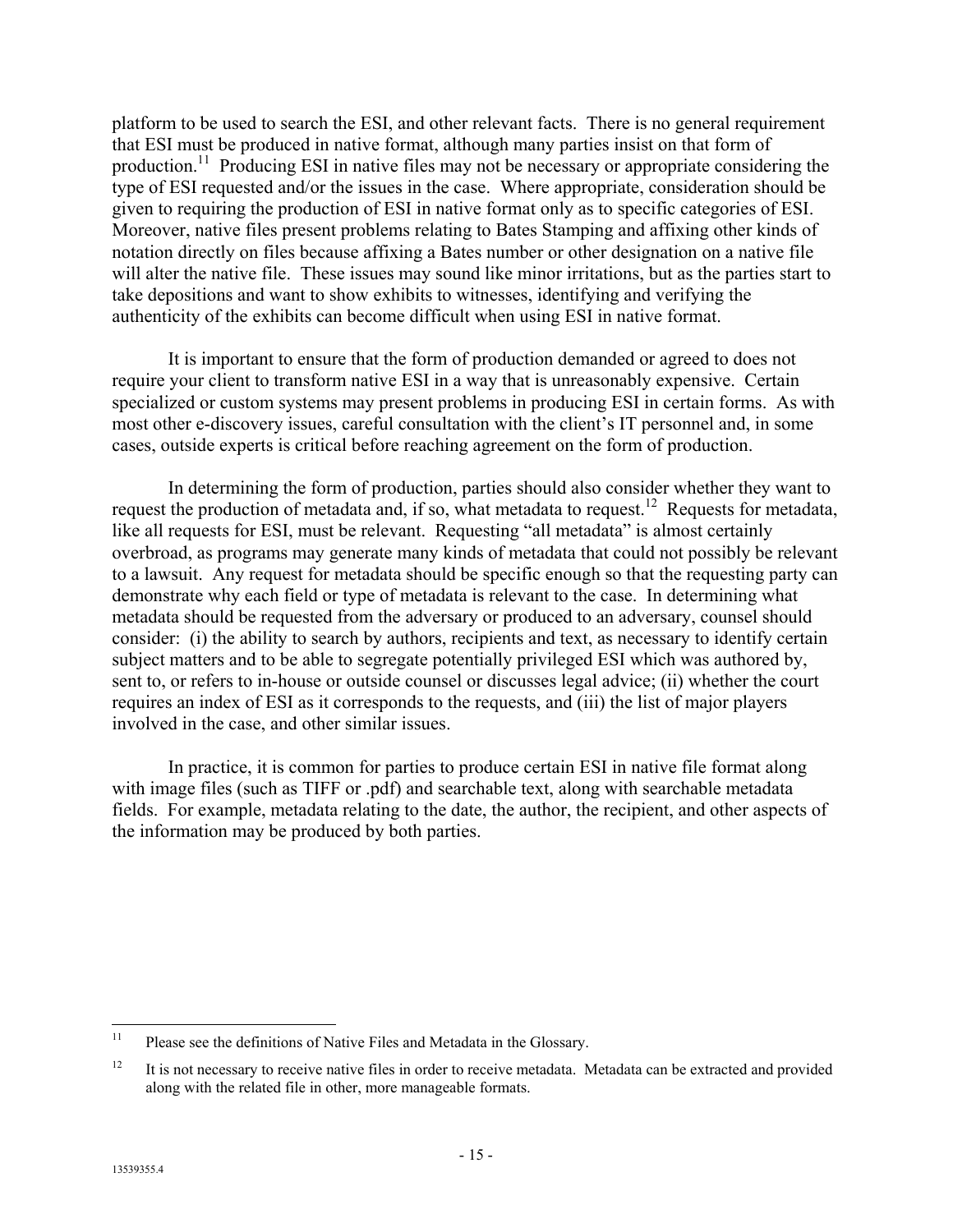### **GUIDELINE NO. 8: Producing ESI should be conducted in a series of steps, as follows: (1) initial review; (2) search for and collection of ESI; (3) processing of ESI to eliminate duplicates and render it searchable; (4) culling the ESI to reduce volume; (5) review by counsel; and (6) production.**

**Comments**: To be achieved cost-effectively, electronic discovery must be conducted in an orderly manner. Described below is a process typical of many cases in which substantial ediscovery is undertaken:

(1) The first phase usually involves a high-level, initial review of emails and other ESI associated with key witnesses. In cases involving a large volume of ESI, this may be accomplished by taking random samples or by targeting a particularly important but relatively narrow time period. The potential cost of the process may be roughly estimated by considering the expected volume of ESI that will need to be searched and reviewed, as well as the sources from which that ESI will need to be collected. This phase may also involve initial conferences with opposing counsel, including the "meet and confer" required by the rules of certain courts, to discuss the scope of preservation and discovery and the form of production. Clients that are smaller businesses or individuals, or clients in small cases who may choose to have limited budgets for legal fees and e-discovery, should pay particular attention to agreeing with opposing counsel to the scope and form of production to avoid incurring unnecessary expense regarding searching, production and the form of production. They should also seek to agree with their adversary as often as possible to avoid costly e-discovery disputes and costly e-discovery doovers.

(2) The second phase includes the search for and collection of relevant ESI. If the parties identified an initial "scope of discovery" during the "meet and confer," then that would form the basis for the execution of initial searches across all sources of potentially relevant ESI. Searches are designed to filter information according to a variety of parameters that are relevant to the matter, including, for example, key words or phrases, key persons, and dates. To the extent possible, counsel should seek to agree with opposing counsel as to the searches conducted, the types of ESI searched and the time period of the search. This process often occurs in multiple stages as more is learned about what is in the documents and how best to identify what is relevant.<sup>13</sup> Ideally, ESI collected from identified sources would be placed in a central repository or platform which provides security, protection, and access by authorized parties.

(3) The third phase is data processing. The purpose of processing is to decompress files, extract metadata from files, eliminate duplication ("deduplication"), and prepare the collected information for loading into a document review software tool so that the information may be searched and reviewed by counsel. This process may include creating image files such as TIFF or PDF and text files from scanned images using OCR software.

 $\overline{a}$ 

<sup>13</sup> Electronic searches may not be possible prior to collection and/or processing. The extent of electronic searching that is possible at this stage depends on what tools are available and what sources of ESI need to be searched. Thorough electronic searching may have to wait until a broad scope of ESI is collected and/or processed, after which ESI can be loaded into a review tool that allows robust searching of the processed ESI.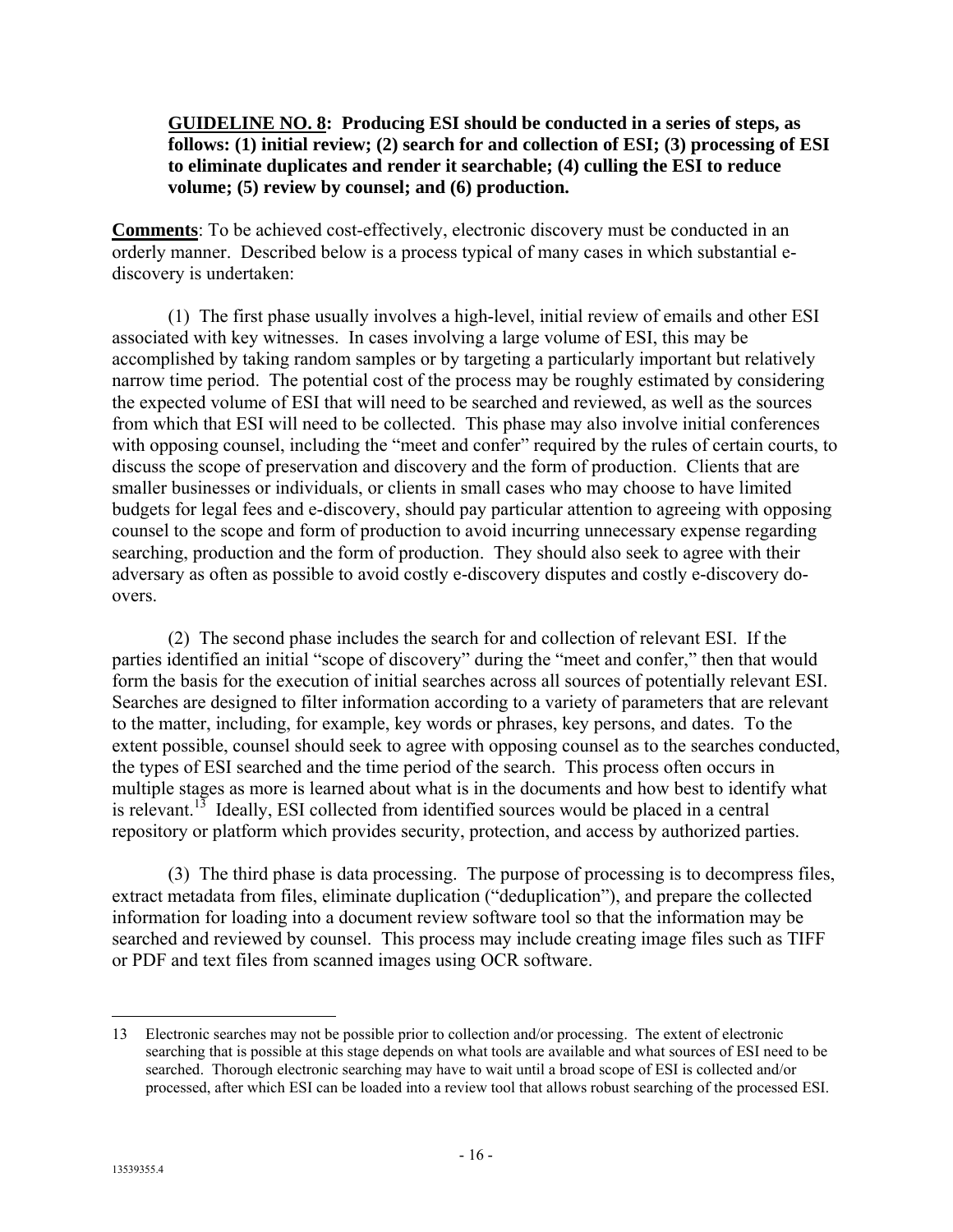(4) After processing, further trimming of the data, sometimes called "culling," is usually required. This process involves more refined searches, filtering, and queries used to reduce the volume of ESI and create a set of potentially responsive documents for detailed review. The reality is that culling can take place at various points in the process as additional information is acquired that allows counsel to "zero in" on a more precise set of data relevant to the matter.

(5) The fifth step, universally acknowledged as the most expensive part of the process, is review by counsel. In preparation for the review, the information is organized so that it can be reviewed by counsel in an efficient, cost-effective manner. Counsel use a variety of document review software tools or "review platforms" to facilitate the review process. Documents for review are uploaded to the respective document review platform. The review platform enables counsel to perform various functions, such as native file analysis, redaction, annotation, and privilege review, and enables counsel to group or tag documents by designated categories, such as "Hot" documents, privileged, "further review", or other categories tied to the specific facts of the case or the document requests.

(6) Finally, the relevant, responsive, non-privileged ESI is prepared for production. Most litigation support systems leave the original files intact, but convert the files to TIFF or PDF while applying the appropriate redactions of privileged or confidential information, and adding annotation, Bates stamps, headers, and footers. The pages may be printed or stored on a hard drive in a folder structure. The collection of files typically is placed on a CD, DVD, or USB hard drive for production or presentation.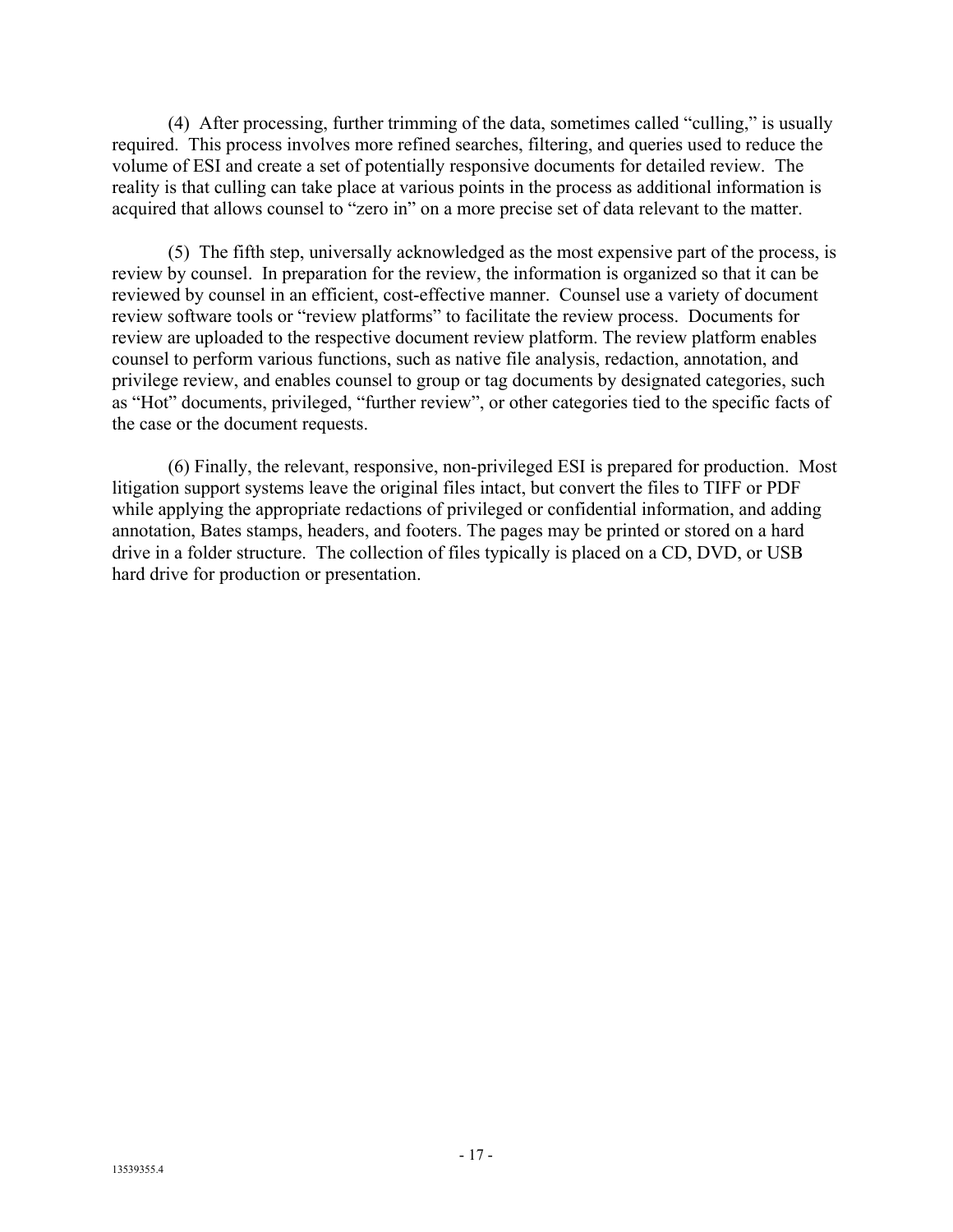**GUIDELINE NO. 9: Parties should carefully evaluate how to collect ESI because certain methods of collection may inadvertently alter, damage, or destroy ESI. In considering various methods of collecting ESI, parties should balance the costs of collection with the risk of altering, damaging, or destroying ESI and the effect that may have on the lawsuit.**

**Comments:** In e-discovery, computer forensics relates to the science and art of examining and retrieving ESI from computers and other electronic devices and their associated storage devices, as well as the Internet, using methods validated by legal authorities and designed to facilitate the admissibility of evidence. In many cases, conducting e-discovery requires special handling where there is risk of ESI being inadvertently or purposefully altered or destroyed, or because certain ESI can only be extracted using special forensics techniques. In addition, in certain cases it is preferable to use an independent expert to avoid questions about whether self-interested parties may have affected the results.

Contents of storage media may be compromised because the media has degraded or has been damaged, or because some or all of the content has been deleted accidentally or intentionally by reformatting, repartitioning, reimaging, or using specialized software to perform thorough overwrites. Metadata may be altered by the simple act of moving a file to a new location, as is routinely done using common copying utilities.

To the dismay of many users, most computers do not remove the contents of a file when it is deleted, either when deleted manually by users or automatically by the system. In most operating systems, the contents of the file remain on the storage medium, while information about the file is removed from the file system directory. In some systems, even much of the metadata remains. ESI will remain on the storage medium until the operating system reuses (overwrites) the space for new data. Even when extreme attempts have been made to delete content, or the storage media has been severely damaged, forensics experts have been able to recover substantial evidence.

An exact copy of a system and all its ESI might be considered an ideal situation for ediscovery practitioners, but is impossible in conditions under which most companies must operate. Consequently, most ESI resides in systems undergoing automatic operations that can potentially disturb relevant information. In addition, normal user operations such as opening files, copying files, sending and receiving files, or turning a computer on or off can compromise the metadata of an electronic document.

Forensic experts and e-discovery practitioners are guided in any particular ESI acquisition situation by the circumstances and requirements of that particular situation, such as agreements reached among the parties, relevance and importance of ESI, cost and time constraints, potential business interruption issues, and claims of privilege. Aside from these circumstances and requirements, forensic experts and e-discovery practitioners need to be able to represent that they have taken all reasonable steps to ensure that all captured content has been preserved unaltered.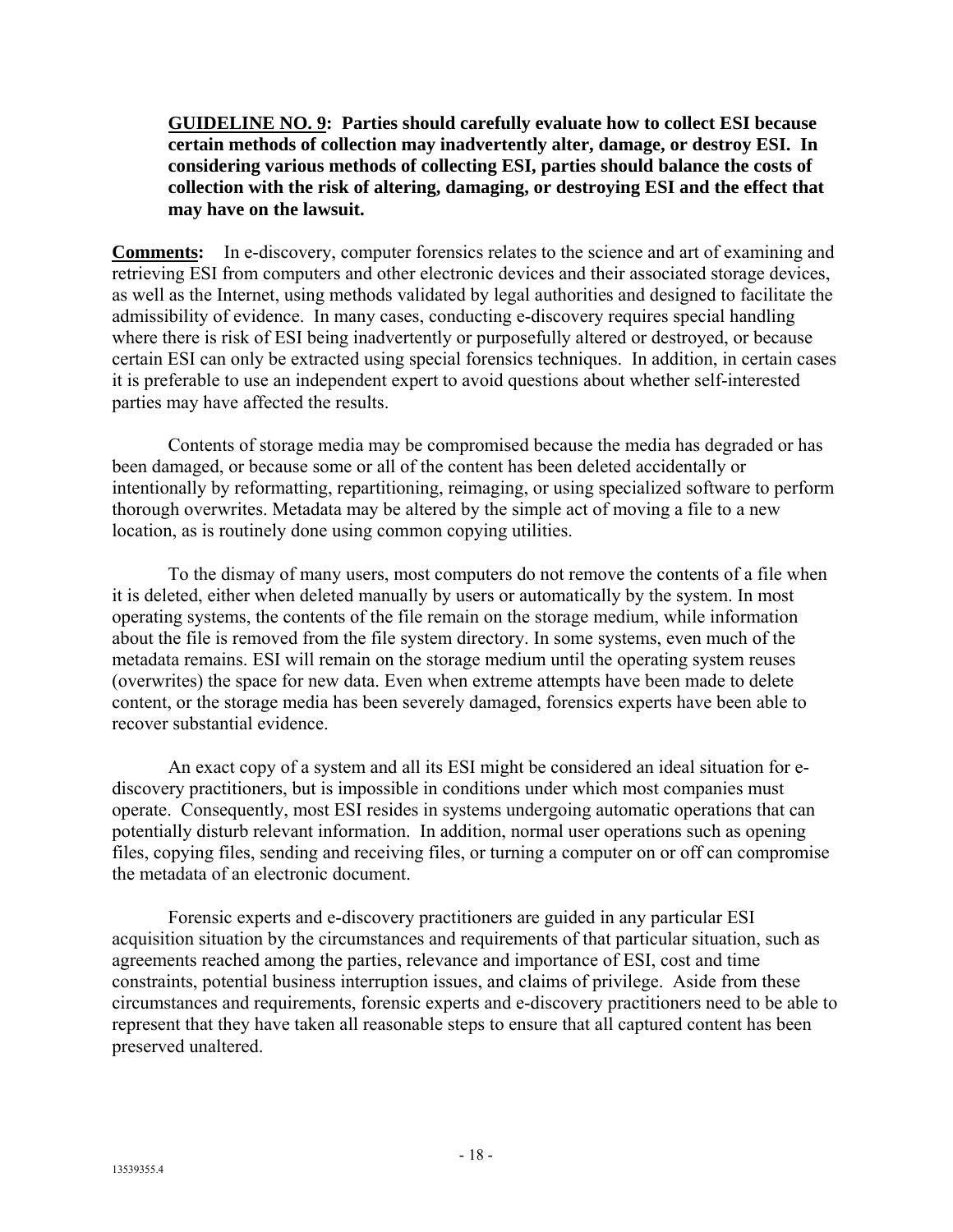### **It is critical to document each step in the acquisition of ESI, to respond to challenges or inquiries as well as to support admissibility.**

It is possible that some potential sources of ESI are disregarded simply because employees believe that potentially relevant content has been deleted or that the storage medium has been damaged, is degraded, or is otherwise not accessible for other technical reasons. However, because of the possibility that employees or witnesses may not have considered all of the technical factors, and because of the demonstrated success of forensics experts, thorough inquiry should be made with respect to all media (including information acquired via the Internet).

Because of budget or other constraints, some clients may prefer to perform computer forensics using internal IT staff familiar with information or network security. There are some important issues to consider before doing so. IT staff may not have the kind of in-depth knowledge, experience, or tools appropriate to perform computer forensics in an e-discovery context. Handling ESI for purposes of legal proceedings is a specialized field with specialized technology. IT staff may also not have the time to conduct e-discovery given their other commitments to ensure the IT operations of the business. In addition, they are not independent, and accordingly the original evidence is being handled by a party with an interest in its contents and its relation to the outcome of the litigation.

Organizations seeking to handle collections internally will need to devote significant resources to training and dedicating personnel to perform computer forensics. A significant investment will also be required in the software and hardware tools necessary to handle ESI properly from an evidentiary standpoint. Nevertheless, in many civil litigations, less expensive methods of collection may be perfectly acceptable. Lawyers and their clients need to assess their appetite for risk based on the adversary, the nature of the threat, and the potential exposure to the business in terms of reputation and monetary liability.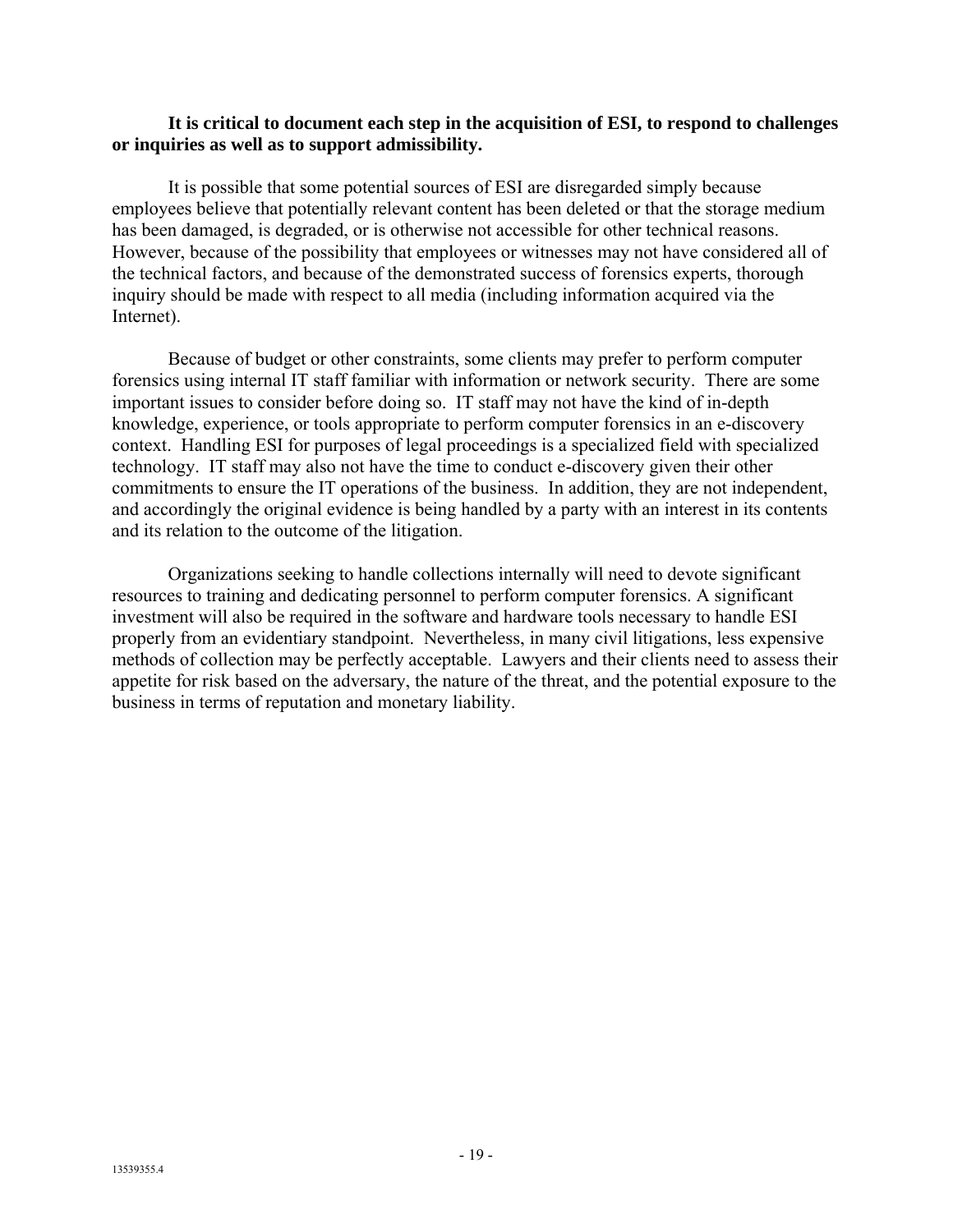**GUIDELINE NO. 10: Parties may identify relevant ESI by using technology tools to conduct searches of their ESI. In most cases, parties may search reasonably accessible sources of ESI, which includes primarily active data, although if certain relevant ESI is likely to be found only in less readily accessible sources or if other special circumstances exist, less readily accessible sources may also need to be searched. The steps taken in conducting the search and the rationale for each step should be documented so that, if necessary, the party may demonstrate the reasonableness of its search techniques. Counsel should consider entering into an agreement with opposing counsel, if appropriate, regarding the scope of the search and the search terms.**

**Comments:** Search is an iterative process in the effective execution of e-discovery, including the process of identifying and reviewing ESI for relevance, privilege and other reasons. It is the key means of reducing the substantial volume of ESI to a smaller set of relevant, responsive and producible information and documents.

As a general matter, counsel should search for ESI in those sources most likely to contain relevant information and the scope of the search should be reasonable, considering the circumstances of the case and the client's computer systems and document retention policies. Sources may include, among many other things, desk tops, laptops, hard drives, servers, home computers, handheld devices, removable media, such as CDs, DVDs and flash drives, and sources of voice mail. Initially, the search for relevant ESI should be conducted from current data files. However, where other sources contain non-cumulative and relevant ESI, they may also need to be searched. For example, if the party has reason to believe that certain relevant ESI may *only* be located in a less readily accessible source, such as backup tapes, then that client may need to search the tapes. In the ordinary case, unless the opposing party shows good cause why ESI from sources that are particularly burdensome to access should be produced, and the court orders the party to produce ESI from such sources, at least as an initial matter, the party need not search those sources.

In most cases, if one party requests the other to search sources that are disproportionately burdensome to search under the circumstances, the searching party should consider requesting that the costs of such a search be allocated or shared among the parties. In requesting that opposing counsel search less accessible sources, counsel should be prepared to receive a reciprocal type of request from opposing counsel to produce additional ESI from less accessible sources, depending on the facts of the case. In determining whether a review of ESI from less accessible sources is justified under the circumstances, counsel should weigh the cost and other burdens incurred in searching less accessible sources against the likelihood of finding relevant evidence.

Because of the complexity of most IT infrastructures and the massive volume of potential ESI frequently encountered in complex cases, the most effective way to perform a search is through application of automated tools. Search software tools provide techniques that enable reduction of ESI based on selected criteria. However, lawyers must understand the limitations of search tools if they are to be confident that they have identified all of the documents and information they are required to produce. There are always sources of ESI or types of files that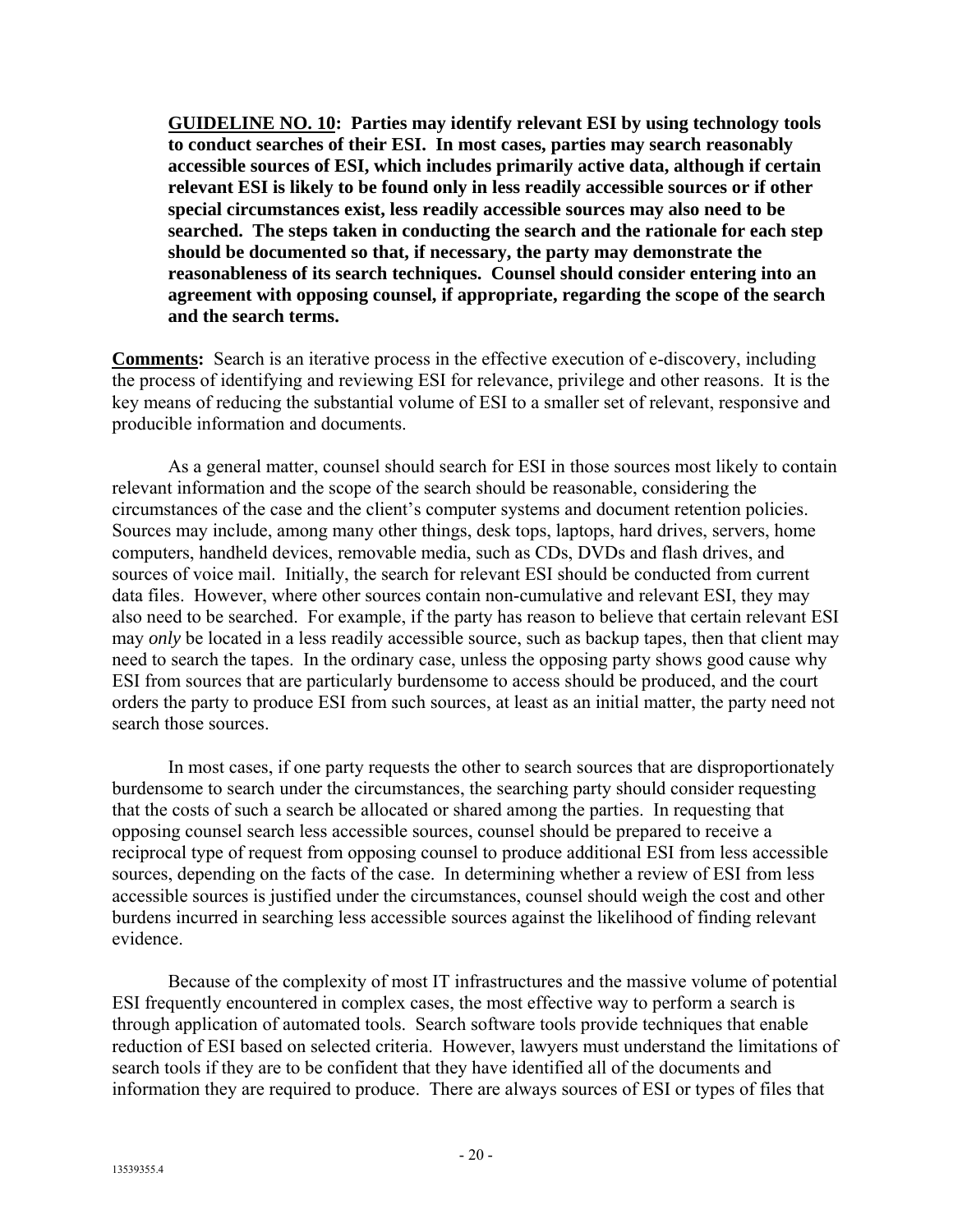search tools may not be able to reach effectively, and there are often search parameters that search tools cannot execute or may not execute depending on the form of the ESI. Counsel should stay informed as to the most current search tools available, as new developments in technology may affect the cost of searches and therefore the cost of e-discovery.

There are a number of considerations related to conducting searches, including the scope of the search, the objectives of the person performing the search, the search criteria used, the capabilities of the software, and the interpretations of the results of the search. The legal team should work with someone thoroughly knowledgeable about the search protocols and tools and their application to the sources under consideration in conducting the search. The various aspects of the search should be documented, with an explanation as to why each step was taken (or not taken). It may be necessary later in the legal process to provide affidavits certifying the accuracy and comprehensiveness of the search methods used and/or explaining the search methods.

The most common approach to searching is through the use of keywords. This is a simple method in which a person enters selected words into a text field of the search program, the search program searches through a list of documents or ESI, and returns a list of the ESI containing the search terms that were entered. Keyword searching can be effective in minimizing the quantity of producible records, which can in turn reduce the cost of generating a review database. Keyword searching identifies documents and ESI in which a search term appears, but cannot determine the relevance of the document to the subject being researched. In addition, keyword searches must rely solely on the specificity of the terms used in the search, and cannot "learn" through use. Because of inherent limitations, keyword searching tends to return more documents than necessary in some situations and fewer in other situations. Consequently, it should be used in conjunction with other search techniques.

There are a variety of search techniques that expand on simple keyword searches to provide more robust and useful results. Some of these techniques are used during the collection of ESI, while others are more appropriate during data processing or review and analysis. A list of common search techniques, including Boolean searches, "clustering" and "concept searching," fuzzy searches and others, are defined in the Glossary.

One common practice is for counsel for both parties to attempt to enter into an agreement regarding the scope of the search and the search terms. In many New York State Courts and in federal court, counsel for both sides are obligated to confer regarding e-discovery issues, and one result of this meet and confer may be a written agreement regarding each party's search process, or a search protocol. In the protocol, counsel may agree to the list of each party's custodians whose desktops (and other sources of ESI), should be searched. If the client's IT infrastructure is organized in a different manner, the parties may agree, for example, which server(s) or platform(s) each party would search. Counsel may further agree to the search terms to be used by each party. Entering into such an agreement may reduce the probability that disputes regarding the search process would develop later.

Decisions regarding the choice of the custodians or servers and the search terms should be documented. This is to enable the party, at a later date, to be able to justify the decisions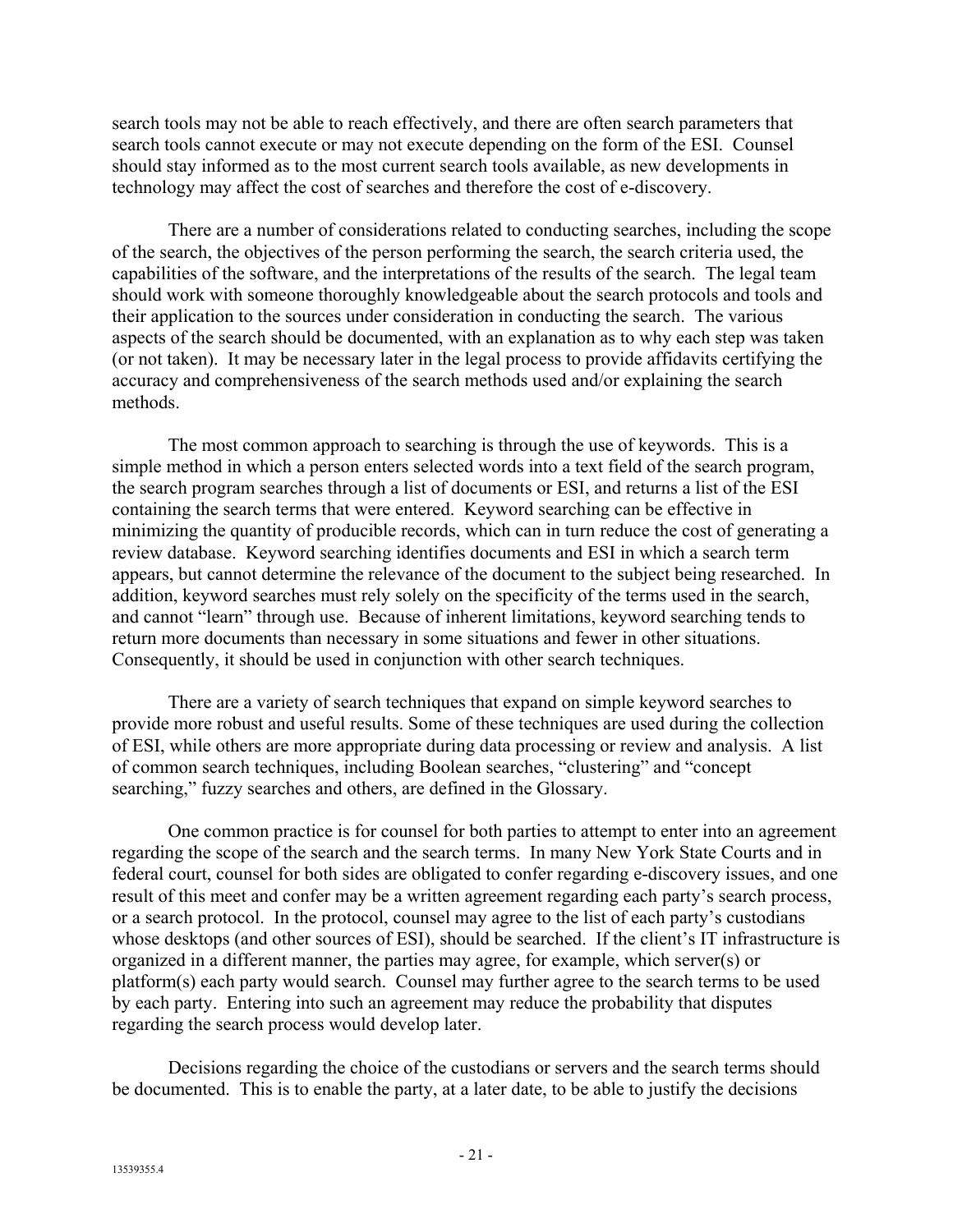made and to be able to explain why the choice of the custodians or servers and search terms was reasonable. Before finally agreeing to search terms or a list of custodians, counsel should conduct a test search to determine whether relevant ESI is likely to be identified by using the proposed search protocol. The list of custodians and/or the search terms may need to be revised and refined before an effective search is achieved. The terms of the effective search should form the basis of the parties' agreement.

Although electronic search techniques and technology can be highly effective and in any event are necessary given the staggering volume of ESI, human error in implementing searches is always possible. Search results, therefore, should be tested after the search has been conducted to verify that the search was complete, accurate, and identified relevant documents. Specifically, the party should verify that some of the relevant documents it has already identified are included in the search results. Flawed searches can create issues potentially harmful to the producing party, including providing a basis for sanctions. Tests of search results should also be documented for later use, if necessary.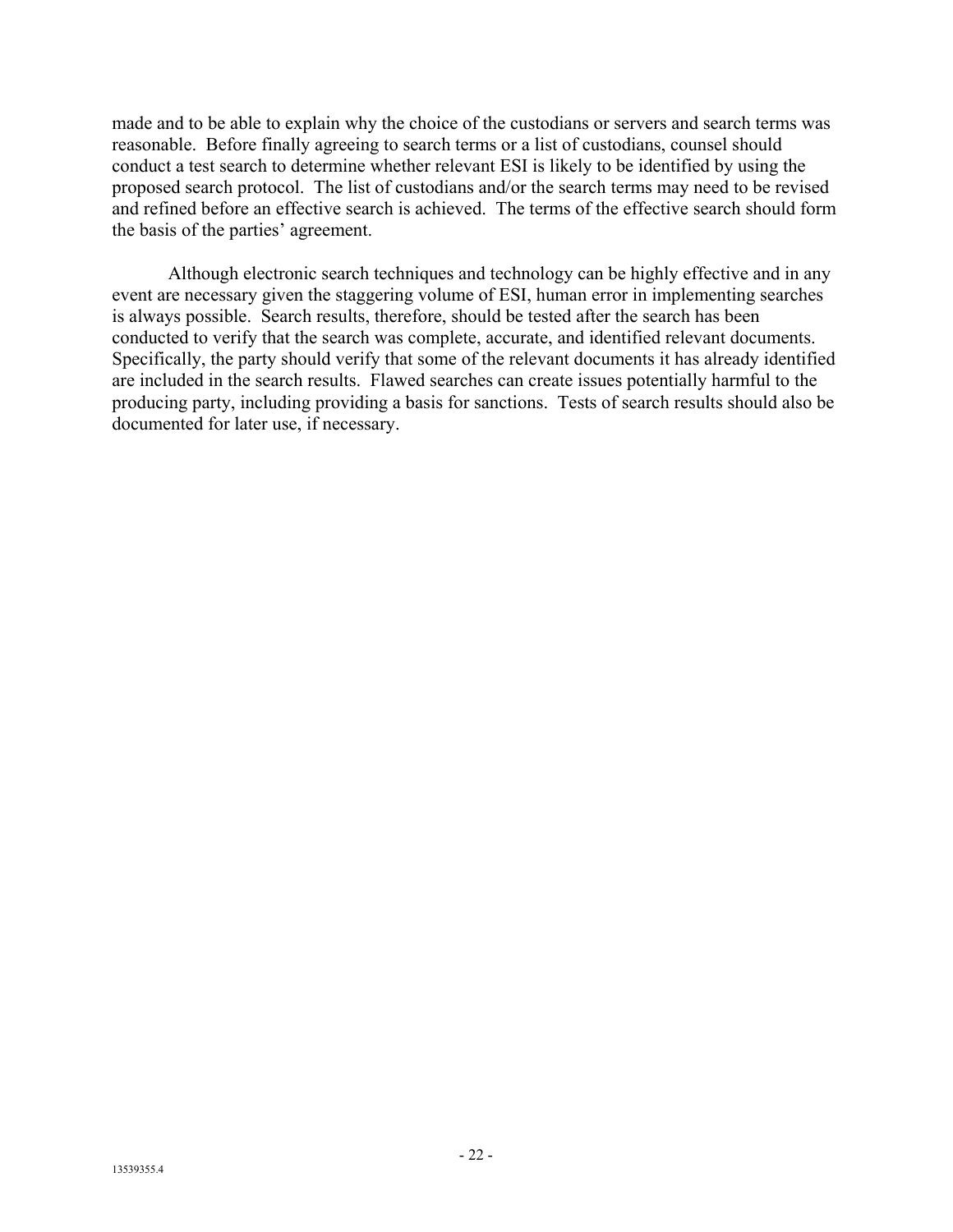**GUIDELINE NO. 11: Counsel should conduct searches using technology tools to identify ESI that is subject to the attorney-client privilege, the work product immunity and/or material prepared in anticipation of litigation. Counsel should document its privilege searches and verify the accuracy and thoroughness of the searches by checking for privileged ESI at the beginning of the search process and again at the conclusion of the process. To avoid the situation in which an inadvertent production of privileged ESI may possibly be deemed a waiver of the privilege, counsel should consider, as appropriate, entering into a non-waiver agreement and having the court incorporate that agreement into a court order.**

**Comments:** Once a set of potentially responsive ESI has been identified, counsel should use automated tools and applications in the same manner discussed above to search that set of ESI to identify and withhold, as applicable, any communications subject to the attorney-client privilege, the work product immunity, material prepared in anticipation of litigation and/or any other privileges or immunities that may be involved in the case. In formulating an effective search, counsel should confer with the client and review at least a sampling of the ESI to ascertain, among many other things: (i) the names of all lawyers involved in the underlying facts of the case; (ii) the relevant dates on which the client began to consult with its counsel; (iii) topics of privileged communications; and (iv) any other unique facts relating to the privileged communications. As the ESI is reviewed, additional facts relating to the privilege may be discovered and may require that additional searches be conducted. After all necessary searches are conducted, counsel should check and verify the effectiveness, completeness and accuracy of the searches. Counsel may have to demonstrate to the court at a later date that counsel took reasonable steps to identify privileged communications.

Whether the case is pending in federal court or New York State Court, counsel should consider, as appropriate, entering into a non-waiver agreement with opposing counsel and/or having the court incorporate that agreement into an order, as provided in Federal Rule of Evidence 502. The ever expanding volume of ESI that lawyers must review for privilege may increase the probability that an inadvertent production of privileged information may occur. For this and other reasons, Rule 502 was added to the Federal Rules of Evidence. Rule 502(b) provides that any disclosure of a privileged communication in a case pending in federal court will not "operate as a waiver" if the disclosure was inadvertent, if the client took "reasonable" steps" to prevent the disclosure, and if the client promptly took reasonable steps to inform the opposing party of the disclosure and request return of the privileged information. Taking "reasonable steps" may likely include some method of verifying and checking on the effectiveness, completeness, accuracy and quality of the searches for privileged communications. Among other methods, this may involve searching for known privileged communications among the documents to be produced prior to production or conducting other similar checks. Should a privileged communication be inadvertently produced, counsel may have to submit an affidavit to the court explaining the process it used in searching for privileged ESI, including verifying that the searches for privileged information were thorough and accurate, in order to secure a ruling that the production was inadvertent and does not constitute a waiver of the privilege.

In addition, Rule 502(d) and (e) provide that, if the parties enter into an agreement providing that inadvertent production of privileged information shall not constitute a waiver of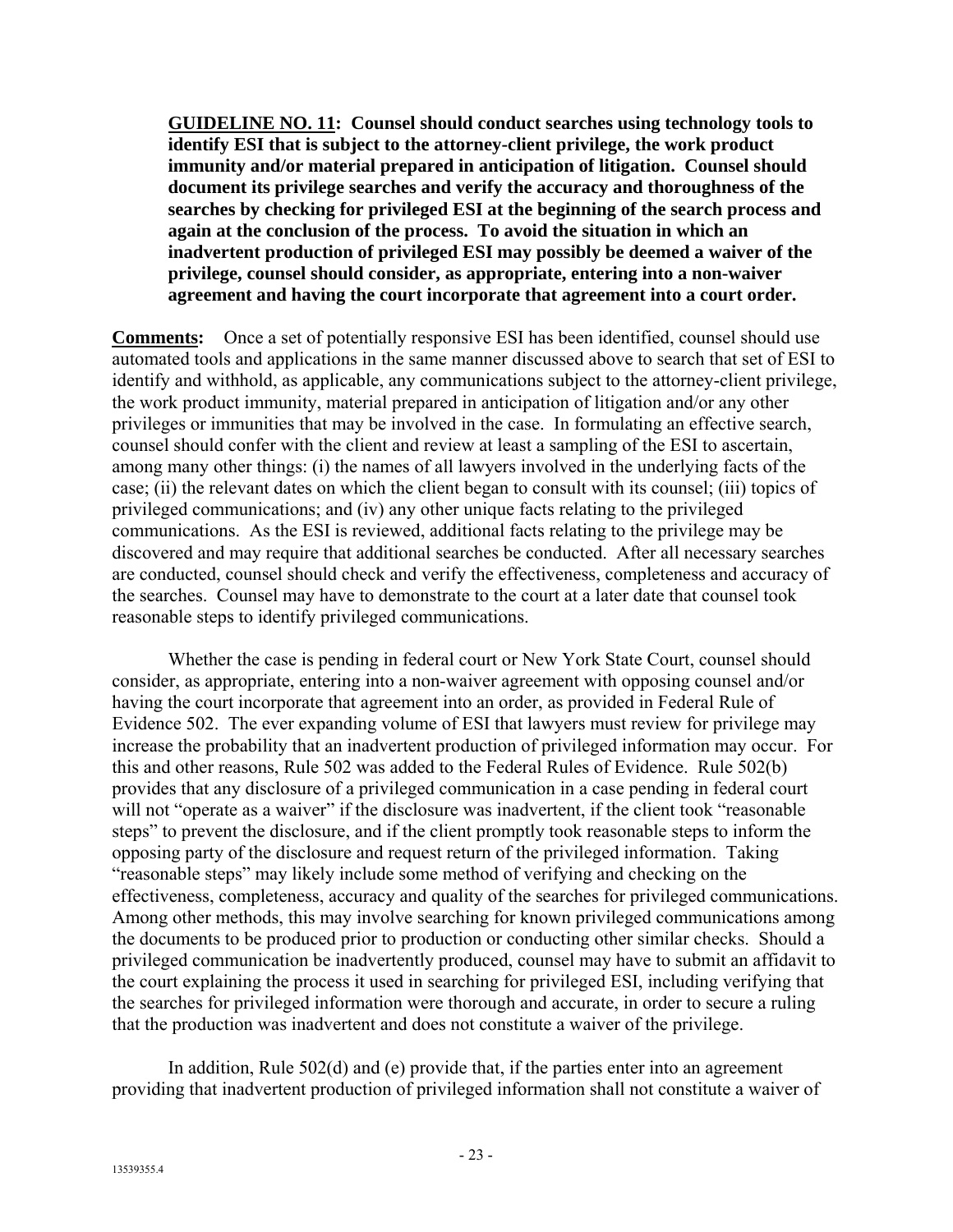the privilege, and the court incorporates that agreement into a court order, that order is binding, not only on the parties to the instant litigation, but also on non-parties in other actions brought in either federal or state court. *See* Fed. R. Evid. 502(d) and (e). The drafters of Rule 502 reasoned that it would be unlikely that parties would actually reduce the costs of their pre-production review of privileged information if the non-waiver agreement or court order referenced in Rule 502 only applied to the instant litigation, and if a non-party could use any inadvertently produced privileged communication against the client in another lawsuit. Therefore, the Rule provides that the inadvertent production does not constitute a waiver of the privilege in the federal court proceeding in which it occurred or in any other action pending in federal or state court (including New York State Court).

There is no equivalent to Rule 502 in New York State Courts. The ethical rules applicable in New York provide that if a lawyer receives a document that may be privileged and the lawyer "knows or reasonably should know that the document was inadvertently sent," the lawyer "shall promptly notify the sender." Rules of Professional Conduct, R. 4.4(b). There is no obligation to refrain from reviewing the information or to return the document. Therefore, in cases pending in New York State Courts, counsel should consider entering into a non-waiver agreement and requesting the court to incorporate the non-waiver agreement into an order, although that order would not be subject to Rule 502(d) and would not be controlling in other actions. A non-waiver agreement or an order would provide protection for an inadvertent production which is not otherwise provided by New York law.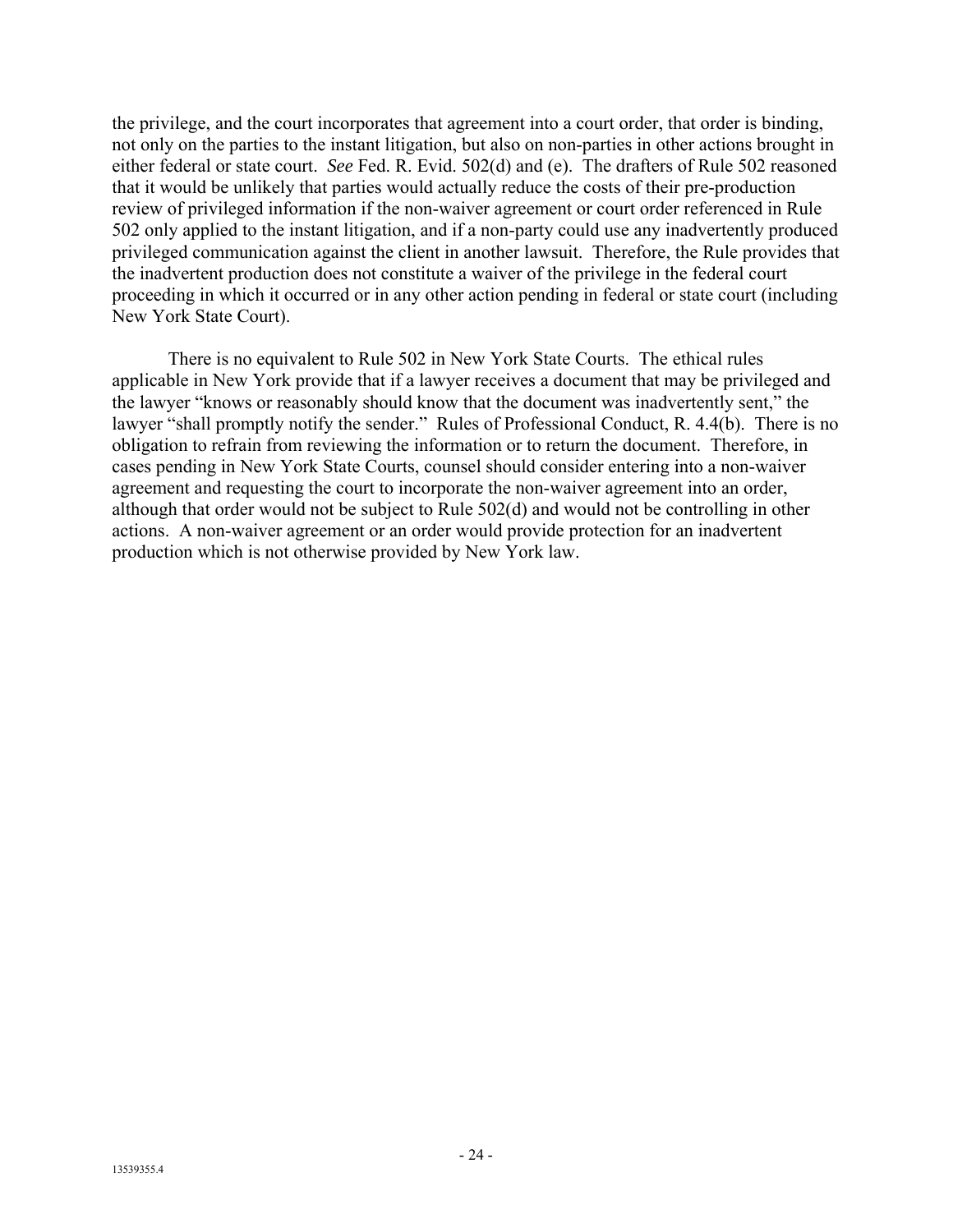**GUIDELINE NO. 12: Counsel should take reasonable steps to contain the costs of e-discovery. To that end, counsel should be knowledgeable of developments in technology regarding searching and producing ESI and should be knowledgeable of the evolving custom and practice in reviewing ESI. Counsel should evaluate whether such technology and/or such practices should be used in an action, considering the volume of ESI, the form of ESI and other relevant factors.**

**Comments:** The volume of ESI involved in preservation and discovery substantially increases the costs of litigation. The lion's share of these costs is incurred during the review phase of ediscovery, when lawyers review ESI to identify relevant information for production, designate privileged information and documents for withholding, categorize information for use in depositions, and otherwise review the ESI. Clients incur additional costs in identifying, searching, preserving, collecting, extracting, loading and preparing ESI for production. These costs can be substantial where the volume of ESI possessed by the client is significant.

The aggregate cost of e-discovery can be most effectively controlled by implementing proactive programs, such as document retention policies, hold and collection procedures, adjustments to IT practices, user education and other measures beyond the scope of these Guidelines. For example, proper implementation of an effective document retention policy pursuant to which a client, in the ordinary course of business when no legal hold is in place, retains only ESI that it needs for business purposes and discards non-useful ESI that it has no obligation to retain, may reduce the volume of ESI in the client's records. This may reduce the cost of searching those records through e-discovery. But in practice, many litigators are contacted by or introduced to a client after litigation is anticipated or has commenced and the duty to preserve ESI has been triggered. Proactive programs involving the deletion of ESI in the ordinary course of business should be suspended once litigation is anticipated or pending.

Technical developments may be used to help reduce the cost of review and improve the accuracy of the review. Computer software, if implemented and effectuated properly, can identify relevant documents as well as, if not better than, human review of each document and may be more accurate and more cost-effective than traditional, manual document review.

Individual clients and small businesses, and clients involved in cases in which the amount in controversy is not substantial, should attempt to contain the costs of e-discovery by attempting to agree with counsel at the preliminary conference to limit e-discovery as much as reasonably possible given the facts and circumstances of the case. For example, the parties may agree to limit the number of custodians whose ESI is produced, the parties may agree to the form of production and the search terms to be used, and the parties may agree to produce ESI, at least initially, only from the most convenient, least expensive and least burdensome sources.

If a client seeks to work with a vendor or if counsel determines that retaining a vendor is necessary to produce, safely and effectively, the volume of ESI involved in the particular case, counsel should proceed with care. The process of "handling" ESI for legal compliance purposes is the subject of ongoing technical research and development, with vendors racing to outdo each other in selling their product's effectiveness and value. Lawyers should be careful not to advise clients regarding a vendor's products without adequate research and experience. In many cases,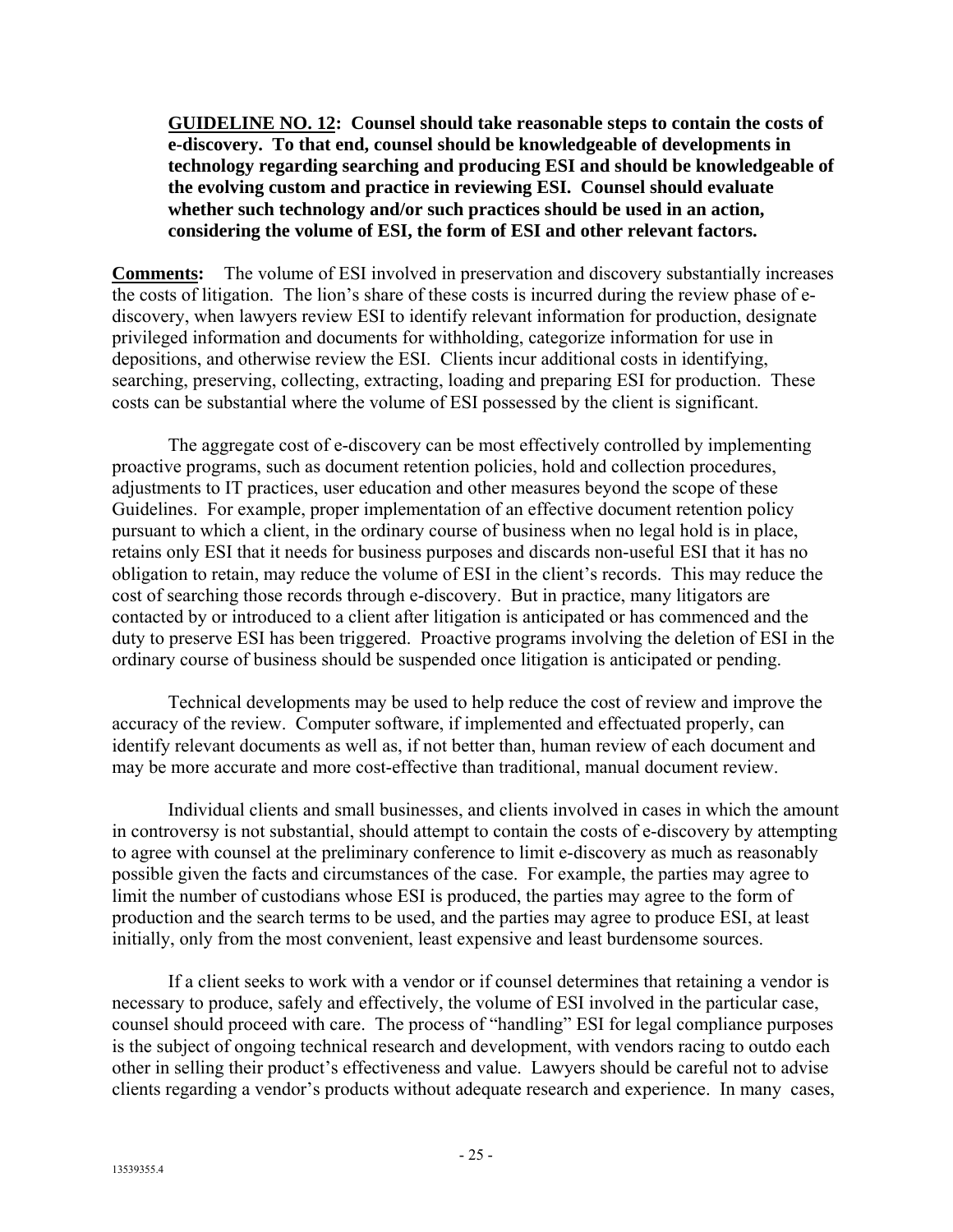consideration should be given to having the client retain the vendor directly. Counsel and vendors should clearly demarcate their respective responsibilities with respect to the production of ESI to achieve cost efficiencies and avoid mistakes.

Research has shown that whether ESI review is performed by humans or by computers, relevant information may be overlooked and not produced, and irrelevant documents may "infect" productions. Thus, lawyers should consider focusing on improving the process used to identify relevant ESI and focusing on testing that will validate the results of the process.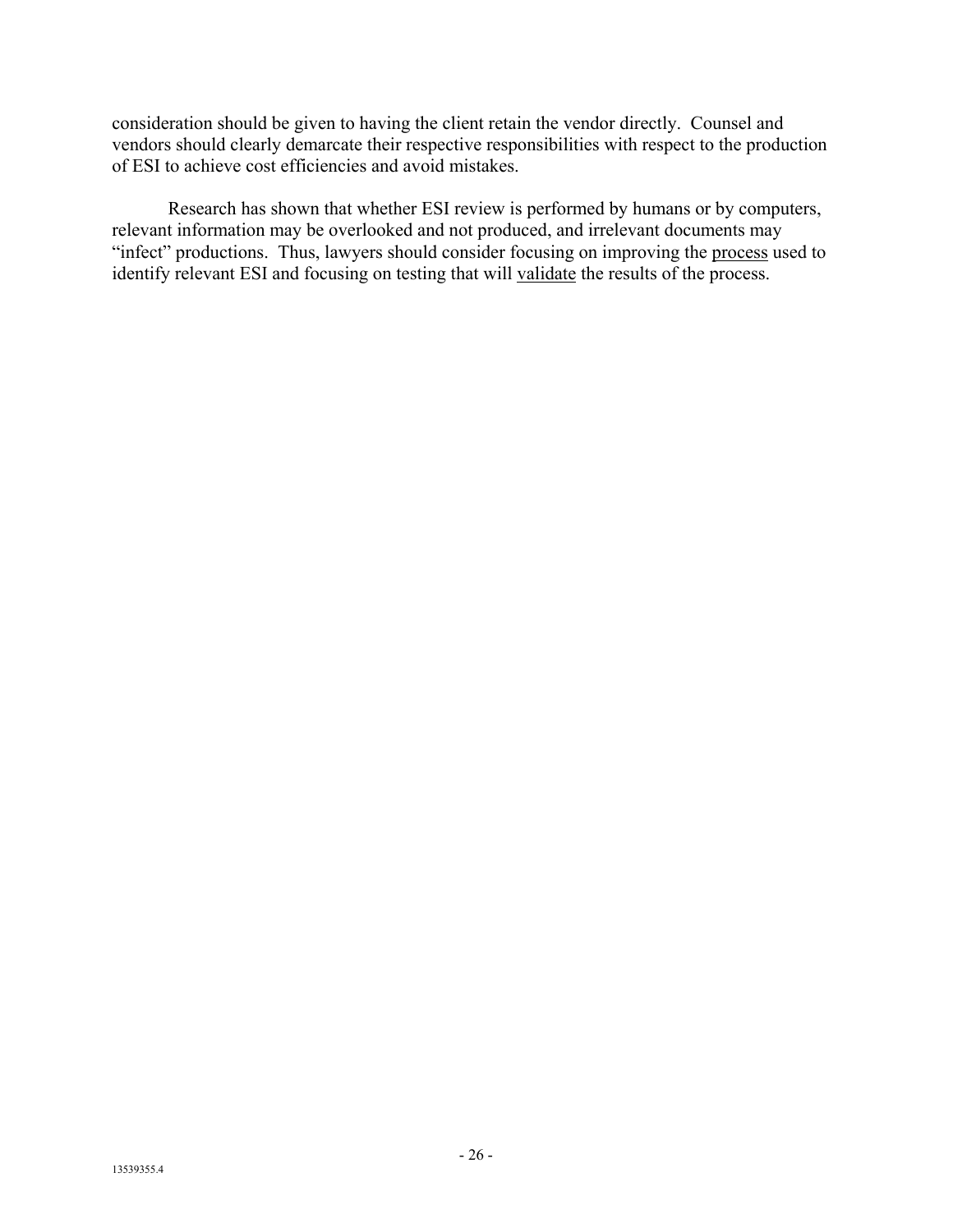**GUIDELINE NO. 13: Parties should discuss the expected costs and potential burdens, if any, presented by e-discovery issues as early in the case as possible. If counsel expects that the client will incur disproportionate, significant costs for ediscovery or that e-discovery will otherwise present a financial burden to the client, counsel should endeavor to enter into an agreement with opposing counsel to allocate the costs of e-discovery or, if necessary, seek a court order as early in the case as possible and before the costs are incurred, allocating the costs of e-discovery and identifying which party pays for what e-discovery costs.**

**Comments:** Issues relating to the sharing or shifting of the costs of e-discovery usually do not arise when both parties to a litigation are of the same size or financial means, or are seeking similar amounts and/or types of ESI. However, when there is a divergence between the parties and one party believes it can demonstrate that it will incur a disproportionate share of the costs of producing ESI, that party: (i) should consider seeking the agreement of opposing counsel to share the e-discovery costs; or (ii) should consider making an application to the court for an order that the costs should be allocated between the parties. It is unlikely that the opposing party would agree to assume additional costs of e-discovery absent a court order, but certain circumstances may result in such an agreement and some courts require counsel to try to resolve discovery disputes with opposing counsel before making an application to the court.

A request for an order allocating costs of e-discovery should be made as early as possible in the litigation, such as at the preliminary conference or at an early status conference or, if necessary, by motion. If possible, the request should be made before such costs are actually incurred. The application may be based on proof of any facts that increase the cost of ediscovery, such as, the excessive cost of review or recovery of ESI which is stored, for instance, on backup tapes, or opposing counsel's overbroad request, or a request for ESI from too many custodians. The moving party may seek an order, for example, directing that e-discovery costs should be allocated or shared by the two parties, or that a portion of the costs should be shifted to the opposing party, or that discovery should be conducted in phases, or tiers, with the production of ESI that is less expensive to produce occurring first, and any additional, more expensive production from other sources occurring only if the opposing party demonstrates it is necessary. The motion should be supported by a detailed analysis of reasons why the moving party should not assume such a financial burden. Where appropriate, consideration should be given to providing an expert affidavit explaining the technical reasons why the e-discovery is so expensive. Counsel should be prepared that a court may not immediately decide the issue of cost shifting and may adopt a "wait and see" approach, by denying the party's application, without prejudice to submitting the application at a later date, such as at the close of discovery, or at or after trial.

The rule regarding the allocation of e-discovery costs is different if the case is pending in federal court versus New York State Court. In federal court, the party producing the ESI generally pays for the cost of production. This general rule is altered if there are special circumstances, a court order or a party agreement. But in New York State Court, as between parties, the CPLR has no rule specifically mandating cost-shifting. Nevertheless, some courts have found that the "New York rule" is that the party requesting the ESI generally pays.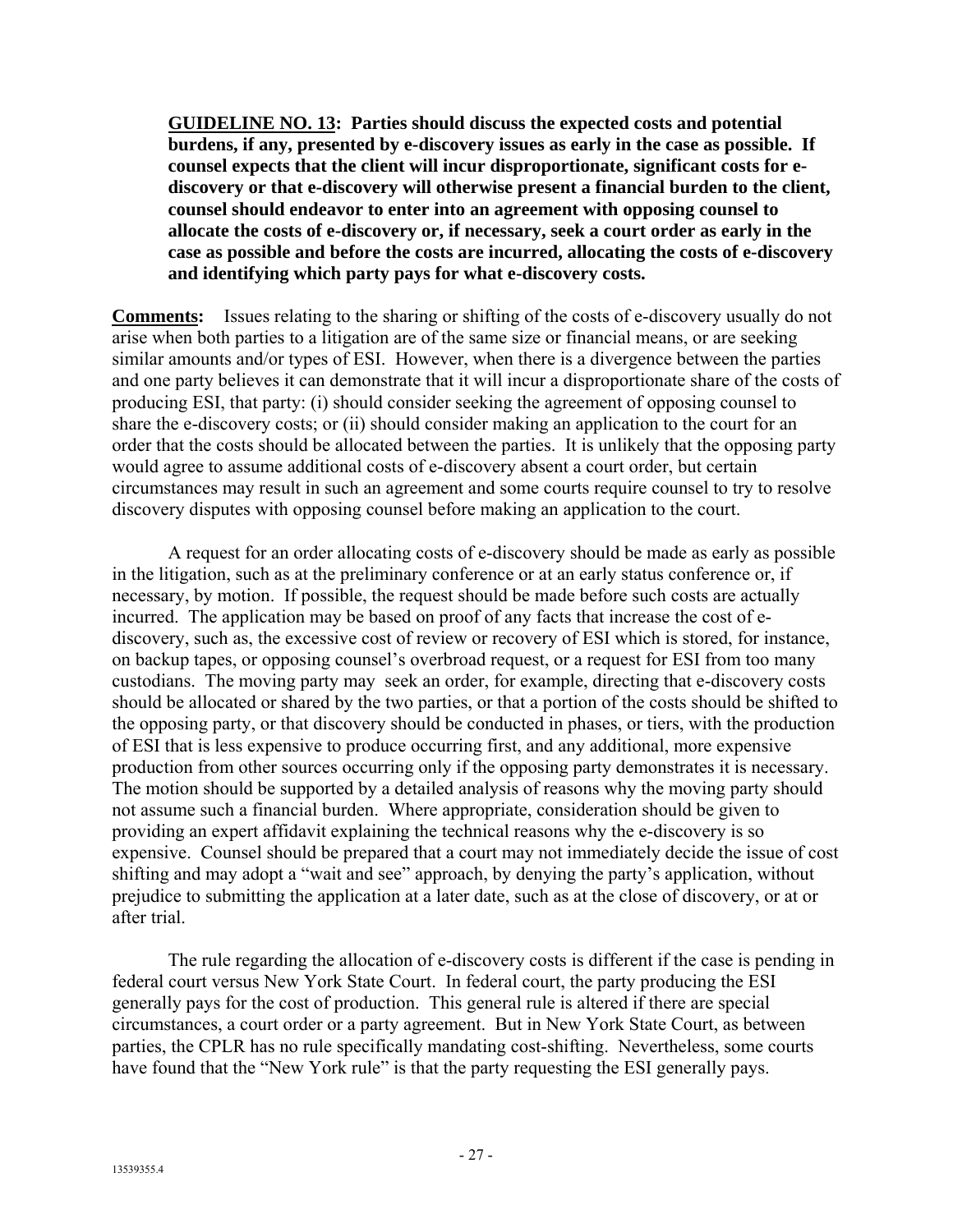However, decisional authority also exists in New York that each party should bear the cost of its own production.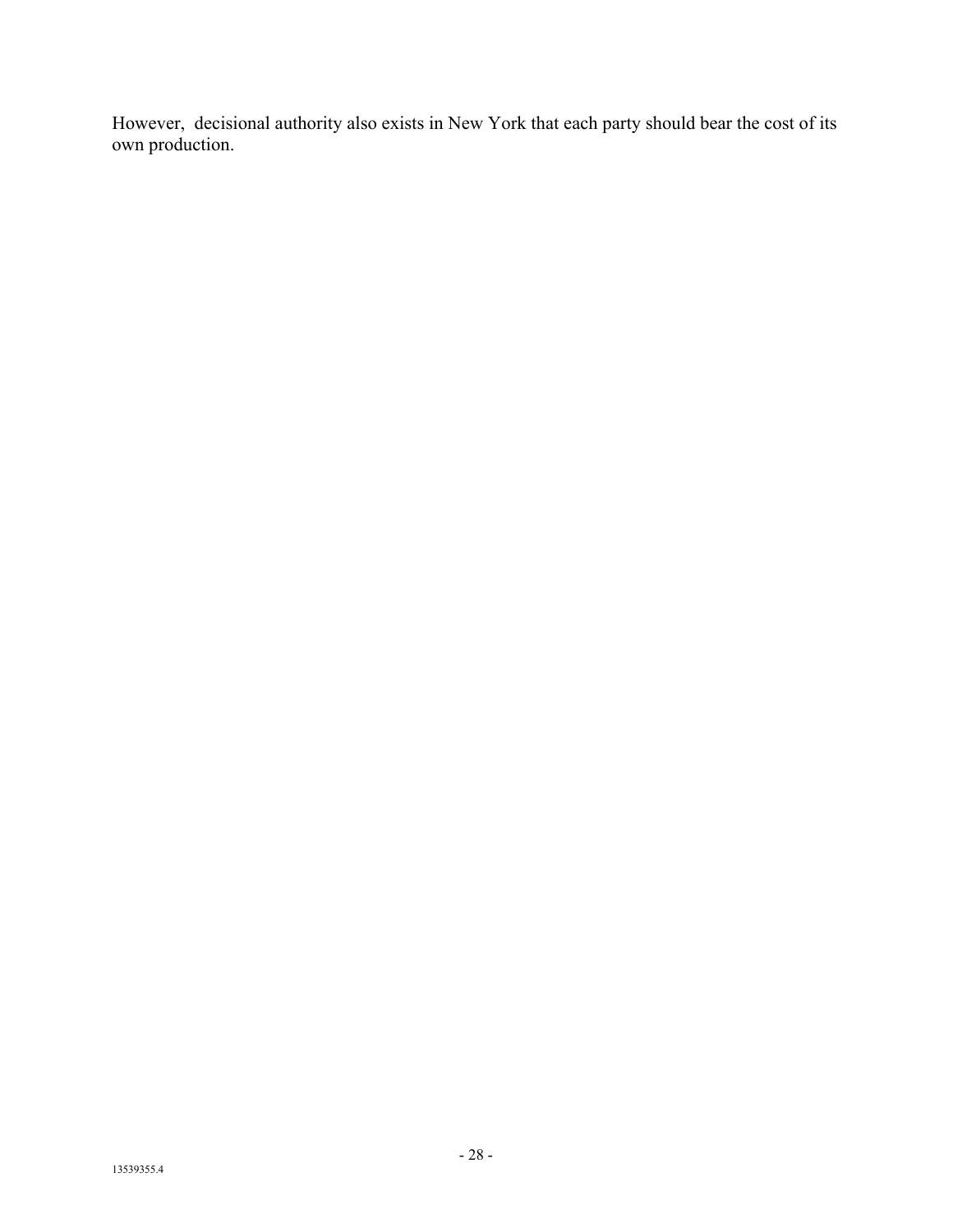### **GUIDELINE NO. 14: Courts may issue sanctions for spoliation, or the intentional or negligent destruction or failure to preserve relevant ESI.**

**Comments:** Courts have ample authority to issue sanctions for spoliation arising from specific rules or broad inherent authority. Moreover, courts have wide latitude to determine the type of sanction for spoliation in any given case -- regardless of whether the spoliator intentionally destroyed evidence or did so through inadvertent negligence. Sanctions for spoliation have included, for example:

> monetary fines against the client and/or counsel, including but not limited to payment of attorneys' fees; adverse inference instructions to the jury (*e.g.*, instructing the jury that it may assume that the lost evidence was harmful to the spoliator); evidentiary preclusion; and, striking a pleading or granting a default judgment against the spoliator.

Typically, courts will weigh the prejudice to the other party and the degree of culpability of the spoliator in determining whether and how to sanction spoliation. For the practitioner, this means that it is critical to go beyond simply establishing spoliation and use any means available to show the relevance of the lost evidence. Given the obvious difficulty in proving the relevance of information that no longer exists, some creativity may be required. The greater the degree of culpability, the less courts are likely to require in terms of showing relevance.

Establishing a sound litigation hold process, as discussed in detail above, is the best way to avoid a spoliation disaster. However, it may also be important in showing good faith if spoliation does occur despite the best laid plans. Conversely, exposing the inadequacies in an adversary's process -- or the lack thereof -- is an effective way to show the court that the spoliator had no regard for ESI preservation.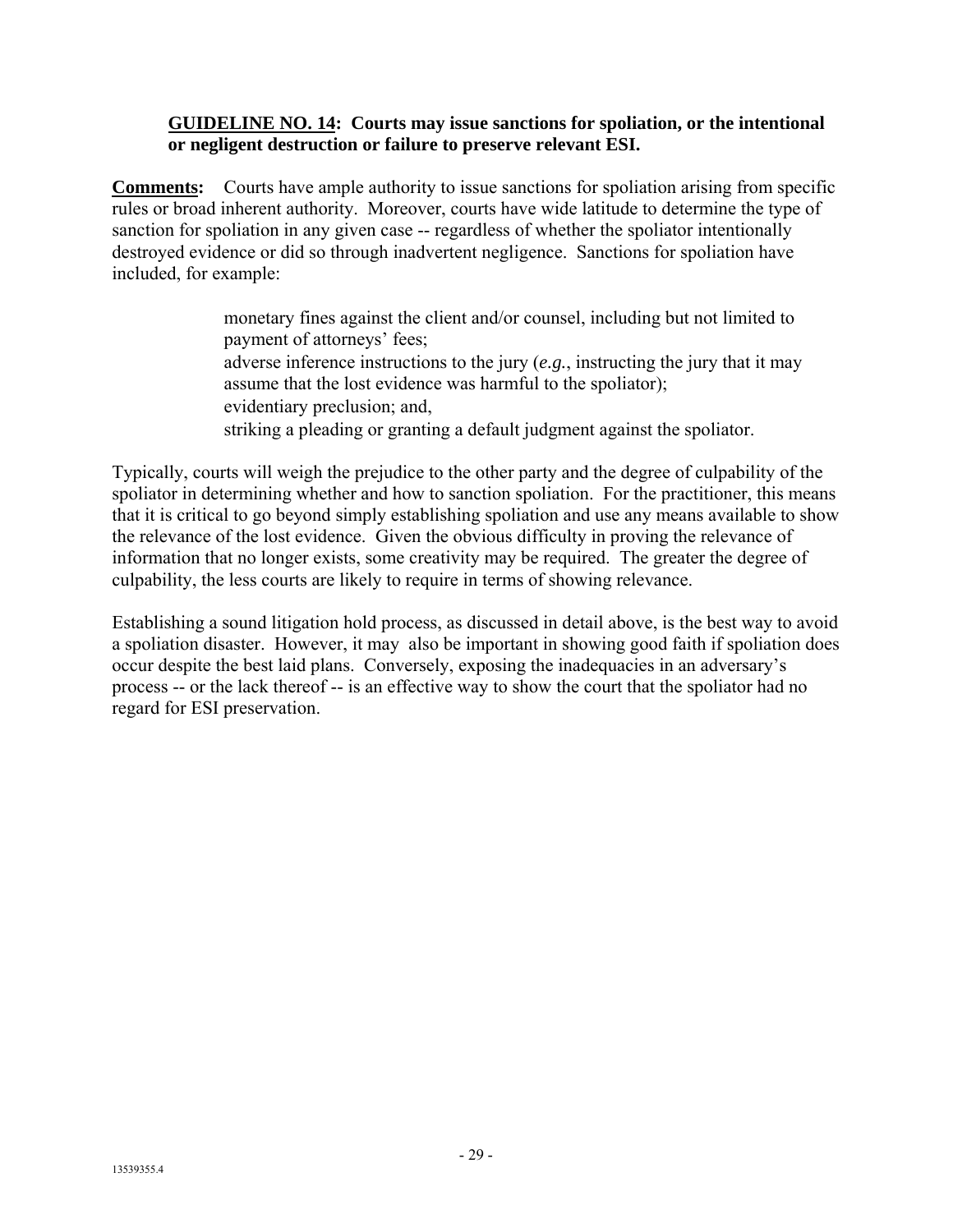# *GLOSSARY14*

**A**

**Adobe Acrobat**—From Adobe Systems Incorporated, Acrobat is the leading program for creating and viewing PDF files—available in a free version and Professional version that enables file conversion, search, tagging, and other functions, and allows use of third-party add-ons.

**Application Server**—A server dedicated to processing applications, such as, for example, accounting systems. Also see *Server*.

**Application Service Provider (ASP)**—Third party that provides hosting services for a variety of information processing functions, and within e-Discovery, a portion or all of the functions related to the e-Discovery lifecycle. Also see *Hosting* and *Service Bureau*.

**Archival Storage**—Long-term storage of essential information under strict environmental and security parameters, but not requiring immediate access.

**Attachments**—Attachments fit two categories—True Attachments and Physical Attachments. True attachments are created by an author or custodian and referred to in the cover or parent document, such as an email with an attachment for example. Physical attachments are bound, clipped, or stapled without any reference by the author or custodian to the attachment. Also see *Unitization*.

**Audio File**—A file containing analog or digital sound elements, which can be played (heard) through an output device.

**Auditability**—The transparency, openness, or receptiveness of a system or process to being examined, with inherent features such as logs that facilitate the examination process.

**Audit Log/Trail**—Chronological record of selected information such as computer user activity for example that might include logins, logouts, files accessed, actions performed, and communications in and out.

**Automated Litigation Support (ALS) Systems**—ALS Systems are the application of specialized software programs to facilitate execution of functions within the e-Discovery lifecycle. ALS Systems are considered essential to the effectiveness of performing required functions and achieving objectives within the e-Discovery lifecycle.

#### **B**

**Backup Storage**—Exact copy of ESI stored separately from the original to serve as a source for recovery in the event of a system problem or disaster.

**Backup Tape**—Magnetic tape used to store backup copies of ESI.

**Bates Number**—A unique serial number electronically impressed on every page of a document collection. Often used in conjunction with a suffix or prefix to identify the producing party, the case, or other relevant information. Bates numbering was originally done by manually stamping the numbers onto hard copy originals.

**Best Practices**—Methods generally accepted and promulgated within an industry as being superior over others.

**Bibliographical or Objective Coding**—Recording objective information, such as date created, author, recipient, and copies, from electronic documents and associating that information with a specific electronic document.

**Blowback**—A hard copy set of documents printed from digital images, and usually produced in a batch from a coded database that enables automatic sorting and grouping of the documents.

**Boolean Search—Use** of logical operators such as "and", "or", and "not" to include or exclude terms from a search. Also see *Proximity Search*.

 $14$ 14 Reprinted from *ESI Handbook: Sources, Technology and Practice,* written by Adam I. Cohen and Edward Kalbaugh, Wolters Kluwer Publishers, 2009, with permission from Wolters Kluwer Publishers.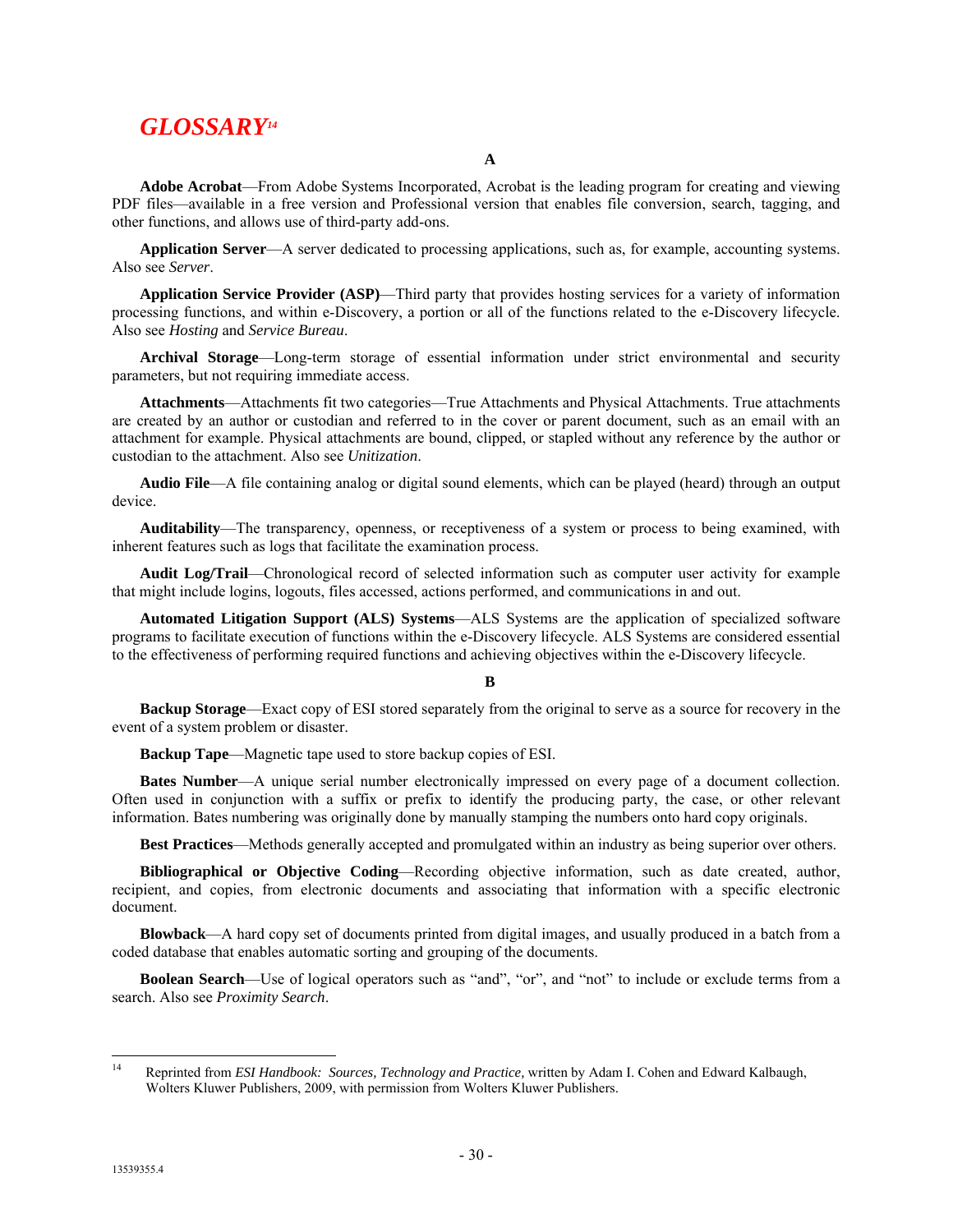**Broadband**—Designation for communication networks, such a fiber optics, having higher throughput than other networks.

**Burn**—Copying files to a removable media, usually a CD or DVD.

**Byte**—Consists of 8 bits as the basic capacity measurement for most computer data, and increases in increments of 1,000 expressed as Kilobyte, Megabyte, Gigabyte, Terabyte, Petabyte, Exabyte, Zettabyte, and Yottabyte. Also see Chapter 5, Overview of File and Storage Systems, for *Table of Storage Capacity*.

**C**

**Cartridge**—See *Tape Cartridge.*

**Case Management Services**—A type of litigation support service to help prepare lawyers, law firms, and legal departments to try a case. Specific services may include interviewing witnesses, document review, and case preparation.

**Case Management Software**—Litigation collaboration software that helps law firms and third parties prepare for and manage a case.

**CD (Compact Disc)**—A type of optical disc storage media that includes read only (CD-ROM), write once then read only (CD-R), and write multiple/read multiple (CD-RW).

**Certificate**—Electronic affidavit vouching for the identity of the transmitter. Also see *PKI Digital Signature.*

**Chain-of-Custody**—Documentation and testimony regarding the possession, movement, handling, and location of evidence from the time it is obtained to the time it is presented in court; used to prove that evidence has not been altered or tampered with in any way; necessary both to assure admissibility and probative value.

**Child**—See *Parent/Child.*

**CIO**—Chief Information Officer.

**Clawback Agreement**—Agreement between parties to a litigation outlining procedures to protect against waiver of privilege or work product protection due to inadvertent production of documents or information.

**Client**—Any computing device that requests a service of another computer system. A *Thin Client* is a wired or wireless device that depends on a host for application processing. A *Thick Client* is a wired or wireless device that may request a service of another computer system, but also has its own computing capability.

**Cloud Computing—**Accessing files or using software through the Internet, generally via a service provider.

**CMS**—Content Management Systems are collaboration systems used to manage the creation and communication of corporate documents.

**Coding**—The inclusion of bibliographical information about each document into an automated litigation support program so that an affidavit or list can be produced in compliance with applicable rules. Coding also enables sorting and grouping in line with relevancy and privilege review. Coding usually includes the following basic information: Author, Bates Number, Date, Document title and type, and Recipient.

**Coding Manual**—Document providing instructions and information related to the coding function performed within the review process of e-Discovery. Also see *Coding*.

**Collection**—Process of harvesting ESI from various sources for processing and review phases e-Discovery.

**Compliance (Management)**—Process of adhering to policy, legal, or regulatory requirement.

**Compression**—Process for reducing the size of files to reduce storage space and bandwidth required for access and transmission.

**Computer Forensics**—See *Forensics.*

**Computer Memory**—See *RAM.*

**Concept Search**—Taking into account the context within which search words appear to ascertain meaning. Also see *Search.*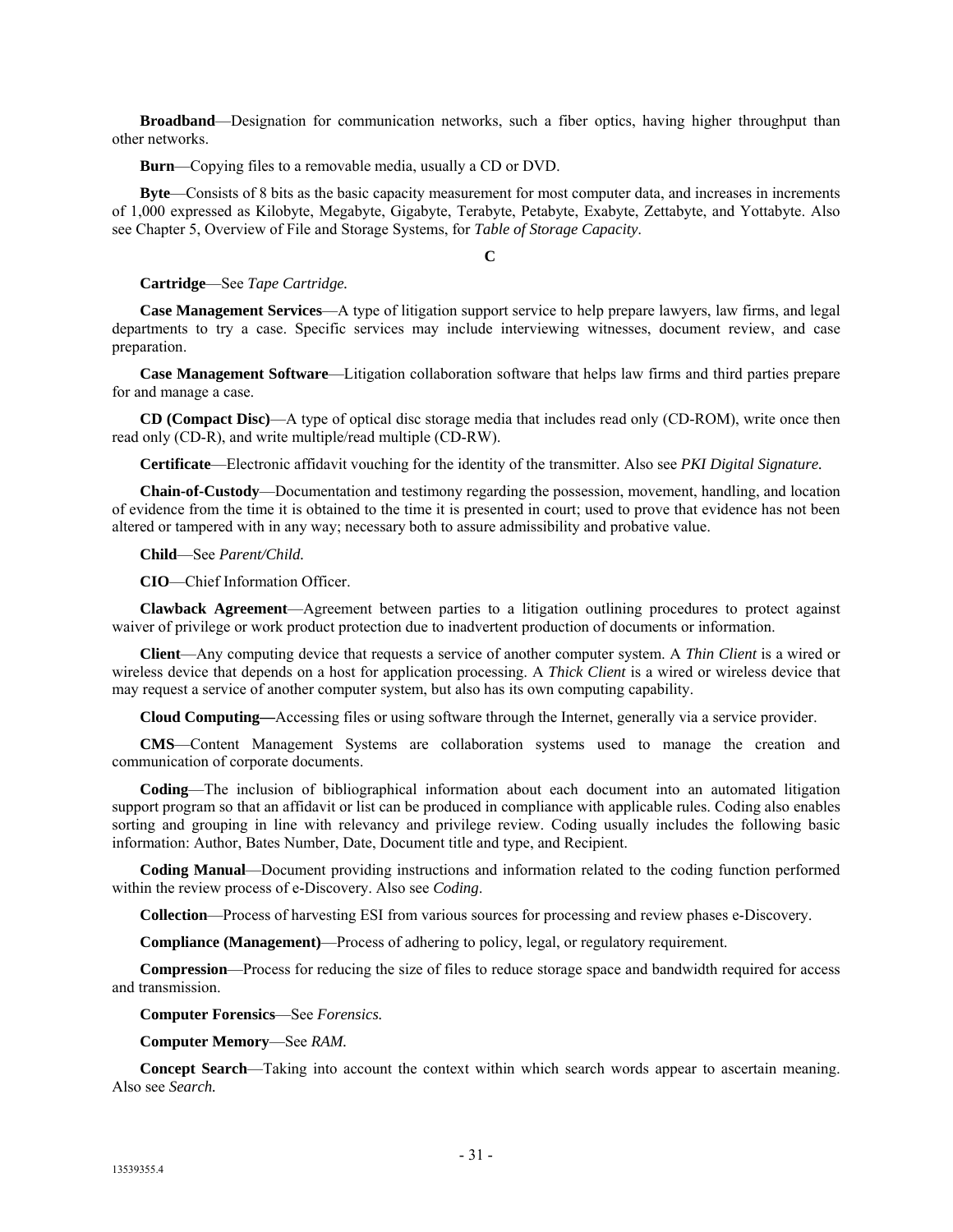**Contextual Search**—Searching ESI whereby the surrounding text is analyzed to determine relevancy. Also see *Search*.

**Correlation Search**—A statistical method (Latent Semantic Indexing and Analysis) for finding the underlying semantic relationship of terms and their correlation, whereby the presence of one or more terms could confer significance to a document. A common example would be the relationship of words like law, lawyer, attorney, and lawsuit as representative of a shared meaning. Correlation search enables grouping and clustering of ESI into meaningful categories.

**CSO**—Chief Security Officer.

**Culling**—Removing documents from collections to be produced or reviewed. Also see *Harvesting*.

**Custodian**—The owner or person responsible for safekeeping of ESI.

**D**

**Data**—For practical purposes, the building blocks of ESI. Technically, data also includes elements that reside in many places within computing and storage devices, not accessible to users, such as program code, for example. Also see *Data Element* and *ESI*.

**Data (Database) Administrator**—IT person responsible for maintaining databases.

**Database**—The term database commonly refers to a collection of records and the software (database) management system) used to manage user interaction. Technically, a database and a database management system are separate entities. There are a variety of database structures from which ESI is obtained, including Data Warehouse, Dimensional, Flat, Hierarchical, Network, Object, and Relational. (See Chapter 8, Databases, for a definition of each type of database.)

**Database Server**—A server optimized for database transactions.

**Data Element**—A combination of characters or bytes referring to one separate piece of information, such as name or address.

**Data Sampling**—Method of examining a statistically representative portion of ESI to determine how much of a universe of ESI is responsive.

**Data Warehouse**—Special form of large-scale dimensional database optimized for intensive queries of diverse business data elements analyzed and used to derive business insights and intelligence.

**Deduplication**—Deduplication is a software or hardware-based process for identifying exact or near-duplicate files within a collection, and only storing the original and any changes to the original. This eliminates file redundancy, reduces storage volume, and reduces the time required in discovery of ESI. Vertical deduplication locates duplicates within the records and information of a single custodian, while horizontal deduplication applies globally across all custodians. Also see *Near Deduplication, Block-level Deduplication*, and *Single Instance Storage*.

**Deleted Data/File**—ESI residing on media space that has been designated as available for reuse. The deleted ESI remains intact until it is overwritten. Deletion may be automated or manual and intentional or unintentional.

**Deliverable—A** project management term used to describe a tangible work product.

**Digital Fingerprint**—Fixed-length hash code that uniquely represents the binary content of a file. Also see *Hash*.

**Digital Signature**—See *Certificate* and *PKI Digital Signature.*

**Directory**—A simulated file folder or container used to organize files and directories in a hierarchical or treelike structure.

**Disc Drive**—See *Hard Drive.*

**Disc Mirroring**—Process for protecting ESI by storing an exact copy of ESI on a second storage media during storage of the original ESI. Also see *Mirroring*.

**Document Classification**—Using a field bibliographical coding to group documents into categories such as correspondence, memo, report, and article for example.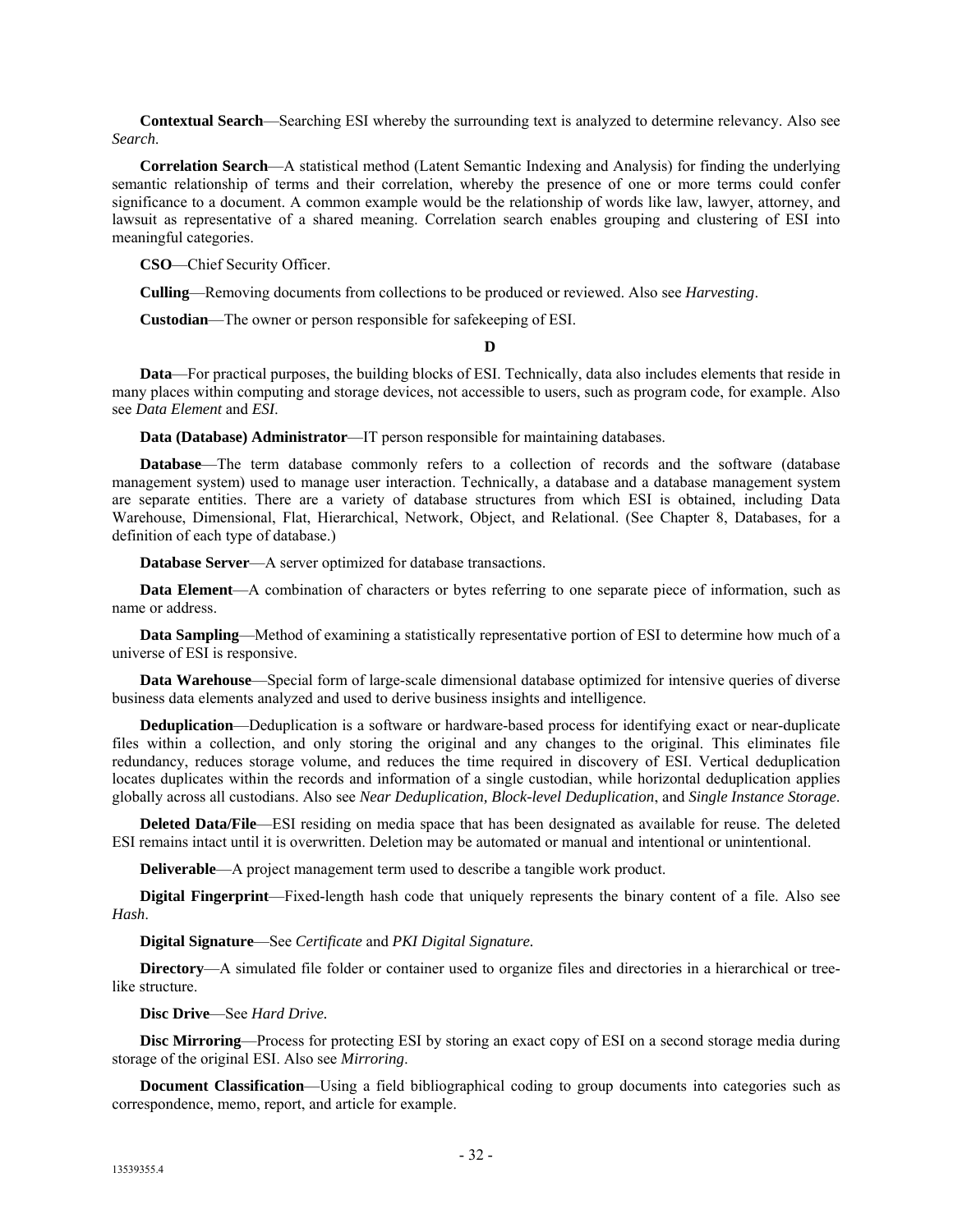**Document Lifecycle**—Phases inclusive of the functions to create, communicate, modify, store, retrieve, and destroy.

**DoD 5015**—Department of Defense standard for records management.

**DVD (Digital Video Disc)**—A type of optical disc storage media that can be written to and read from. DVDs are faster, have larger capacity, and support more data formats than CDs.

#### **E**

**e-Discovery**—The preparation, preservation, collection, processing, review, and production of evidence in electronic form in response to business, regulatory, or legal requirements. e-Discovery is also sometimes referred to as EDD (Electronic Data Discovery).

**e-Discovery Process Lifecycle**—Phases inclusive of the functions: Preparation, Search/Collection, Processing, Culling, Review/Analysis, and Production/Presentation.

**e-Discovery Readiness Program**—The process and initiatives (projects) to ensure adequate preparation for and optimization of the e-Discovery process.

**e-Discovery Response Team**—Team formed to execute e-Discovery requirements in response to investigation or litigation.

**e-Discovery Vault**—A secure, central repository for storage of discovered ESI, that is accessible by authorized users.

**Email (Electronic Mail)**—An electronic messaging system for communicating information and attached documents to one or more parties. Emails consist of addresses, header information, the message body, attachments, and metadata.

**Email Administrator**—IT person responsible for maintaining email systems.

**Email String/Thread**—Series of emails linked together by email responses and forwarding, often treated as a single document.

**Encryption**—A protection process using complex algorithms to render the contents of a message or file unusable or unintelligible to computers or persons not authorized to use/read it.

**Encryption Key**—A data value that is used to encrypt and decrypt data.

**Endorser**—A small printer in a scanner that adds a document-control number or other endorsement to each scanned sheet.

**ePaper**—Electronic version of a document, usually in PDF or TIFF file format.

**ESI (Electronically Stored Information)**—ESI is the term adopted in Rules 26(a)(1), 33, and 34 of the Rules of Civil Procedure, Amended December 2006, to include any type of information that can be stored electronically, and to acknowledge that electronically stored information is discoverable. It is intended to be broad enough to cover all current types of computer-based information, and flexible enough to encompass future changes and technological developments.

#### **Exabyte**—See *Byte.*

**Exchange Server**—A server running Microsoft Exchange messaging and collaboration software. It is widely used by enterprises using Microsoft infrastructure solutions. Among other things, Microsoft Exchange manages email, shared calendars, and tasks.

#### **F**

**File**—Collection of ESI stored under a specified name on storage media.

**File Conversion**—Changing data or a file from one format to another. For example, converting native files from their original source format to an image-based format such as PDF or TIFF.

**File Deletion**—See *Deleted File.*

**File Format**/**Extension**—Three characters (usually) following a file name, to designate the type of file, which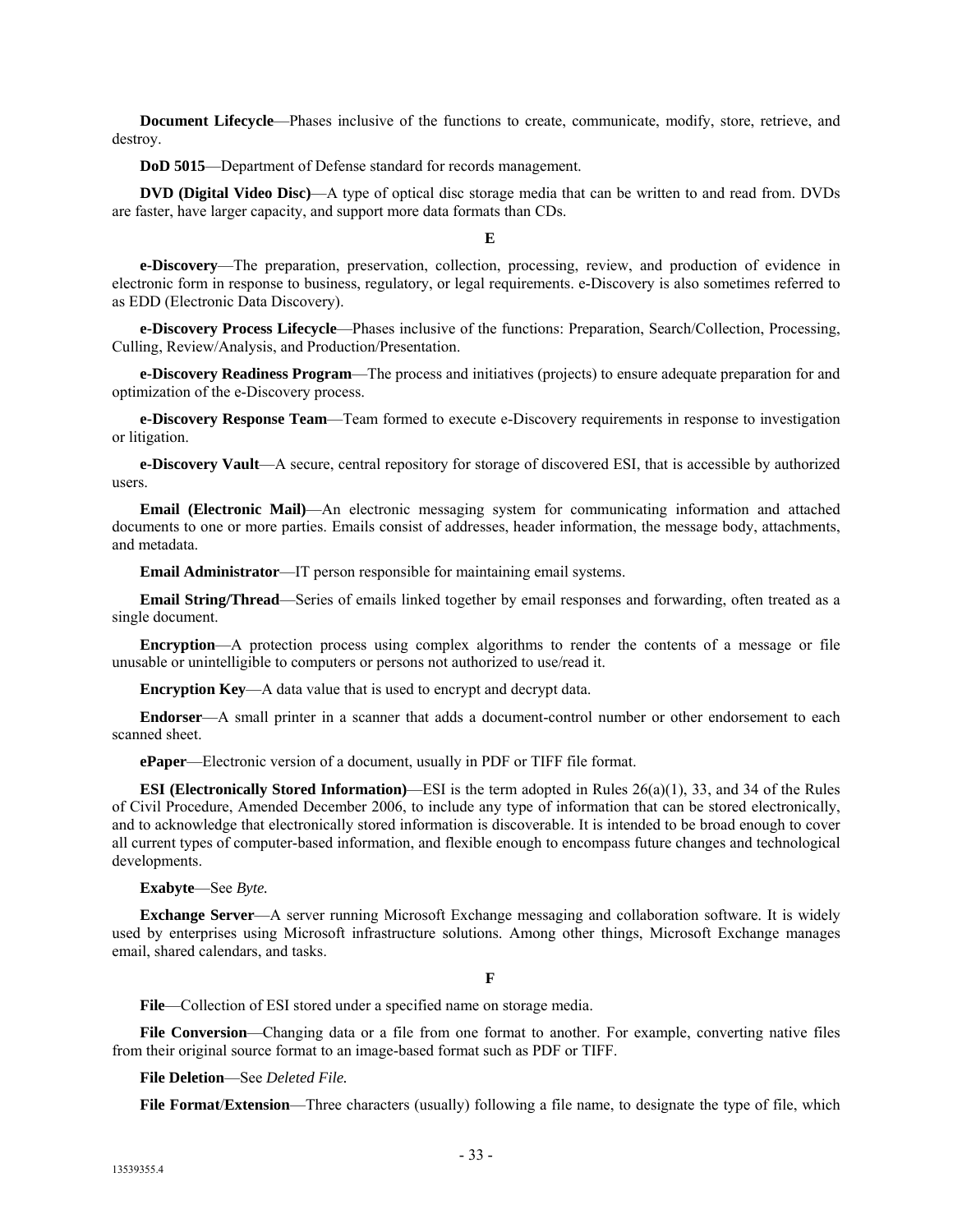defines how it is stored and used. See the Appendix, File Formats Used Worldwide.

**File Server**—Computing device optimized to store files for access by multiple users.

**File System**—Combination of software and logical structures used to organize and manage storage and access to ESI on storage media.

**File System Metadata**—System generated metadata stored externally from the ESI and used by the system to track ESI. Also see *Metadata*.

**Filename**—Name of a file excluding root drive and directory path information.

**Filtering**—See *Search.*

**Fingerprinting**—See *Forensics* and *Hash.*

**Flash Drive**—See *USB Drive.*

**Forensic Capture/Copy**—A method of preserving the original state of a physical storage media, and copying the entire contents of the media to preserve files and folders, and all other information on the media, including deleted files, file fragments, metadata, and other data. Forensic capture applies compression and encryption for protection and to guard against allegations of spoliation.

**Forensics**—The scientific examination and analysis of ESI while residing on storage media or after being retrieved from storage media, in a manner that conforms to legal requirements for evidence collection for use in a court of law.

**FRCP (Federal Rules of Civil Procedure)**—Rules that govern civil actions brought in U.S. federal district courts. Many states enact similar rules.

**Full Text Search**—Search of ESI for specific words, numbers, and/or combinations or patterns. Also see *Search*.

**Fuzzy Search**—Searches allowing and finding close approximations of words, such as misspellings for example, often to overcome errors during OCR scanning. Also see *Search.*

**G**

#### **Gigabyte (GB)**—See *Byte*.

**Governance**—Formal oversight of and direction to a process or program by one or more senior persons with authority.

#### **H**

**Hard Disk Drive (HDD) Cartridge**—Small, removable device containing a hard disk. Cartridge fits into a docking station connected to computer via USB port.

**Hard (Disk) Drive**—Storage device consisting of one or more spinning magnetic media platters on which data can be written and erased.

**Harvesting**—The process of retrieving and collecting ESI from storage devices/media for processing and loading to Automated Litigation Support (ALS) Systems.

**Hash**—A relatively small, unique number representing the unique digital "fingerprint" of data, resulting from applying a mathematical algorithm to the set of data. The fingerprint may be called hash, hash sum, hash value, or hash code. Used to validate the authenticity and/or integrity of data.

**Hosting**—Provisioning of applications, storage, and Internet access by a third party.

**HTML (HyperText Markup Language)**—Document presentation format used on the Internet that applies tags to enable Web browsers to display text and images.

**HTTP (HyperText Transfer Protocol)**—Underlying protocol used by the Internet to define how messages are formatted and transmitted, and what actions Web servers and browsers should perform in response to various commands.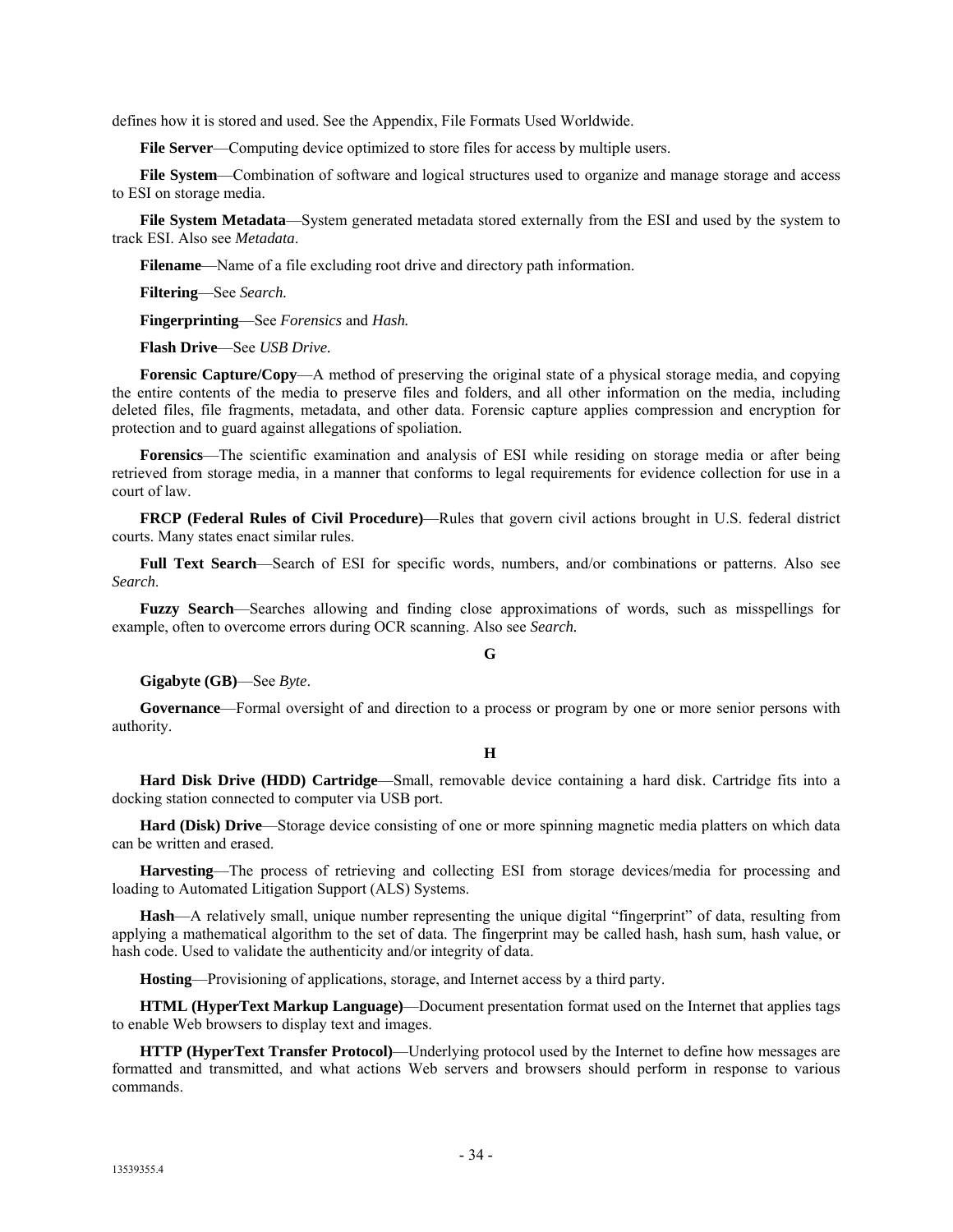**Hybrid Search**—Enables search and analytics of structured and unstructured data from single interface without requiring change in formats. Also see *Search*.

**Hyperlink**—Underlying code—represented on screen by underlining words or highlighted graphics—within a document that redirects to another location when clicked on by a user. Documents that include hyperlinks to navigate within the document are called HyperText.

**I**

**Identification**—One of the first steps in the e-Discovery process, finding discoverable and relevant ESI within various sources.

**Image File Formats**—Document images can be saved using different file formats, including JPG, GIF, PDF, single-page TIFF, or multi-page TIFF. ALS Systems can usually handle a variety of different formats.

**Imaging**—See *Scanning.*

**Index**—A technique used in information systems to enable faster and more efficient search and retrieval of information in files and databases, typically consisting of a separate file or database of key data elements (dates, names, keywords, etc.), parsed from a source, with pointers to the original source.

**Information Asset (Source) Management**—The inventory and tracking of custodians, and the IT devices and ESI related to them.

**Instant Messaging (IM)—Form** of electronic communication involving immediate text correspondence between two or more online users.

**Internet**—Worldwide, publicly accessible series of interconnected computer networks permitting communication among users.

**Intranet**—Private network that uses Internet-related technologies to provide services internal to an organization or defined infrastructure.

**IP (Internet Protocol) Address**—Unique address that electronic devices use to identify and communicate with each other on a computer network using the Internet Protocol. Also see *TCP/IP.*

**ISP (Internet Service Provider)**—Business providing access to the Internet for a fee. ISPs may be a source of ESI evidence through files stored on their servers. Also see *Hosting* and *Service Bureau*.

**IT (Information Technology) Infrastructure**—The people, processes, hardware, network, and software components collectively used for information processing and management within an organization.

#### **J**

**Journal**—Chronological record of data processing operations. Journals may be used to reconstruct previous or updated versions of a file. In database management systems, journals are records of all stored data items that have values changed as a result of processing and manipulation of the data.

**Journaling**—Copying of sent and received emails in native format to a secondary storage device for retention or preservation.

**JPEG**—Compression algorithm commonly used for still images.

#### **K**

**Keyword Searching**—The use of key words and Boolean techniques to search for documents containing relevant information. Also see *Search*.

**Kilobyte (KB)**—See *Byte*.

**L**

**LAN (Local Area Network)**—A group of computers at a single location that are connected via wired or wireless networks. Also see *Network*.

**Lead Date**—The date of a parent document, or if no parent, the document's own date. Lead date is used in a database as an option to enable chronological sorting of documents by parent, so that any attachments remain in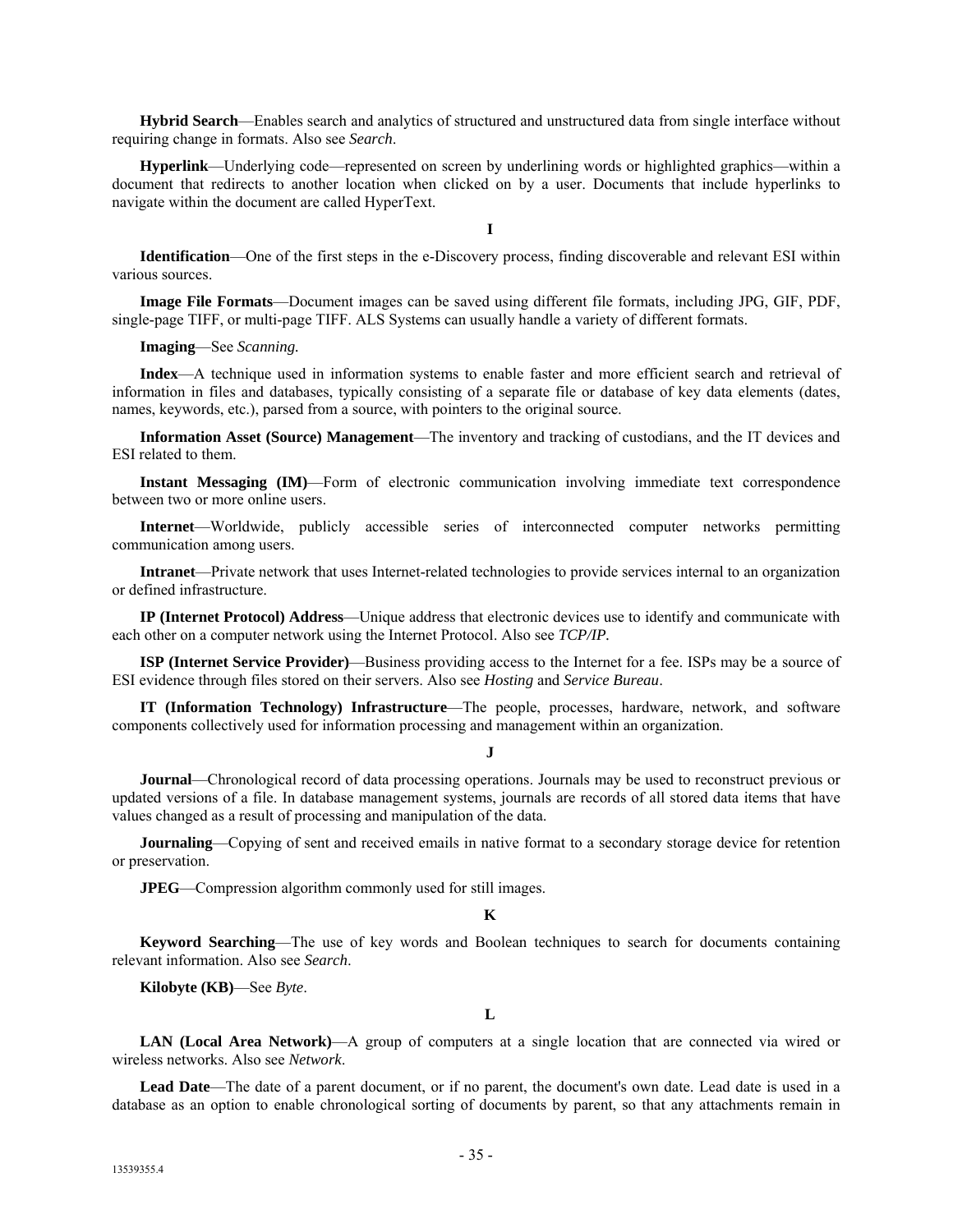chronological sequence.

**Legacy Data**—ESI residing on outmoded or replaced storage devices for which little or no processing capability or knowledge remains within the organization, or which has become too costly to maintain effectively.

**Legacy System**—Outmoded IT components for which little or no processing capability or knowledge remains within the organization, or which has become too costly to maintain effectively.

**Legal (Litigation) Hold**—Communication issued as a result of current or reasonably anticipated litigation, audit, legal, or regulatory matter that suspends the normal disposition or processing of ESI. Hold orders or Hold notices may also be referred to Preservation, Suspension, or Freeze orders or notices.

**Linking**—The ability within an ALS System to connect evidence, transcripts, notes, pleadings, websites, and other documents to each other with hypertext links.

Load File—A data file is a critical deliverable from the scanning/coding function that establishes links between records in a database and the document image files to which each record pertains. Without a correctly structured load file, documents and their respective database records will not be in sync.

**Lotus Domino**—IBM's enterprise-level server product that hosts Lotus Notes and Web server capabilities.

**Lotus Notes**—IBM's enterprise-level collaboration suite that provides email, calendars, custom application development, database, and Web services.

**LRP (Litigation Response Plan)**—Developed to guide e-Discovery process.

#### **M**

**Maintenance Programs**—Applications that run at scheduled intervals according to predefined rules to maintain ESI and IT infrastructure components.

**Meet-and-Confer**—Meeting between counsels under Rule 26 of FRPC.

**Megabyte**—See *Byte*.

**Metadata**—Metadata provides information about other information sources—origins, usage, authenticity, and characteristics that provide additional meaning and context, and accordingly is considered discoverable evidence. Also, vendors may add metadata as a result of processing, most of which is used for process reporting, chain-ofcustody, and ESI accountability. See Chapter 6, Native Files and Metadata.

**Metadata Comparison**—Comparison of specified metadata as the basis for deduplication without regard to content. Also see *Deduplication*.

**Metrics**—Units of measurement, and specifically within e-Discovery, those discernable units, such as documents, files, etc., that lend themselves to quantification.

**Mirror Image**—See *Forensic Capture*.

**Mirroring**—Duplication of ESI for backup or to distribute Internet or network traffic among several servers with identical ESI.

**MPEG (1-4)**—Various standards applied to compression/decompression of full motion video to digital.

**Multimedia**—Combinations of video, audio, text, and graphics in digital form.

#### **N**

**Native Files**—The original form in which a document or file is created by a software application. Two good examples are spreadsheets and word processing documents. Native files contain the content that users see, such as text and spreadsheet numbers, and information (metadata) about the document that users normally do not see, such as author and creation date.

**Native File Review**—A process that requires opening the document in the application in which it was created, or in a special application capable of supporting native file review.

**Natural Language Search**—Use of plain language without requiring special connectors or precise terminology. Also see *Boolean Search*.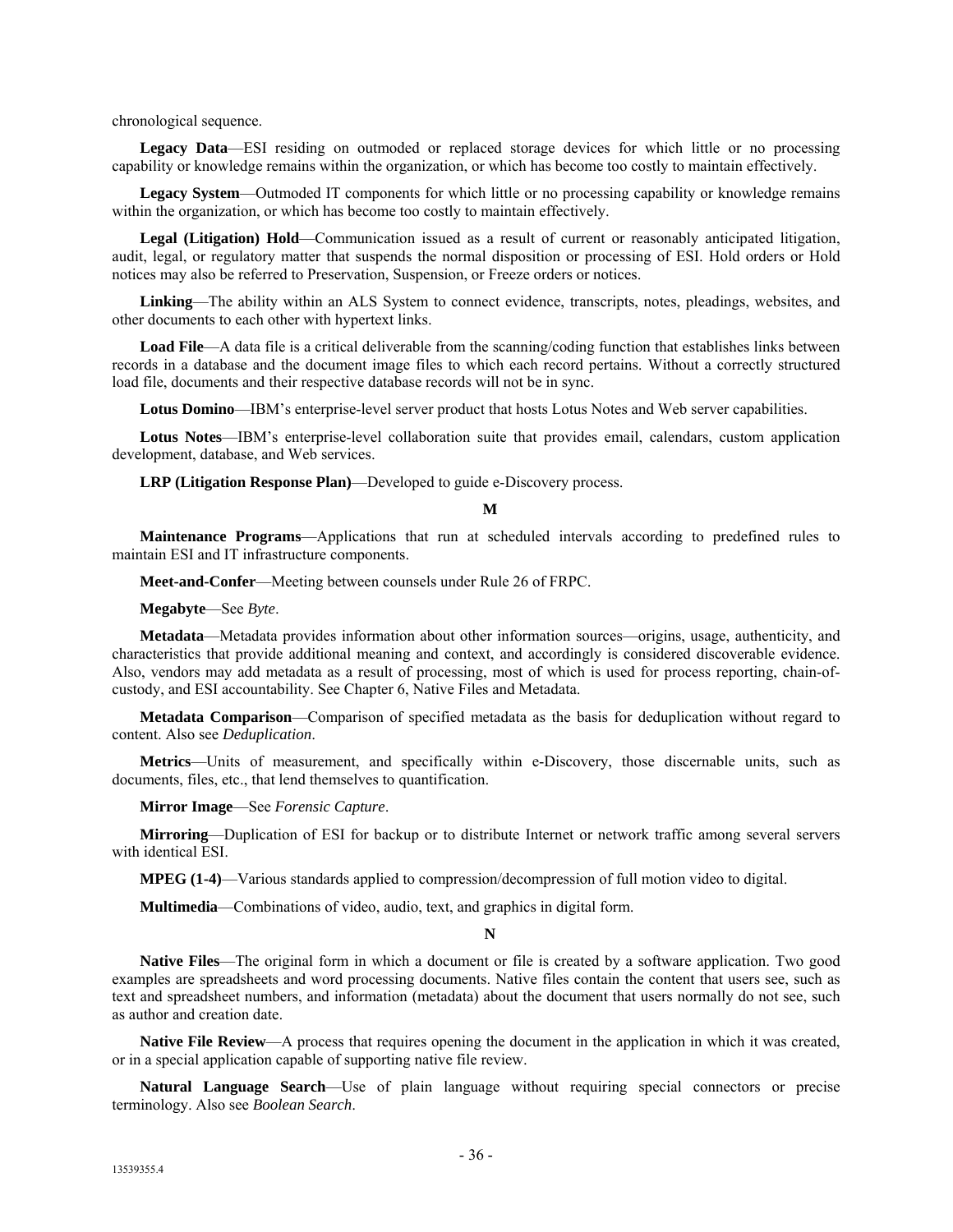**Near Deduplication**—Identification, tagging, or grouping files that do not have the same hash values, but are similar with minor differences in content and/or metadata. An example would be the various threads in an email distribution.

**Near-Line Data/Storage**—Use of offline storage to retrieve information in near real time for online use via robotics moving storage media (tape cartridges or optical discs) from storage library to read/write device. Also see *Offline Data/Storage.*

**Network**—Two or more computers and other devices connected together for the exchange and sharing of ESI and resources.

**Network Administrator**—IT person responsible for maintaining networks.

**Network Database**—See *Database.*

**Node**—Any device connected to a network.

**O**

#### **Object Database**—See *Database.*

**Objective Coding**—Manually reviewing a document and completing database fields, such as Bates number, author, recipient, cc, date, title, type, source, characteristics, and keywords. Objective coding, unlike subjective coding, does not require the coder to exercise discretion or be familiar with a particular case in order to correctly code the document. Also see *Coding*.

**Offline Data/Storage—ESI** storage in a system outside the online network (network in daily use), and only accessible by means of the offline storage system, which usually requires manual intervention. Also see *Near-Line Data/Storage, Online Data/Storage*, and *Storage.*

**Online Review**—Use of an ALS System by one or more persons to perform one or more of the review functions.

**Online Data/Storage—ESI** storage in active systems used in day-to-day operations.

**Ontology**—Collection of categories and their relationships to other categories and to words, and often used to find related documents when given a specific query.

**Operating System (OS)—Software that directs the overall activity of a computer, network, or system, enabling** all other software programs and applications to operate.

**Operational Storage**—Storage of information in active use for day-to-day operations. Also see *Online Data/Storage.*

**Optical Character Recognition (OCR) and Optical Word Recognition (OWR)**—OCR and OWR are computerized processes that generate a searchable text file from a digital image or picture file when it is scanned. As their names imply, OCR recognizes characters, and OWR recognizes words. OCR software compares the shape of letters in the image with its library of fonts and then generates the appropriate digital letter. Accuracy of OCR is largely dependent on the quality of the original document. OWR uses multiple OCR engines and compares results to a built-in dictionary. OWR is more accurate than OCR especially on older or poor-quality originals.

**Outlook**—Microsoft program that includes email, task management, and a calendar. All data is saved in a single PST file on the user's hard disc drive.

**Outsourcing**—Outsourcing refers to the shifting of work from one organization to another, including from within an organization in one country to an organization in another country. Within the e-Discovery lifecycle, Coding is the function most generally outsourced to reduce costs. Also see *Service Bureau.*

**Overwrite—To** manually or automatically record or copy new data over existing data, permanently deleting the original data.

**P**

**Parent/Child**—A hierarchical arrangement in which a subordinate entity is the child of a superior entity. An example would be Microsoft's file system tree structure, where one folder is the parent and folders under the parent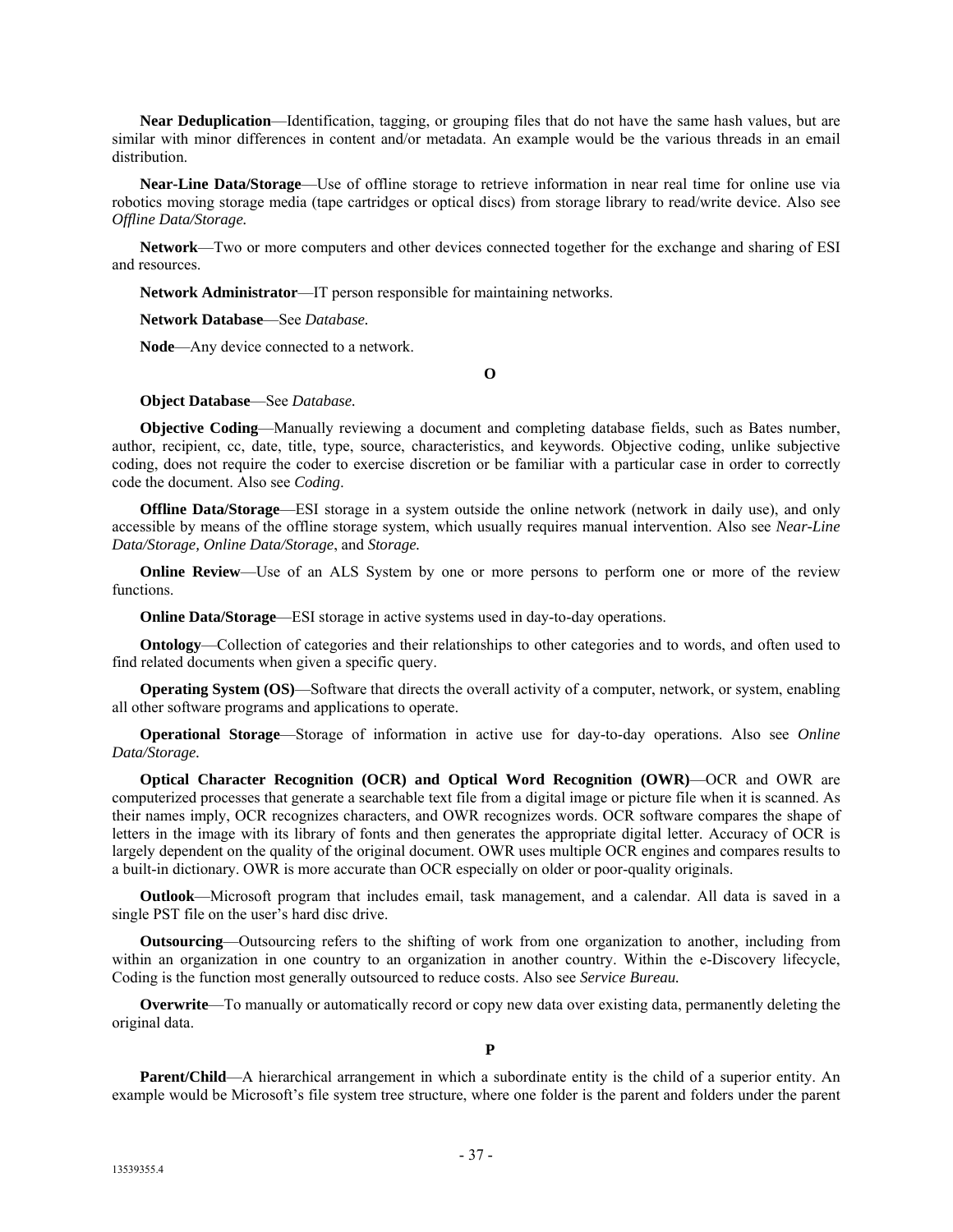are child folders. Also, in e-Discovery, parent refers to the first, or cover, document and child refers to documents attached to the first or cover document.

**Parsing**—Transforms input text into a data structure suitable for later processing, while capturing the implied hierarchy of the input. Data may be parsed from one source of ESI to another.

**Pattern Recognition/Matching**—Pattern Recognition technology searches ESI for like patterns and flags, and extracts the pertinent data. Pattern matching technology compares one file's content with another file's content.

**PDA (Personal Digital Assistant)**—Mobile handheld device containing common applications for organizing schedules and work.

**PDF (Portable Document Format)**—Software from Adobe Systems Incorporated that converts single or multi-page documents into Adobe's proprietary format that captures the document's original formatting features and enables display across a variety of computer platforms. PDF provides security, navigation tools, search, and other features that facilitate document exchange.

**PDF/A**—The International Standards Organization (ISO) PDF specification for the long-term preservation of archived documents.

**PDF Conversion**—Converting documents in another file format to PDF.

**Peripheral**—Any accessory device attached to a computer, such as a disk drive, printer, modem, or to a network, such as router, or switch.

**Petabyte (PB)**—See *Byte.*

**PKI (Public Key Infrastructure)**—A security arrangement that enables computer users without prior contact to be authenticated to each other, and to use the public key information in their public key certificates to encrypt messages to each other.

**PKI Digital Signature**—A method for providing authentication of any message using the Public Key Infrastructure. A document or file may be digitally signed using the party's private signature key, creating a digital signature that is stored with the document. Anyone can validate the signature on the document using the public key from the digital certificate issued to the signer. Validating the digital signature confirms who signed it, and ensures that no alterations have been made to the document since it was signed.

**Presentation Process**—Phase of the e-Discovery Lifecycle devoted to developing trial presentations.

**Preservation—The process of ensuring retention and protection from destruction or deletion of all potentially** relevant ESI. See also *Spoliation*.

**Preservation Letter/Notice/Order**—See *Legal Hold*.

**Print Server**—Server dedicated to delivering printing services via the network.

**Private Network—A** network connected to the Internet but isolated by security measures allowing use of the network only by authorized users.

**Privileged ESI**—The compilation of ESI identified and logged as responsive and/or relevant, but withheld from production on grounds of privilege.

**Privilege Review**—Privilege review is often a combination of automated search and filtering combined with reading selected documents to determine and flag those considered privileged and to be excluded from production.

**Production ESI**—The universe of ESI identified as responsive to requests and not withheld on the grounds of privilege, and exchanged via electronic media. Also see *Quick Peek*.

**Production Number**—See *Bates Number*.

**Production Process**—Phase of the e-Discovery Lifecycle devoted to "packaging" relevant ESI for delivery.

**Project Management**—Formal methodology for managing resources to achieve objectives.

**Project Plan**—One of the first deliverables under project management—defines project components and how the project will move forward. Also see *Deliverable*.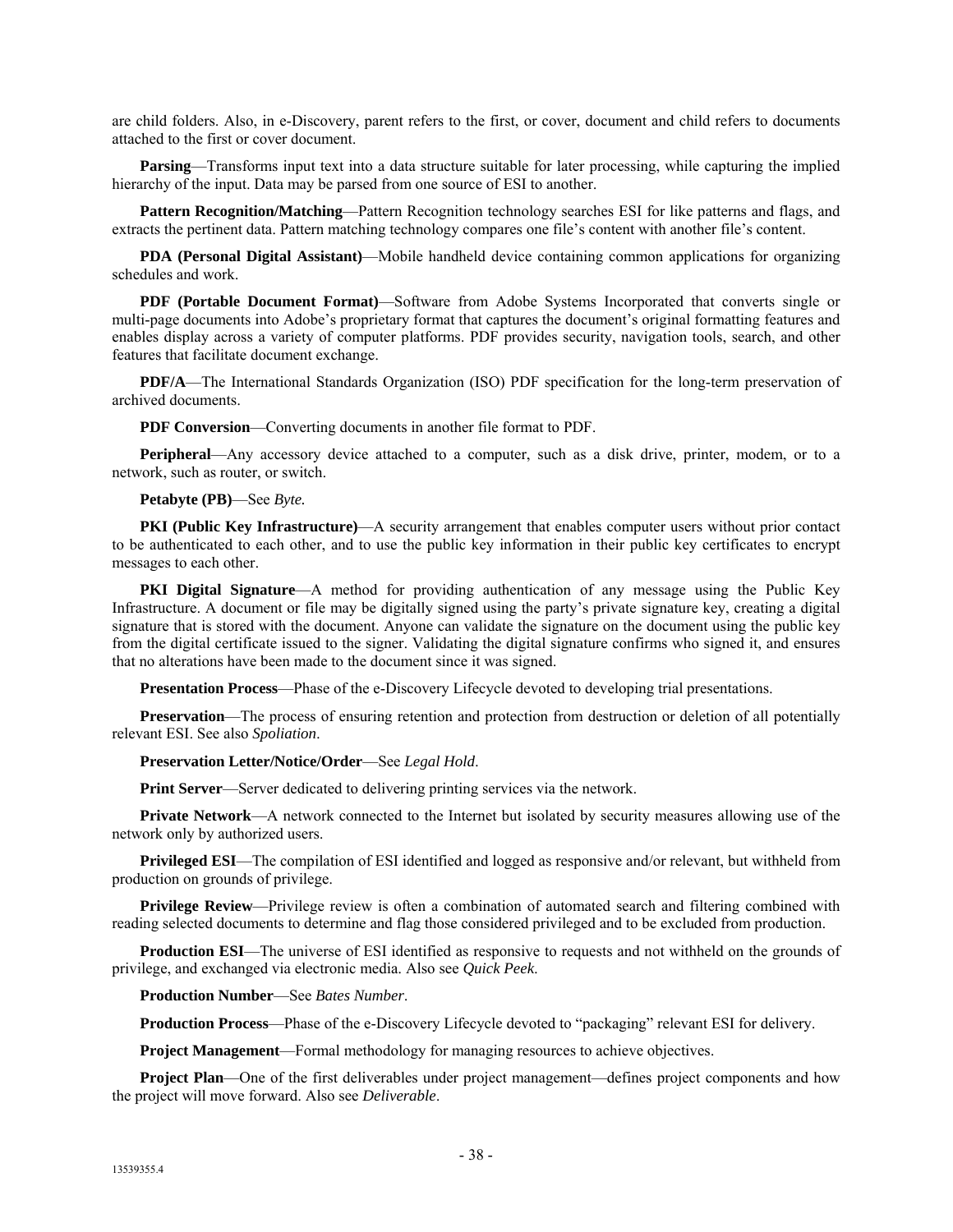**Proximity Search**—For text searches, the ability to look for words or phrases within a prescribed distance of another word or phrase.

**PST File Format**—Used by the Microsoft Outlook program. Also see *Outlook.*

#### **Q**

**Quality Control**—Formal method of controlling processes to ensure expected results.

**Query**—Access to a database to retrieve information.

**Quick Peek**—A production of ESI made available to the opposing party before being reviewed for privilege, confidentiality, or privacy, under stringent guidelines and restrictions to prevent waiver.

#### **R**

**RAM (Random Access Memory)**—Hardware in a computer that retains memory on a short-term basis and stores information while the computer is in use.

**Record**—Information, regardless of medium or format, that has value to an organization.

**Records Management**—Human and automated processes related to influencing the lifecycle of records in accord with business, regulatory, and legal purpose.

**Redaction**—The "blacking out" of information in documents to be produced. Redaction is usually accomplished in an ALS System by overlay so the original document image is not altered. Redactions should be permanent on documents included in final production.

**Relational Database**—See *Database.*

**Relevancy Screening**—The review of documents prior to scanning to eliminate irrelevant documents, using search tools that can filter out irrelevant files by criteria such as date range, custodian, folder, or in the case of emails, by date, author, or recipient.

**Residual Data**—Term generally referring to any information not serving a current useful purpose on a computer or storage media that may be recoverable using forensics techniques.

**Restore**—The act of transferring ESI from a backup medium to an online system, and possibly recreation of the original hardware and software operating environment.

**Review**—One of the functions within the e-Discovery lifecycle whereby potentially responsive ESI is examined and evaluated for selection of relevant ESI, including assertion of privilege or confidentiality for example.

**ROM (Read Only Memory)**—Permanent hardware memory that can be read but not written to or changed, usually on a chip containing firmware (software on a chip) for starting the computer and running certain imbedded system programs.

**Rule 26 Automatic Disclosure of ESI**—Parties in litigation must provide a copy (or description by category and location) of ESI that will support that party's claims and/or defenses.

**Rule 26 Enhanced Meet-and-Confer Requirements**—Parties must meet and confer at the outset of the case to discuss their plans and proposals regarding the conduct of the litigation, including any issues relating to preservation, disclosure, or discovery of ESI, including the form in which ESI should be produced and claims of privilege, or protection as trial-preparation material.

**Rule 26 Inadvertent Production of Privileged Information**—If discovery information is subject to a claim of privilege, or protection as privileged trial-preparation material, the party making the claim may notify any party that received the information of the claim and the basis for it. After being notified, a party is required to promptly return, sequester, or destroy the specified information and any copies it has and is not permitted to use or disclose the information until the claim is resolved.

**Rule 26 Production of Information "Not Reasonably Accessible"**—A party need not provide discovery of ESI from sources that the party identifies as "not reasonably accessible because of undue burden or cost." The party being asked to produce ESI bears the burden of demonstrating the information is not reasonably accessible because of undue burden or cost. Even if that showing is made, the court may nonetheless order discovery from that party if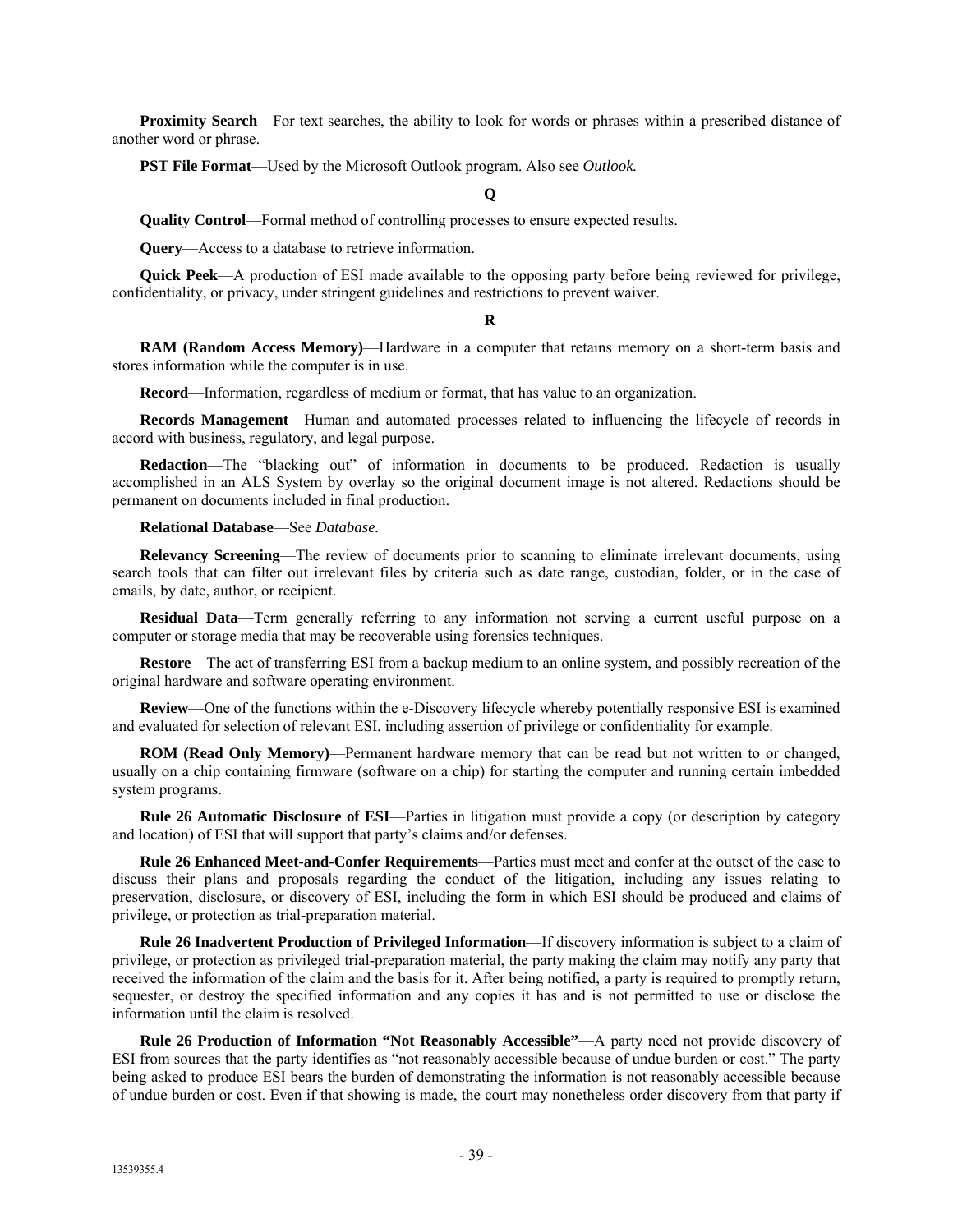the requesting party shows good cause.

**Rule 33 Production of ESI In Response To Interrogatories**—Provides the option to respond to an interrogatory by specifying and producing the business records, including ESI, which contain the answer.

**Rule 34 Production of ESI In Response To Requests For Production Of Documents**—Requires production of relevant and responsive, non-privileged ESI,.

**Rule 37 Safe Harbor Provision**—Remedies for a party's failure to respond to, or cooperate in, discovery. Amended Rule 37 provides that, absent exceptional circumstances, a court may not impose Rule 37 sanctions on a party for failing to provide ESI lost as a result of the "routine, good faith operation of an electronic information system."

**Rule 45 Subpoena**—For third parties to produce designated documents, electronically stored information, or tangible things in that person's possession, custody, or control, or permit the inspection of premises.

**S**

#### **Safe Harbor**—See *Rule 37.*

**Sampling**—Sampling refers to the process of testing a database or a large volume of ESI for the existence or frequency of relevant information as an aid in determining whether to perform more extensive searches.

**Scanning**—Converting text and images of a page of a paper document into a computer file as an image, as readable text, or as a combination of both.

**Search**—The use of various automated methods for identifying and finding potentially relevant ESI.

**Search and Collection—A** phase of the e-Discovery Lifecycle devoted to finding and acquiring potentially relevant ESI.

**Searchable PDF—A** PDF document that retains the formatting and looks of the original document, and can be text-searched using Acrobat or third-party search tools.

**Server**—A computer on a network that contains ESI, applications, or other services shared by multiple users of the network on their client PCs. See Chapter 3, Overview of the Information Technology Infrastructure.

**Service Bureau**—Company that provides services such as scanning and coding to the litigation market. Also see *ASP*, *Hosting*, and *Outsourcing*.

**Situational Assessment**—Examination to determine the current state in relation to the desired state, and to uncover any problems related thereto. Usually followed by a gap-impact-risk (GIR) analysis. Also see *GIR Analysis*.

**Spoliation**—The deliberate or inadvertent modification, loss, or destruction of evidence by a party who has been put on notice of litigation but has failed to take appropriate steps to preserve potentially relevant information.

**Steering Committee**—A group of stakeholders formed to provide governance and guidance to major programs.

**Storage**—Placement of information on a storage device for day-to-day use (operational storage) or for disaster recovery (backup storage) or for long-term retention (archival storage).

**Storage Device**—Any device, such as a disc or tape drive serving as the host for storage media, capable of storing ESI.

**Storage Media**—A medium for storing ESI, including magnetic tape, discs, CDs, DVDs, and solid state electronics for example.

**Structured ESI**—Information organized by computer program in a consistent manner to allow manipulation usually via database structures that enable sorting, searching, and reporting for example. Also see *Unstructured ESI*.

**Subjective Coding**—High-level legal analysis of documents in an ALS System that relates each relevant document to one or more appropriate legal or factual categories or issues as defined by the lead attorney.

#### **Suspension Notice**—See *Legal Hold.*

**Synchronization**—The ability to merge two or more copies of a database together, preserving rather than overwriting the latest changes made in any copy.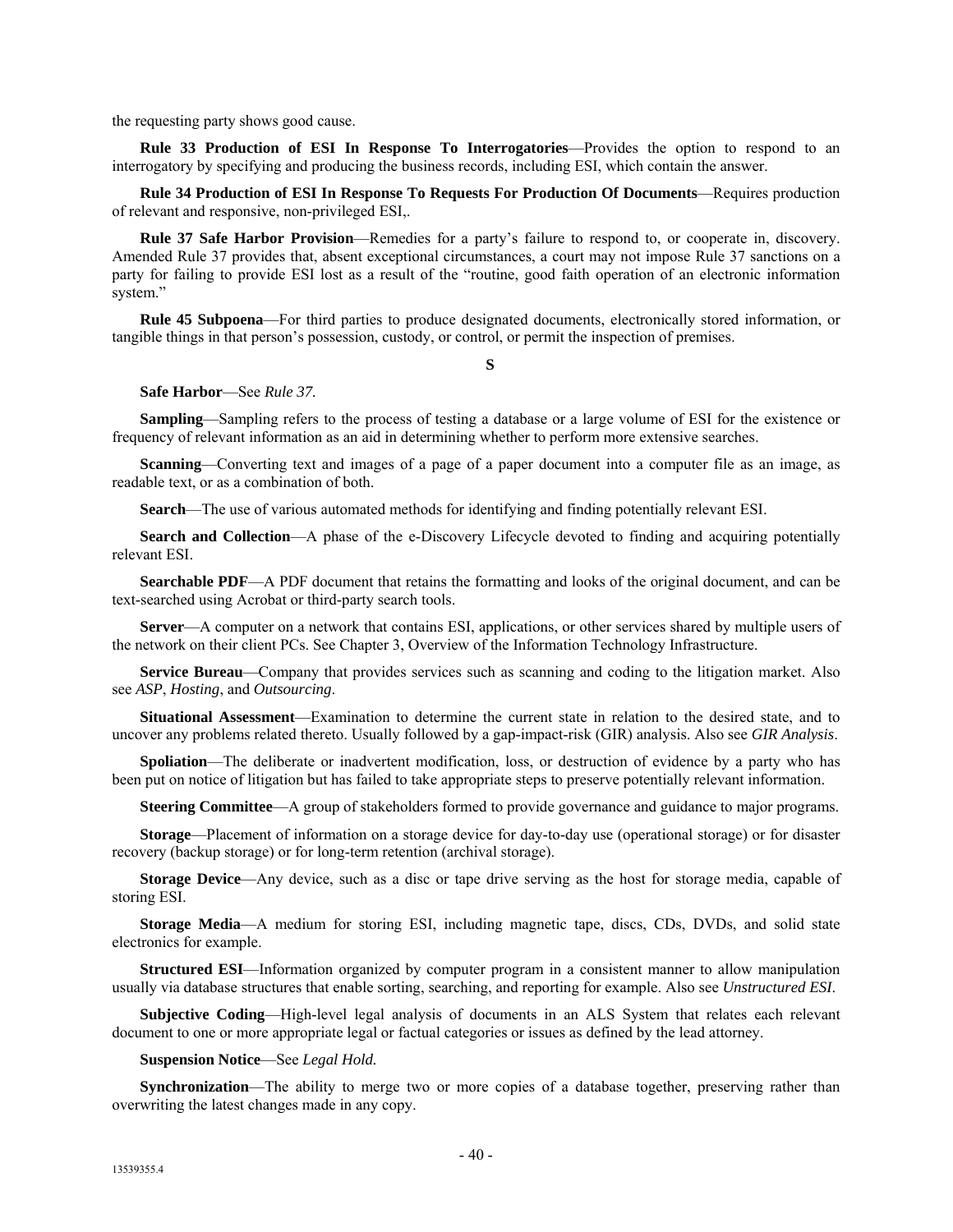**System Administrator**—IT person responsible for developing and/or maintaining core infrastructure systems, as opposed to business applications.

**T**

**Tape Cartridge**—A plastic housing for a tape reel and the preferred mechanism for use in tape-based storage systems.

**Tape Drive**—A hardware device used to store or backup ESI on a magnetic tape.

**Tape Recycling**—Process of overwriting tapes with new data, usually on a fixed schedule involving tape rotation.

**Tape Restoration**—Process for harvesting ESI from tapes for e-Discovery or because tapes are damaged, obsolete, or difficult to maintain, and storing harvested ESI on alternative media.

**Task/Resource Schedule**—A project management form used to define the timeline for tasks and people to complete deliverables. Also see *Deliverable*.

**Temporary File**—Files temporarily stored on a computer by Internet browsers and office applications to enable faster screen display. Forensic techniques may reveal computer usage through examination of temporary files.

**Terabyte**—See *Byte*.

**Text Messaging**—Sending/receiving short messages (160 characters or less) between mobile devices or computers.

**Thread**—Usually refers to a series of communications on a particular topic such as might take place with emails, bulletin boards, or messaging systems.

**TIFF (Tagged Image File Format)**—A widely used graphic file format for storing bit-mapped images with different compression formats and resolutions.

**Transactional File System**—Specialized file system enabling high volume transactions with fault tolerance, transaction roll back, and audit logging—typically used in financial systems.

**Transcript Formats**—Discovery and trial transcripts available electronically that can be searched, annotated, linked, and organized into brief reports in ALS Systems and in dedicated transcript management programs.

**Transparency**—The inherent feature of a process or system to be easily externally viewed or audited.

**Trial Presentation**—The display of evidence via computer display at a hearing rather than by way of multiple photocopies. Full-featured ALS Systems have built-in trial presentation features.

**True Attachments**—See *Attachments* and *Unitization.*

**U**

**Unstructured ESI**—Information not easily readable by machine or suitable to a database structure, such as email content, and audio or video files and unstructured text such as the body of an email or word processing document. Also see *Structured ESI*.

**USB Drive**—Small removable storage device that uses flash memory and connects via a USB port.

**V**

**Validation**—Various automated processes used to ensure the accuracy of scanned images and coded information, and to verify the accuracy of attachment ranges and dates.

**Verbatim Coding**—Extracting data from documents in a way that exactly matches the information as it appears in the documents.

**Vertical Deduplication**—A process through which duplicate documents or information are eliminated within a single custodial or production document set. Also see *Deduplication*.

**Voice Mail**—Recording in a file of analog or digital voice message.

**VoIP (Voice over Internet Protocol)**—Transmission of voice across an Internet connection, often with limited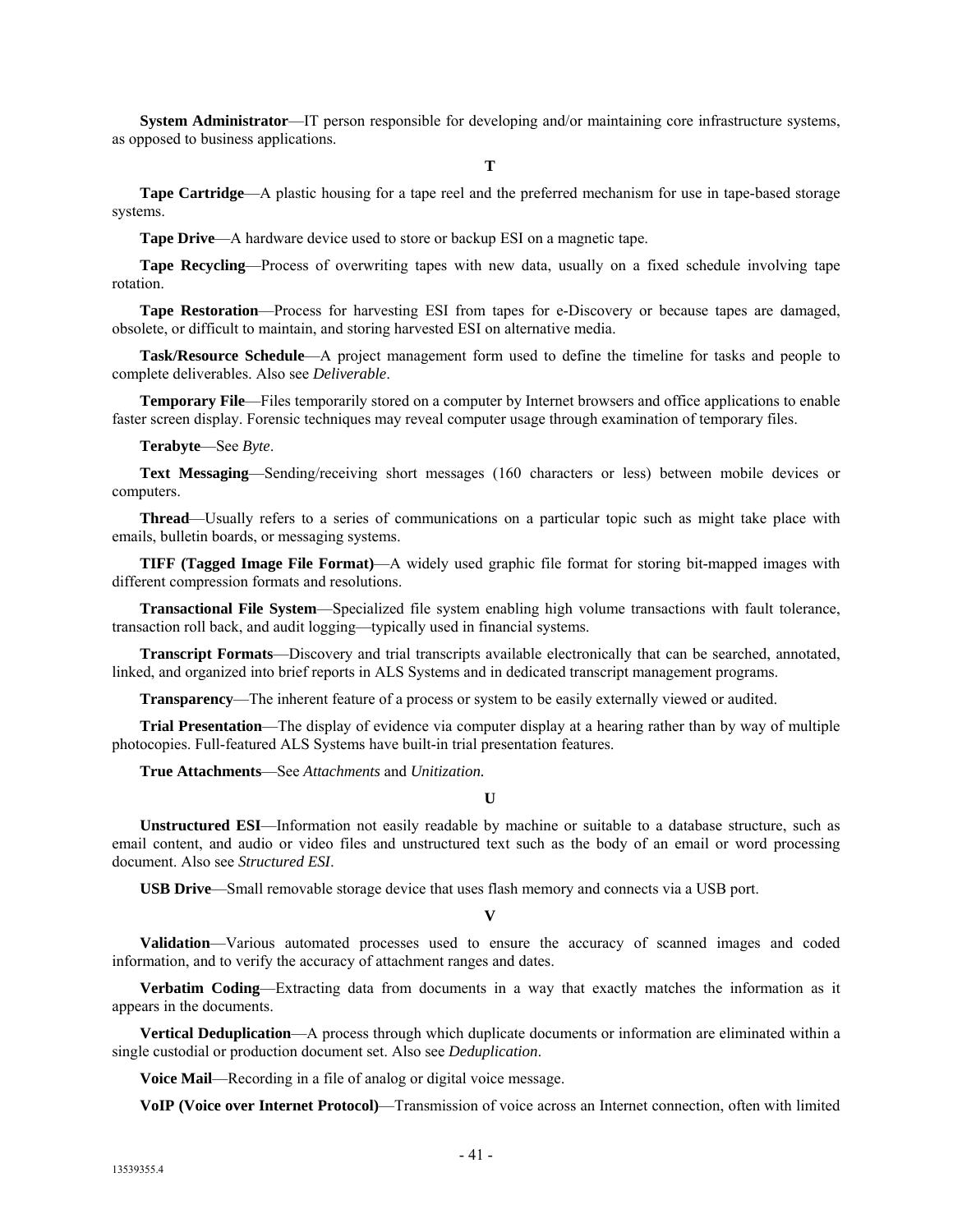attachments such as images and video.

**W**

**WAN**—Wide Area Network.

**Web Repository**—A Web Repository is part of an ALS System made available for users to perform required functions of document review via secure connection to the Internet, with no local software required other than a Web browser.

**Web Server**—Server specialized for transactions via the Internet.

**Workflow**—The automation of a function or process whereby ESI or tasks are passed from one user to another for action according to predefined rules.

**WORM Discs**—WORM (Write Once Read Many) discs are primarily used to archive information that must not be altered.

**XML (Extensible Markup Language)**—Specification for enabling users to define their own elements to facilitate sharing structured data across different information systems, particularly the Internet.

**X**

**Yottabyte**—See *Byte.*

**Z**

**Y**

**Zettabyte**—See *Byte.*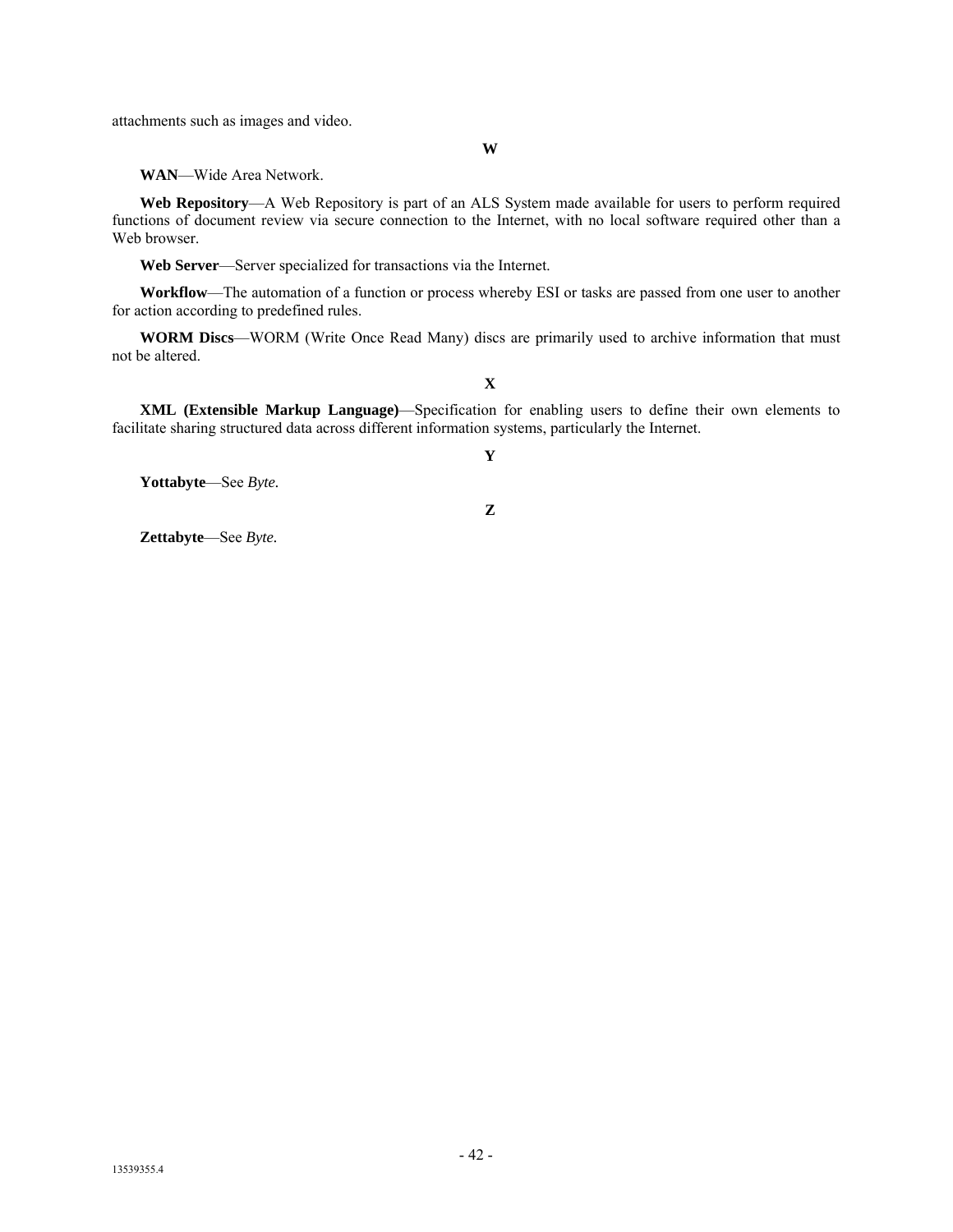## *BIBLIOGRAPHY*

#### **BOOKS**

BOB BECKER, RALPH KIMBALL, JOY MUNDY, MARGY ROSS & WARREN THORNTHWAITE, THE DATA WAREHOUSE LIFECYCLE TOOLKIT ( $2^{nd}$  ed. New Jersey: John Wiley & Sons, Inc. 2008).

ADAM I. COHEN & DAVID J. LENDER, ELECTRONIC DISCOVERY: LAW AND PRACTICE (New York: Aspen Publishers 2007).

ADAM I. COHEN & EDWARD KALBAUGH, ESI HANDBOOK: SOURCES, TECHNOLOGY AND PRACTICE (Wolters Kluwer Publishers 2009).

ENCYCLOPEDIA OF TECHNOLOGY TERMS (Greg Wiegand, ed., Indiana: QUE Publishing 2002, Updated 2008). Internet: www.whatis.com

RONALD J. HEDGES, DISCOVERY OF ELECTRONICALLY STORED INFORMATION: SURVEYING THE LEGAL LANDSCAPE (BNA Books 2007).

SHARON D. NELSON, BRUCE A. OLSON & JOHN W. SIMEK, ELECTRONIC EVIDENCE AND DISCOVERY HANDBOOK: FORMS, CHECKLISTS AND GUIDELINES (Illinois: American Bar Association 2006).

W. CURTIS PRESTON, BACKUP & RECOVERY (California: O'Reilly Media 2007).

R. KELLY RANIER, JR. & EFRAIM TURBAN, INTRODUCTION TO INFORMATION SYSTEMS: SUPPORTING AND TRANSFORMING BUSINESS  $(2^{nd}$  ed. New Jersey: John Wiley & Sons, Inc. 2008).

STEVEN A. WEISS & DAVID COALE, E-DISCOVERY (Illinois: American Bar Association 2007).

#### **ARTICLES/PAPERS/REPORTS**

Advisory Group to the New York State-Federal Judicial Council, *Harmonizing the Pre-Litigation Obligation to Preserve Electronically Stored Information in New York State and Federal Courts, September 2010.* 

Association of the Bar of the City of New York: Report of Joint Committee on Electronic Discovery, *Explosion of Electronic Discovery in All Areas of Litigation Necessitates Changes in CPLR*, August 2009.

Jenifer A. L. Battle, *Saving ESI With 'Litigation Hold' Letters*, THE LEGAL INTELLIGENCER, July 13, 2007.

Jenifer A. L. Battle, *Saving ESI With 'Litigation Hold' Letters*, Law.com, July 13, 2007, *available at* http://www.law.com/jsp/legaltechnology/pubArticleLT.jsp?id=1184231195691.

Steven C. Bennett, *Are E-Discovery Costs Recoverable By A Prevailing Party?* 20:3 ALBANY LAW J. OF SCI. & TECHNOL. 537-57 (2010).

Steven C. Bennett & David Cloud, *Coping with Metadata,* 61:2 MERCER L. REV. 471-89 (2010).

Steven C. Bennett, *Ethical Dimensions Of The New Federal Rules On E-Discovery*, 16:12 AM. LAW CORP. COUNSEL Supp. 16-18 (2009).

Marla S. Bergman & Steven C. Bennett, *Managing E-Discovery Costs*, PRACTICAL LITIGATOR 57-63 (July 2009).

Mark A. Berman, *Case Law Remains Unclear as to Who Pays for What,* NEW YORK LAW JOURNAL, Jan. 4, 2011.

Mark A. Berman, *Overbroad Demands and Improper Denials*, NEW YORK LAW JOURNAL, March 1, 2011.

Mark A. Berman, Anne D. Taback, & Aaron E. Zerykier, *Now That Everything Is Collected, How to Produce It?* NEW YORK LAW JOURNAL, March 21, 2011.

Mark A. Berman, *Recent Rulings Founded on Spoliation of ESI,* NEW YORK LAW JOURNAL, May 3, 2011.

H. Christopher Boehning & Daniel J. Toal, *Cost-Shifting and Accessible Data in EDD*, NEW YORK LAW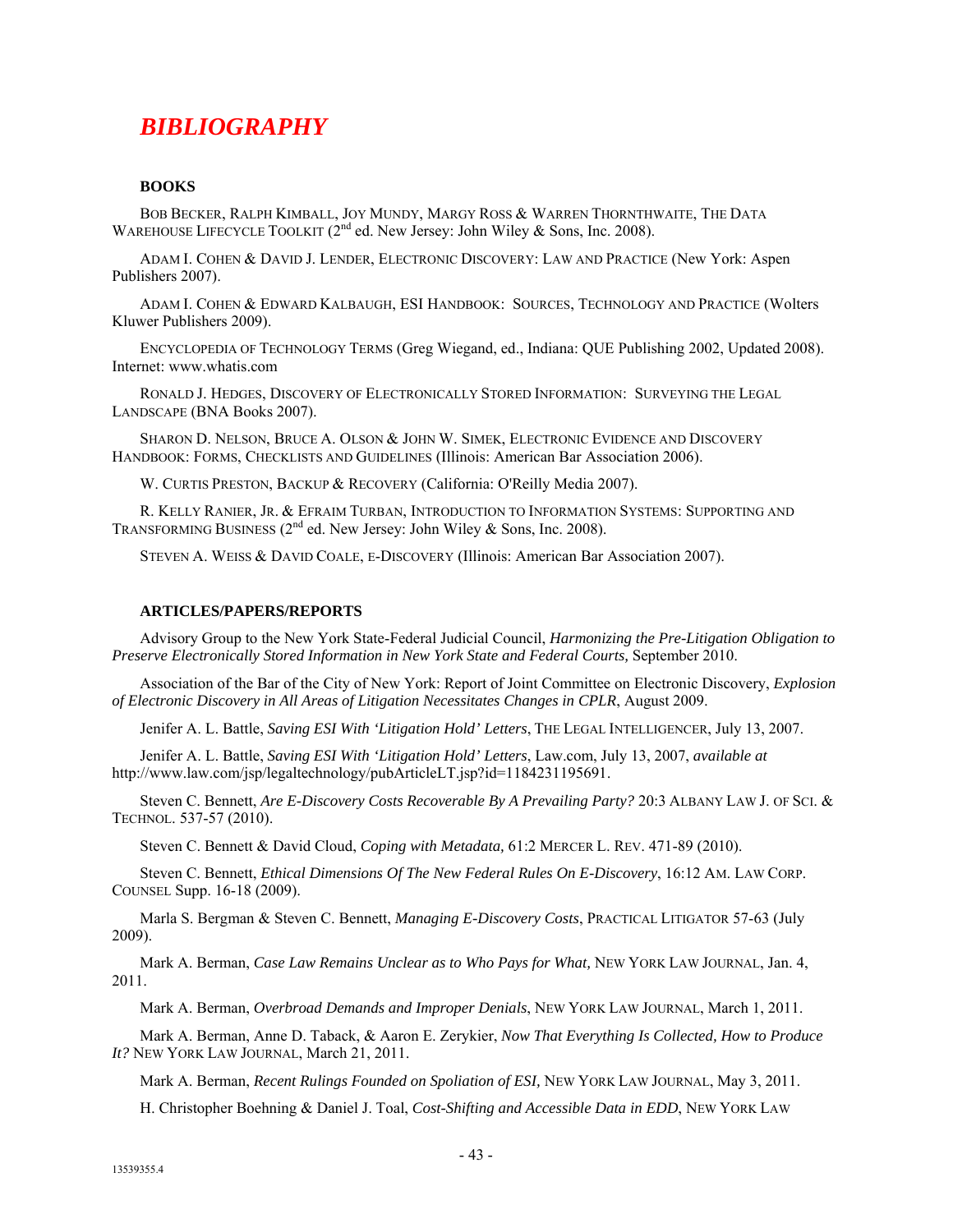JOURNAL, June 28, 2007.

John Chivvas, *Discovering E-Discovery*, ROUGH NOTES MAGAZINE, October 2006.

John Chivvas, *The Evolution of Document Management*, ROUGH NOTES MAGAZINE, September 2007.

Adam I. Cohen, *How New Technology Reduces the True Cost of e-Discovery,* LAW JOURNAL NEWSLETTER, Volume 25, Number 2, May 2007.

Adam I. Cohen, *Understanding e-Discovery Risks*, FTI Consulting, Inc., 2007.

Patrick M. Connors, *Which Party Pays the Costs of Document Disclosure?* 29 PACE L.R. 441 (2008-09).

Michael Dolan, & Dario Olivas, *Legal Process Outsourcing of First Level Document Review,* TUSKER GROUP, *available at* http://www.sourcingmag.com/content/c060918a.asp.

Meg Fletcher, *E-Discovery Falls Hardest On Insurance Industry*, BUSINESS INSURANCE EUROPE, May 2007.

Brian Fonseca, *E-discovery Rules Still Causing IT Headaches,* COMPUTERWORLD, Jan. 7, 2008.

Ann G. Fort, *Rising Costs of E-Discovery Requirements Impacting Litigants,* FULTON COUNTY DAILY REPORT March 20, 2007.

Lynn Haber, *E-Discovery: Reducing the Cost of Review,* SEMANTEC CORPORATION, Feb. 14, 2007, *available at* http://www.devx.com/symantec/Article/33749.

Robert L. Haig, *Making the Case for Change*, ABA JOURNAL, April 2008.

Conrad J. Jacoby, *E-Discovery Update: Recognizing Hidden Logistical Bottlenecks in E-Discovery, at* LLRX.com (April 24, 2007).

Stanley P. Jaskiewicz, *E-Lawyering Requires Rethinking Technology and Law, Internet Law & Strategy,* THE ESTRIN REPORT, March 16, 2007, *available at*

http://estrinlegaled.typepad.com/my\_weblog/2007/03/elawyering\_requ.html.

Stanley P. Jaskiewicz, *Follow the Mail: Don't Let Your Employees' Multiple E-Mail Boxes Become An Electronic Nightmare*, E-DISCOVERY LAW & STRATEGY, July 10, 2007, *available at* http://infogovernance.blogspot.com/2007/07/follow-mail-legal-technology.html.

Joint E-Discovery Subcommittee of The Association of The Bar of the City of New York, MANUAL FOR STATE TRIAL COURTS REGARDING ELECTRONIC DISCOVERY COST ALLOCATION, Spring 2009.

Preggy Bresnick Kendler, ed., *Virtual Roundtable: The Age of e-Discovery*, INSURANCE + TECHNOLOGY, March 2007, CMP Media.

Elizabeth Millard, *IM and Texting Are Here To Stay*, PROCESSOR MAGAZINE, Oct. 12, 2007.

Vivian Tero, *State of Play: Litigation Readiness of the Corporate IT Infrastructure*, IDC, May 8, 2008.

The New York State Unified Court System, *A Report to the Chief Judge and Chief Administrative Judge, Electronic Discovery in the New York State Courts*, February 2010.

Alex Vorro, *e-Discovery: A Way To Paperless Organization*, INSURANCE NETWORKING NEWS AND SOURCEMEDIA, INC. , April 1, 2008.

Kenneth J. Withers, *Annotated Case Law on Electronic Discovery*, FEDERAL JUDICIAL CENTER, July 5, 2006, *available at* www.fjc.gov/public/pdf.nsf/lookup/ElecDi09.pdf.

#### **INTERNET REFERENCES**

American Bar Association (Resources for Lawyers), *at* http://www.abanet.org/.

CGOC (Compliance Governance Oversight Council), *at* http://www.cgocouncil.com/about/index.html.

EDD Blog Online (Information source and discussion forum for e-Discovery issues) , *at* http://www.eddblogonline.com/.